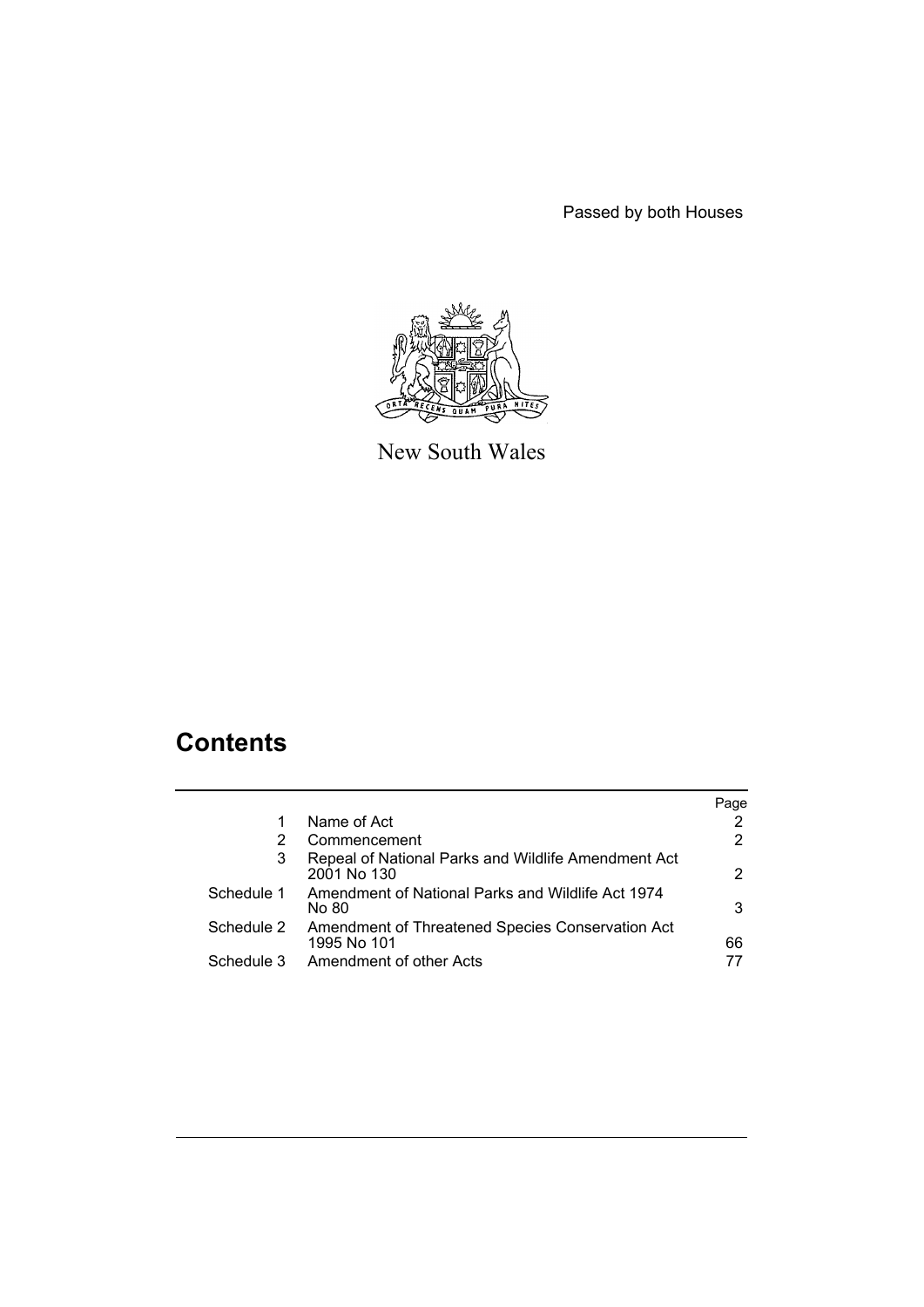*I certify that this public bill, which originated in the Legislative Assembly, has finally passed the Legislative Council and the Legislative Assembly of New South Wales.*

> *Clerk of the Legislative Assembly. Legislative Assembly, Sydney, , 2010*



New South Wales

# **National Parks and Wildlife Amendment Bill 2010**

Act No , 2010

An Act to amend the *National Parks and Wildlife Act 1974*, the *Threatened Species Conservation Act 1995* and various other Acts to make further provision with respect to the protection of Aboriginal objects and places, the protection of fauna, native plants and threatened species, and general administration and enforcement matters; and for other purposes.

*I have examined this bill and find it to correspond in all respects with the bill as finally passed by both Houses.*

*Assistant Speaker of the Legislative Assembly.*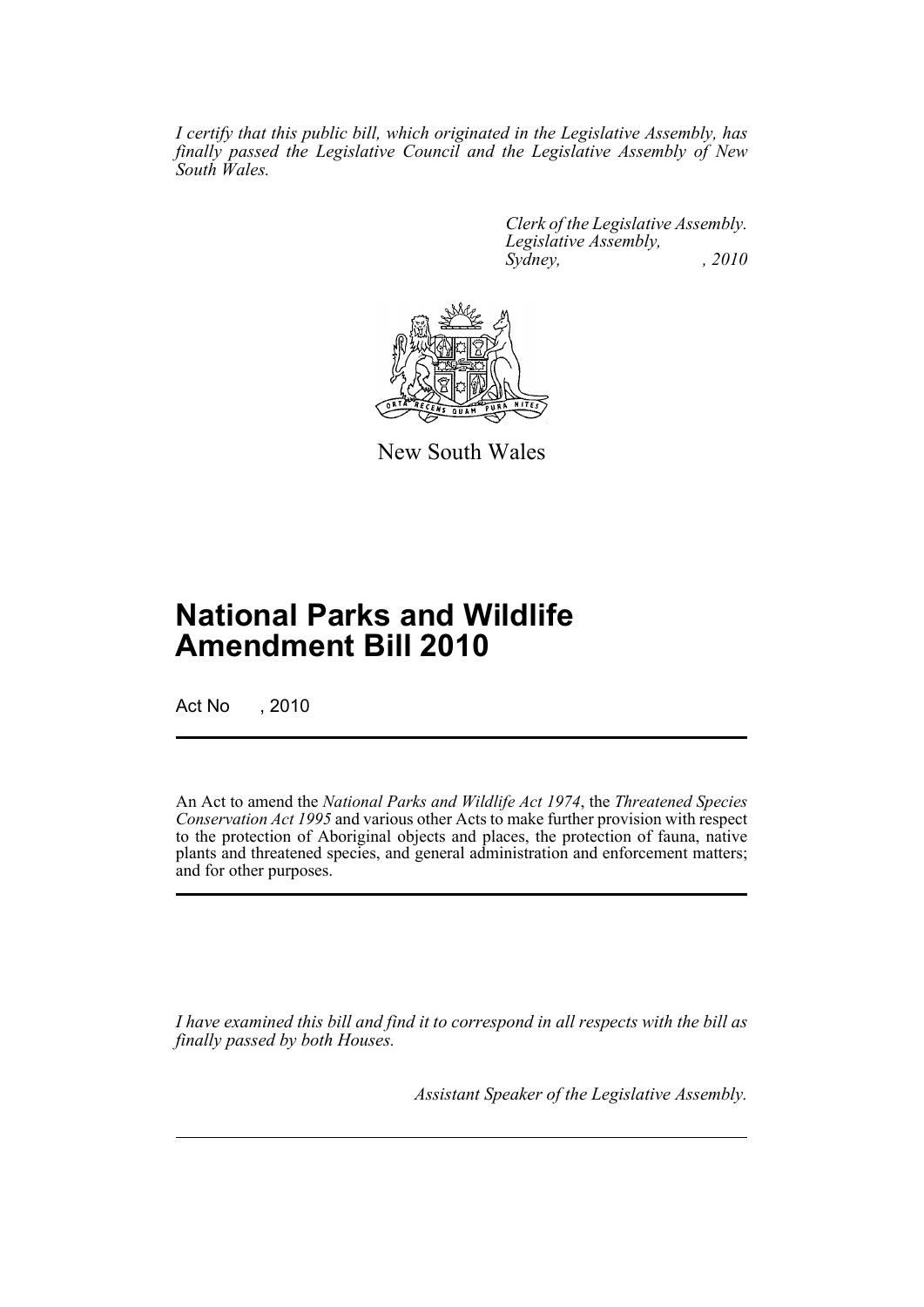# <span id="page-2-0"></span>**The Legislature of New South Wales enacts:**

# **1 Name of Act**

This Act is the *National Parks and Wildlife Amendment Act 2010*.

# <span id="page-2-1"></span>**2 Commencement**

This Act commences on a day or days to be appointed by proclamation.

<span id="page-2-2"></span>**3 Repeal of National Parks and Wildlife Amendment Act 2001 No 130**

The *National Parks and Wildlife Amendment Act 2001* is repealed.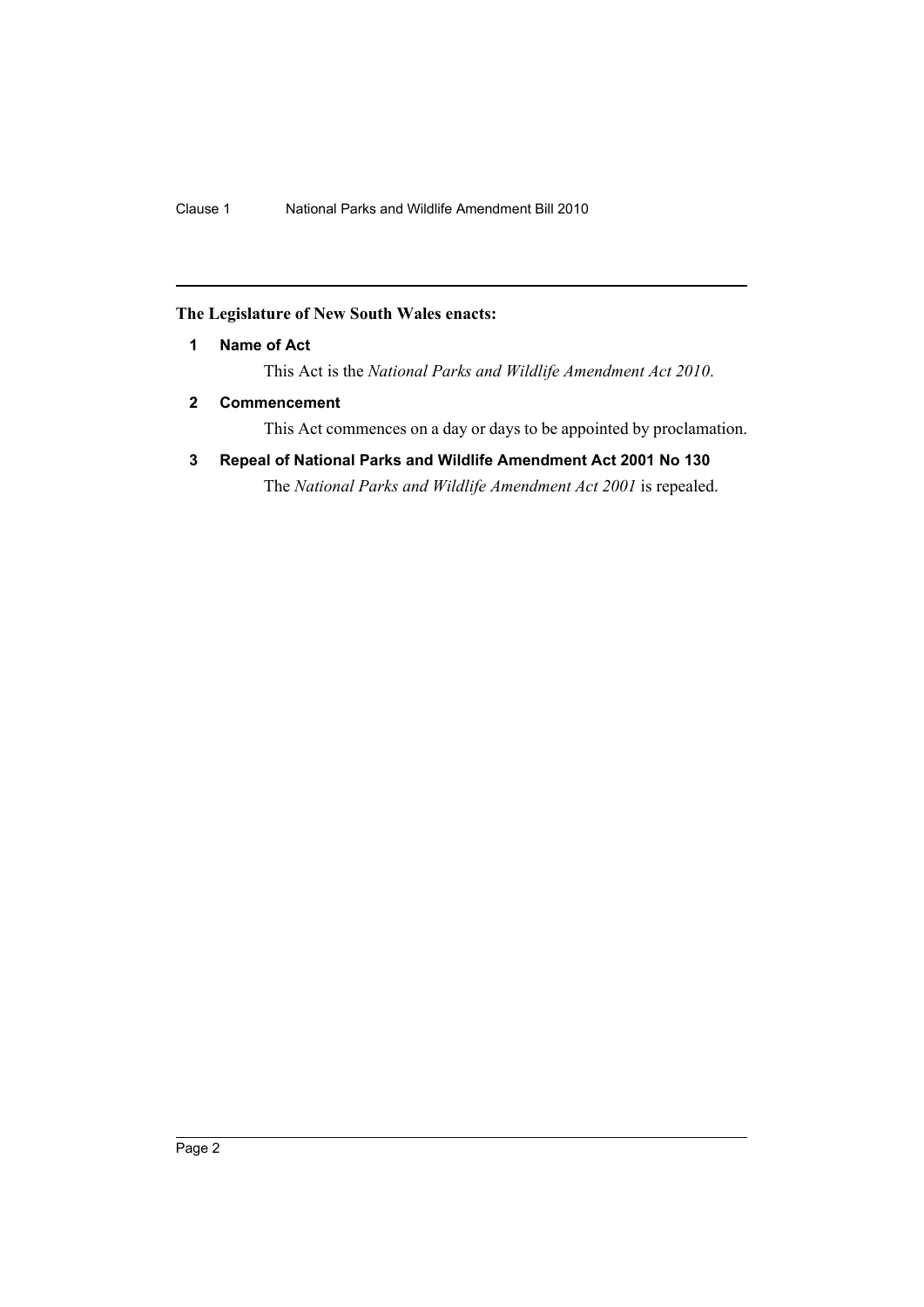Amendment of National Parks and Wildlife Act 1974 No 80 Schedule 1

# <span id="page-3-0"></span>**Schedule 1 Amendment of National Parks and Wildlife Act 1974 No 80**

# **[1] Section 5 Definitions**

Omit the definition of *Aboriginal* in section 5 (1).

# **[2] Section 5 (1)**

Insert in alphabetical order:

*Aboriginal heritage impact permit* means a permit issued under Division 2 of Part 6.

*Aboriginal person* has the same meaning as in the *Aboriginal Land Rights Act 1983* and *Aboriginal people* has a corresponding meaning.

*critically endangered species* has the same meaning as in the *Threatened Species Conservation Act 1995*.

*damage* in relation to habitat (including critical habitat) includes damage by the removal or relocation of the habitat or a part of the habitat.

*Department* means the Department of Environment, Climate Change and Water.

*exercise* a function includes perform a duty.

*function* includes a power, authority or duty.

*habitat* includes habitat periodically or occasionally occupied by a species, population or ecological community.

*harm* an object or place includes any act or omission that:

- (a) destroys, defaces or damages the object or place, or
- (b) in relation to an object—moves the object from the land on which it had been situated, or
- (c) is specified by the regulations, or
- (d) causes or permits the object or place to be harmed in a manner referred to in paragraph  $(a)$ ,  $(b)$  or  $(c)$ ,

but does not include any act or omission that:

- (e) desecrates the object or place, or
- (f) is trivial or negligible, or
- (g) is excluded from this definition by the regulations.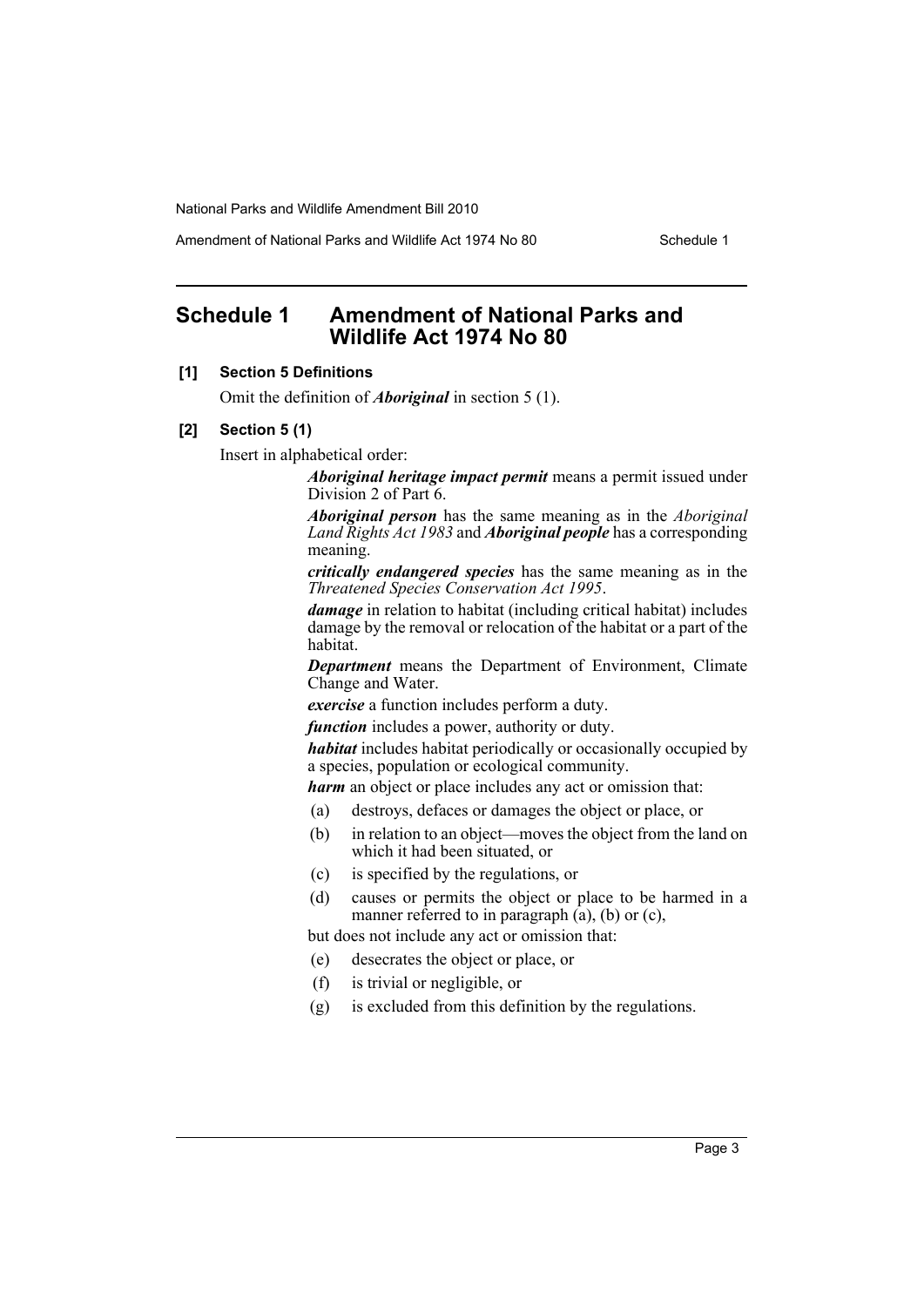Schedule 1 Amendment of National Parks and Wildlife Act 1974 No 80

*national parks legislation* means each of the following Acts and the regulations under those Acts:

- (a) this Act,
- (b) *Threatened Species Conservation Act 1995*,
- (c) *Wilderness Act 1987*,
- (d) *Marine Parks Act 1997*.

*plant* includes fungi and lichen.

*public register* means the public register kept under section 188F. *species presumed extinct* has the same meaning as in the *Threatened Species Conservation Act 1995*.

# **[3] Section 5 (1), definition of "Aboriginal remains"**

Insert "person" after "deceased Aboriginal".

# **[4] Section 5 (1), definition of "Aboriginal remains"**

Omit "non-Aboriginals" from paragraph (a) of the definition. Insert instead "non-Aboriginal persons".

# **[5] Section 5 (1), definition of "Director-General"**

Omit the definition. Insert instead:

*Director-General* means the Director-General of the Department.

# **[6] Section 5 (1), definition of "pick"**

Omit the definition. Insert instead:

*pick* a plant (including a native plant, a protected native plant and a plant that is of, or is part of, a threatened species, population or ecological community) includes gather, pluck, cut, pull up, destroy, poison, take, dig up, crush, trample, remove or injure the plant or any part of the plant.

# **[7] Section 5 (1), definition of "protected native plant"**

Insert "or referred to" after "named".

# **[8] Section 5 (1), definition of "Service"**

Omit "constituted by this Act". Insert instead "as referred to in section 6".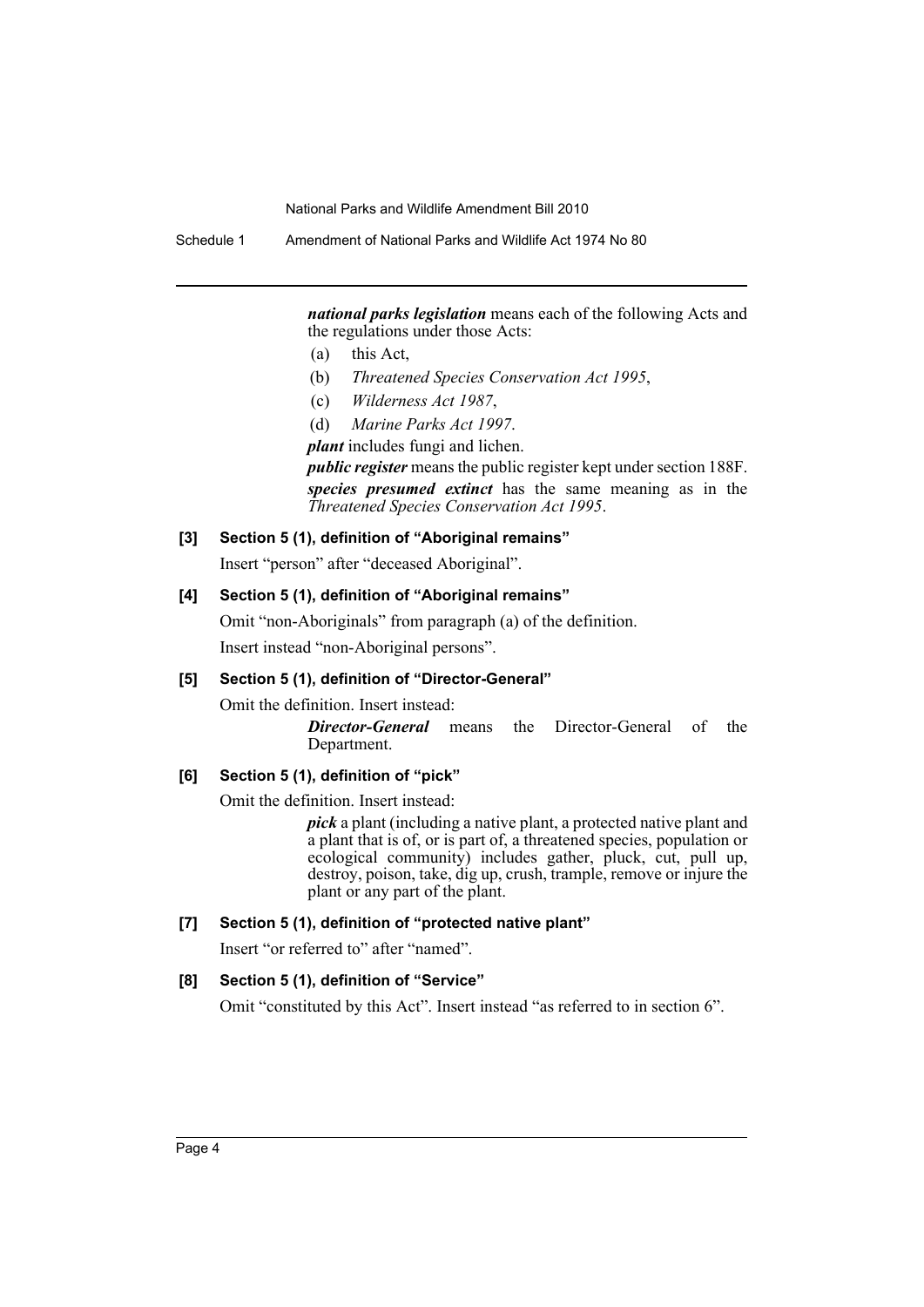# **[9] Section 5 (7)**

Insert after section 5 (6):

- Before a regulation is made under paragraph  $(c)$  or  $(g)$  of the definition of *harm* in subsection (1), the Minister is required to ensure, as far as is reasonably practicable, that:
	- (a) a notice is to be published in a daily newspaper circulating throughout New South Wales:
		- (i) stating the objects of the proposed regulation, and
		- (ii) advising where a copy of the regulation may be obtained or inspected, and
		- (iii) inviting comments and submissions within a specified time, but not less than 28 days from publication of the notice, and
	- (b) consultation is to take place with the Aboriginal Cultural Heritage Advisory Committee, and
	- (c) all the comments and submissions received are to be appropriately considered.

# **[10] Section 6**

Omit the section. Insert instead:

# **6 The Service**

The National Parks and Wildlife Service consists of the following:

- (a) the Director-General,
- (b) those members of staff of the Department who are principally involved in the administration of the national parks legislation,
- (c) the persons in respect of whom any arrangements under section 11 are for the time being in force.

# **[11] Section 8 Miscellaneous functions of Director-General**

Insert after section 8 (4):

(4A) The Director-General is to promote opportunities for partnerships and agreements between Aboriginal people and land owners and managers in relation to places, objects and features of significance to Aboriginal people (whether on land reserved or acquired under this Act or not).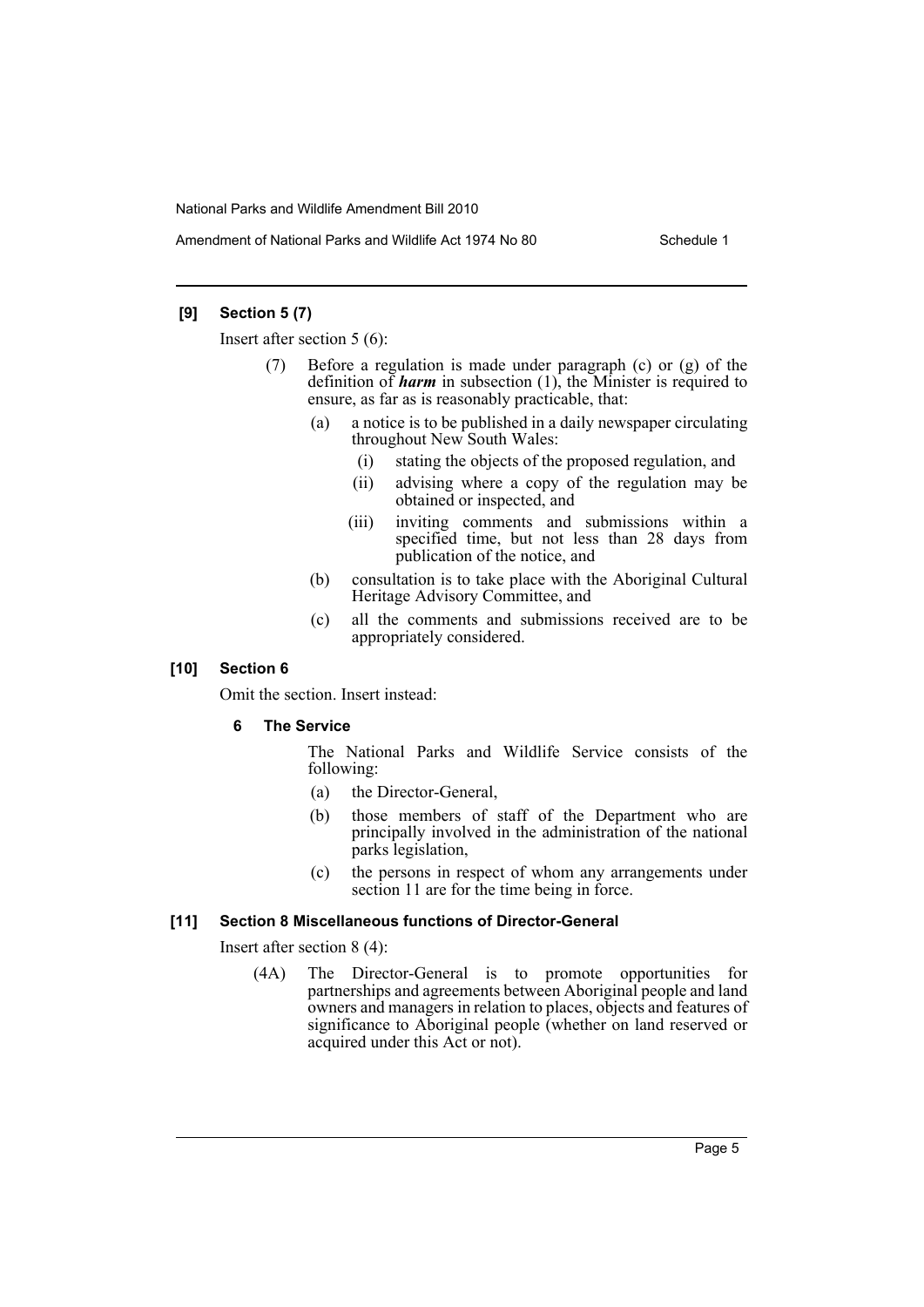Schedule 1 Amendment of National Parks and Wildlife Act 1974 No 80

#### **[12] Section 10 Officers and employees**

Omit the section.

#### **[13] Section 11 Use of services of personnel of public authorities**

Omit "this Act, the *Wilderness Act 1987* or the *Threatened Species Conservation Act 1995*" from section 11 (5).

Insert instead "the national parks legislation".

# **[14] Section 21 Delegation**

Omit "of Environment and Climate Change" wherever occurring in section 21 $(1)$  $(b)$  and  $(2)$  $(a)$ .

# **[15] Section 24 Constitution of advisory committees**

Omit section 24 (4). Insert instead:

- (4) Schedule 8 contains provisions with respect to each regional advisory committee constituted under subsection (2).
- (5) The Minister may determine the constitution and procedure of an additional advisory committee constituted under subsection (3).

# **[16] Sections 29 (2) (a), 151 (4B) (b) (ii) and 151B (10B) (b) (ii)**

Omit "of Environment and Conservation" wherever occurring.

# **[17] Sections 45 (6) (b), 56 (7) (b), 57 (7) (b), 58Q (7) (b) and 58R (7) (b)**

Insert "person" after "other Aboriginal" wherever occurring.

#### **[18] Sections 71C (2), 71D (including the heading to that section), 71G (2) and (3), 71H, 71I (b), 71L (a), 71W (2) (b) (and the note to that section), 71AD (1) (i), 71AS (1) and (2) (d), 71AT (1), 71AU (1) (b), (2) and (3) and 71AV and the heading to Schedule 14**

Omit "Aboriginals" wherever occurring. Insert instead "Aboriginal persons".

# **[19] Section 71AK Variation of lease**

Insert "and the Aboriginal owner board members for the land concerned" after "agreement of the parties".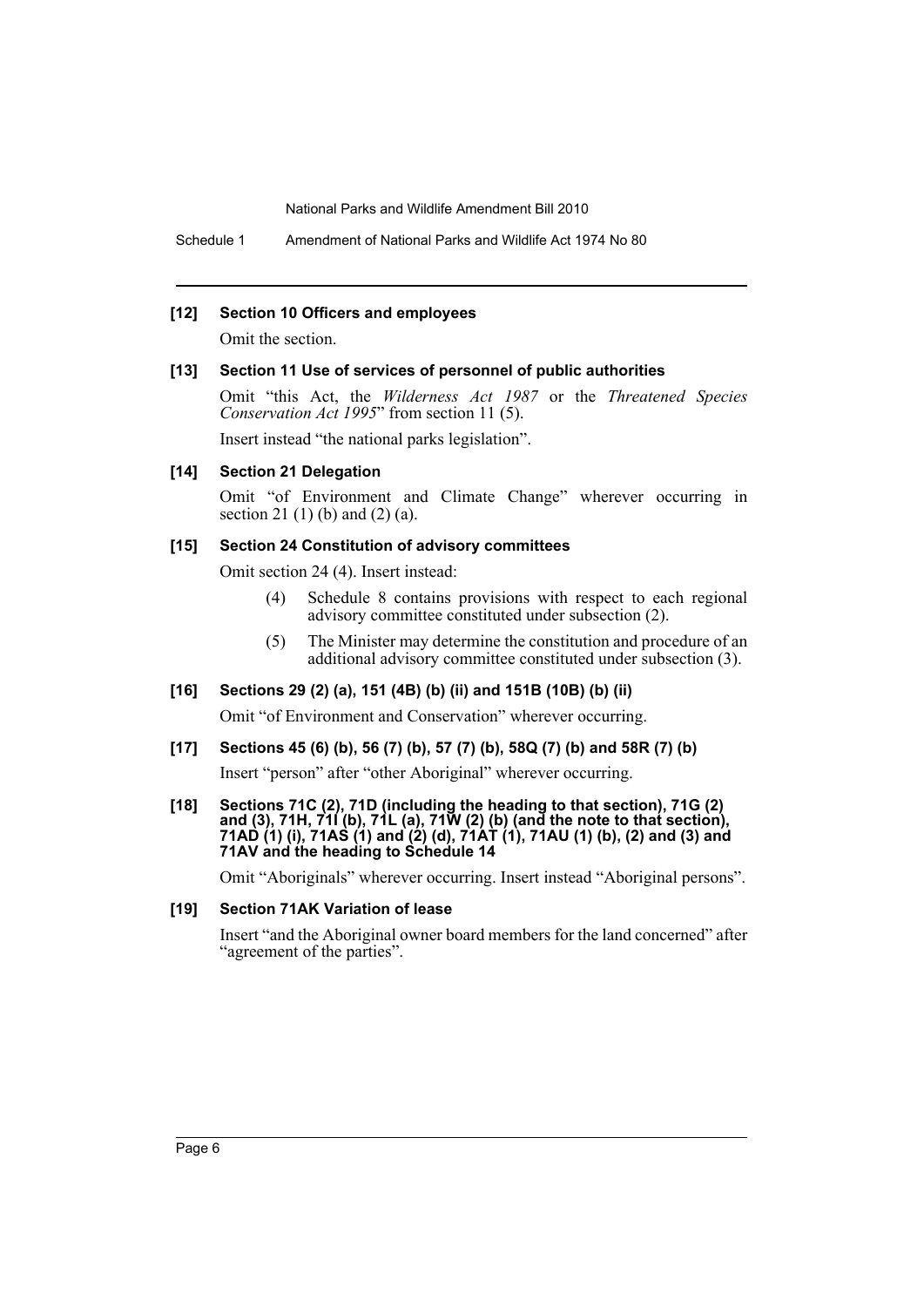# Amendment of National Parks and Wildlife Act 1974 No 80 Schedule 1

# **[20] Section 71AL Holding over under lease**

Insert after section 71AL (3):

- (4) For the avoidance of doubt, the expiry of a term of a lease under this Part does not affect:
	- (a) the reservation under this Act of the land that is the subject of the lease as a national park, historic site, state conservation area, regional park, nature reserve, karst conservation reserve or Aboriginal area, or
	- (b) the establishment of any board of management under this Act for the land that is the subject of the lease and the appointment of any member of any such board.

# **[21] Section 71AN Boards of management**

Omit section 71AN (5) and (6). Insert instead:

- (5) A matter or thing done or omitted to be done by a board of management, a member of a board of management or a person acting under the direction of a board of management does not, if the matter or thing was done or omitted to be done in good faith for the purpose of executing this Act (or any regulation under this Act), subject the member or the person so acting personally to any action, liability, claim or demand.
- (6) However, any such liability attaches instead to the Crown.
- (6A) Schedule 14A contains provisions with respect to the constitution and procedure of boards of management.

# **[22] Section 71AN (7)**

Omit "The regulations".

Insert instead "Subject to this Act (including Schedule 14A), the regulations".

#### **[23] Section 71AO Functions of boards of management**

Omit section 71AO (7). Insert instead:

- (7) A board of management may delegate the exercise of any function of the board of management under this Act (other than this power of delegation) to:
	- (a) a member of the board, or
	- (b) a member of staff of the Department, or
	- (c) any person, or any class of persons, authorised for the purposes of this subsection by the regulations.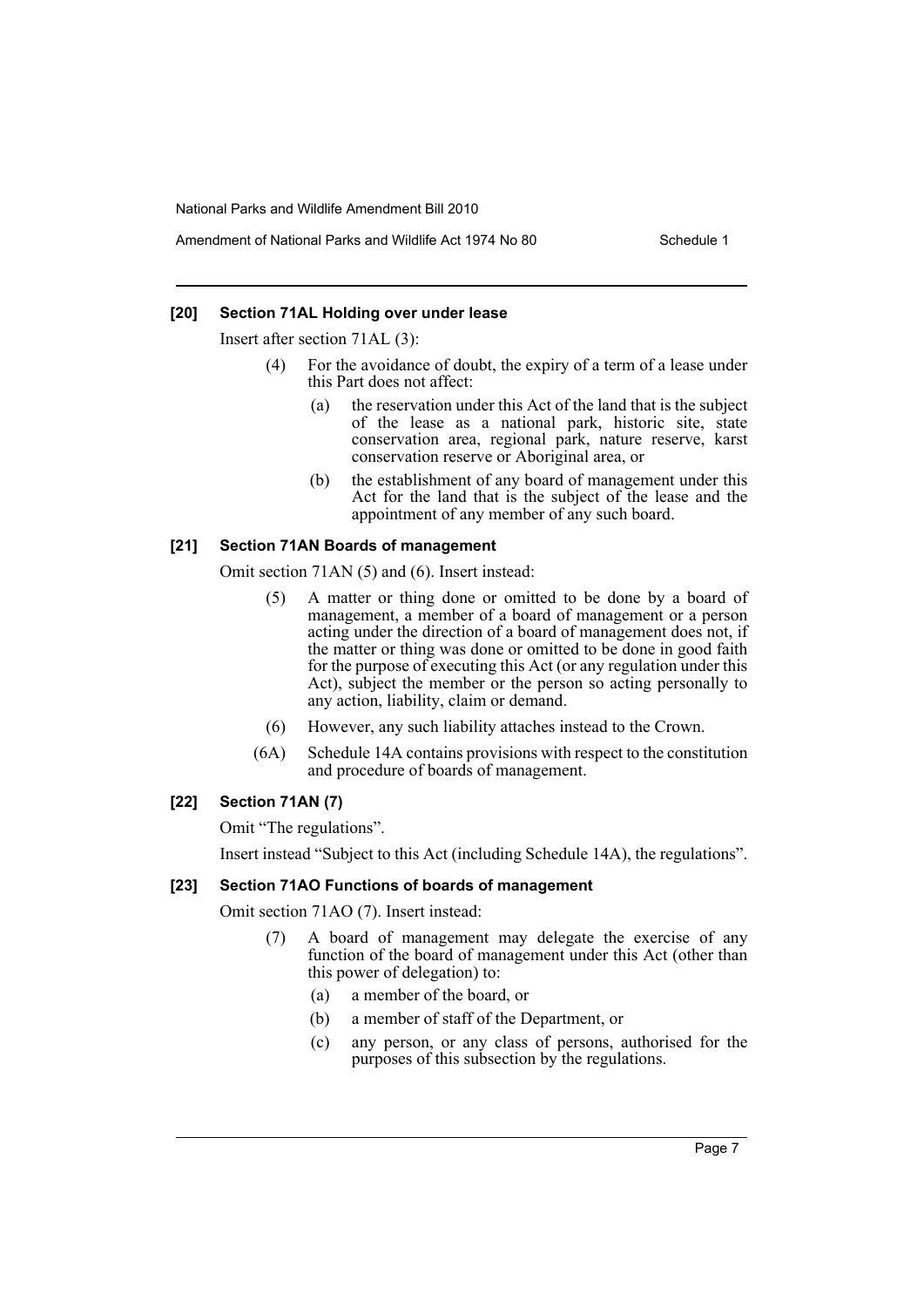Schedule 1 Amendment of National Parks and Wildlife Act 1974 No 80

# **[24] Section 71AP Term of office of board members**

Insert "Schedule 14A and" after "Subject to".

#### **[25] Section 71AQ Board of management's accounts, budgets, quarterly and annual reports**

Omit section 71AQ (2)–(5). Insert instead:

- (2) A board of management must, before the commencement of each financial year, prepare and submit to the Minister a detailed budget relating to its proposed operations during that financial year.
- (3) The board of management must furnish to the Minister such information relating to the budget as the Minister requests.
- (4) A board of management must monitor its financial activities to determine whether it is operating in accordance with its budget.
- (5) A board of management must in each year, as soon as practicable after 30 June, but on or before 1 October, forward to the Minister an annual report of its operations for the 12 months ending on 30 June in that year.
- (6) The regulations may prescribe the form and content of budgets and reports under this section.

#### **[26] Section 71AZ Additions may be made to reserved lands leased under Part**

Insert "(whether those lands are to be reserved as the same category of reserved lands as the area already leased and reserved or otherwise)" after "Part" in section  $71AZ(1)$ .

#### **[27] Section 71BA Addition of lands already reserved under Act**

Insert after section 71BA (4):

(5) Despite subsection (3) (e), a plan of management applying to land in an area already leased and reserved under this Part only applies to lands added to the area if the plan of management already applies to lands of the same reservation category.

**Note.** For example, if the plan of management applies only to land reserved as a national park and the added land is to be reserved as a state conservation area, the plan of management will not apply to the newly added state conservation area land.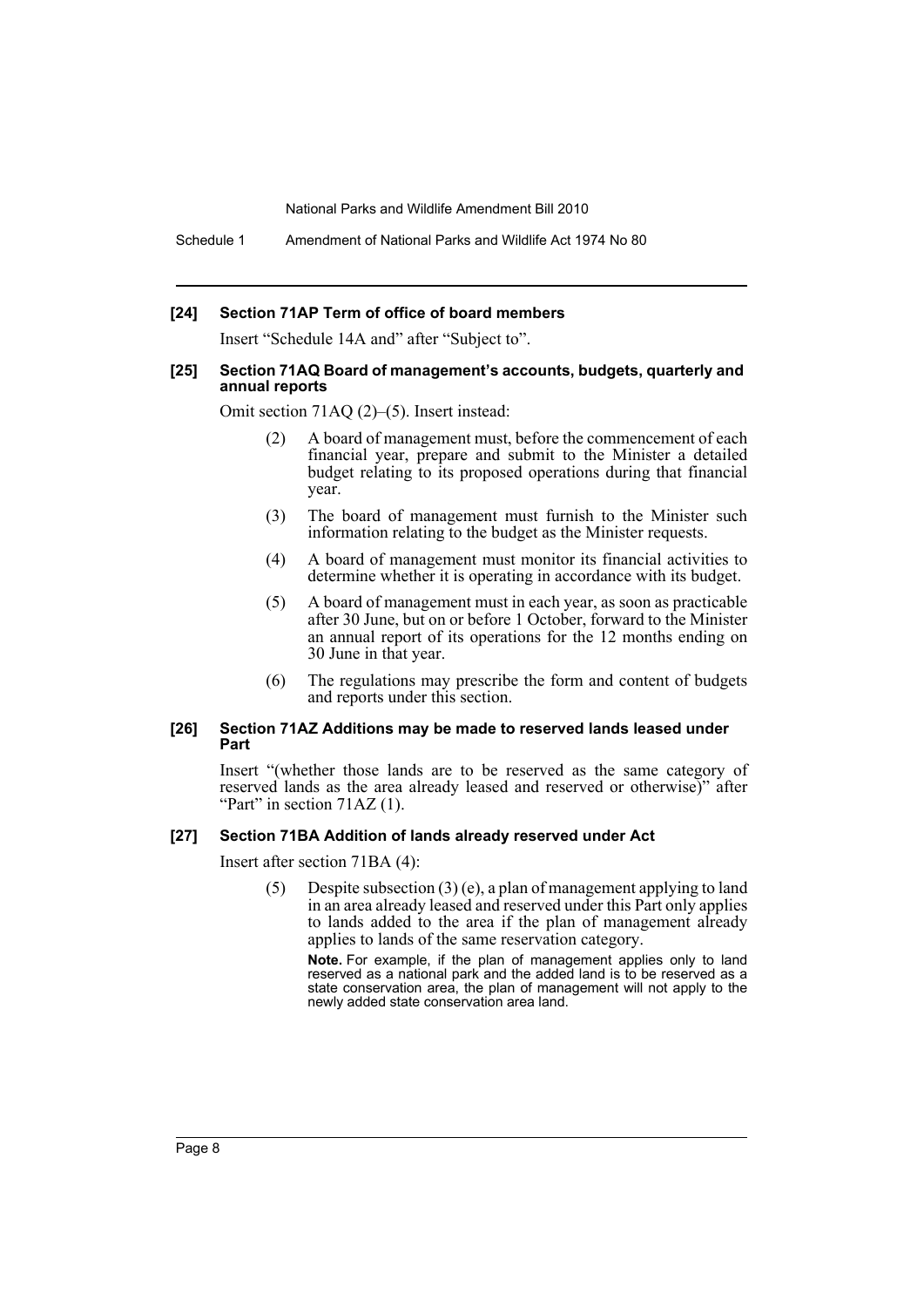# Amendment of National Parks and Wildlife Act 1974 No 80 Schedule 1

# **[28] Section 71BC Addition of lands not already reserved under Act**

Insert after section 71BC (3):

(3A) Despite subsection (2) (h), a plan of management applying to land in an area already leased and reserved under this Part only applies to lands added to the area if the plan of management already applies to lands of the same reservation category. **Note.** For example, if the plan of management applies only to land reserved as a national park and the added land is to be reserved as a state conservation area, the plan of management will not apply to the newly added state conservation area land.

#### **[29] Section 72 Preparation of plans of management**

Omit "2 years" from section 72 (1F). Insert instead "5 years".

#### **[30] Section 72A Plans of management for combined areas and areas adjoining State borders**

Omit section 72A (4). Insert instead:

- (4) A plan of management prepared in accordance with this section may include provisions relating to any or all of the following types of land:
	- (a) land reserved under Part 4,
	- (b) land reserved under Part 4A,
	- (c) land acquired or occupied or proposed to be acquired or occupied under Part 11.

# **[31] Part 6, Division 1, heading**

Insert after the heading to Part 6:

# **Division 1 General**

# **[32] Section 85 Director-General's responsibilities as to Aboriginal objects and Aboriginal places**

Omit section 85 (2) (b). Insert instead:

(b) subject to Division 2, for the proper restoration of any such land that has been disturbed or excavated in accordance with an Aboriginal heritage impact permit.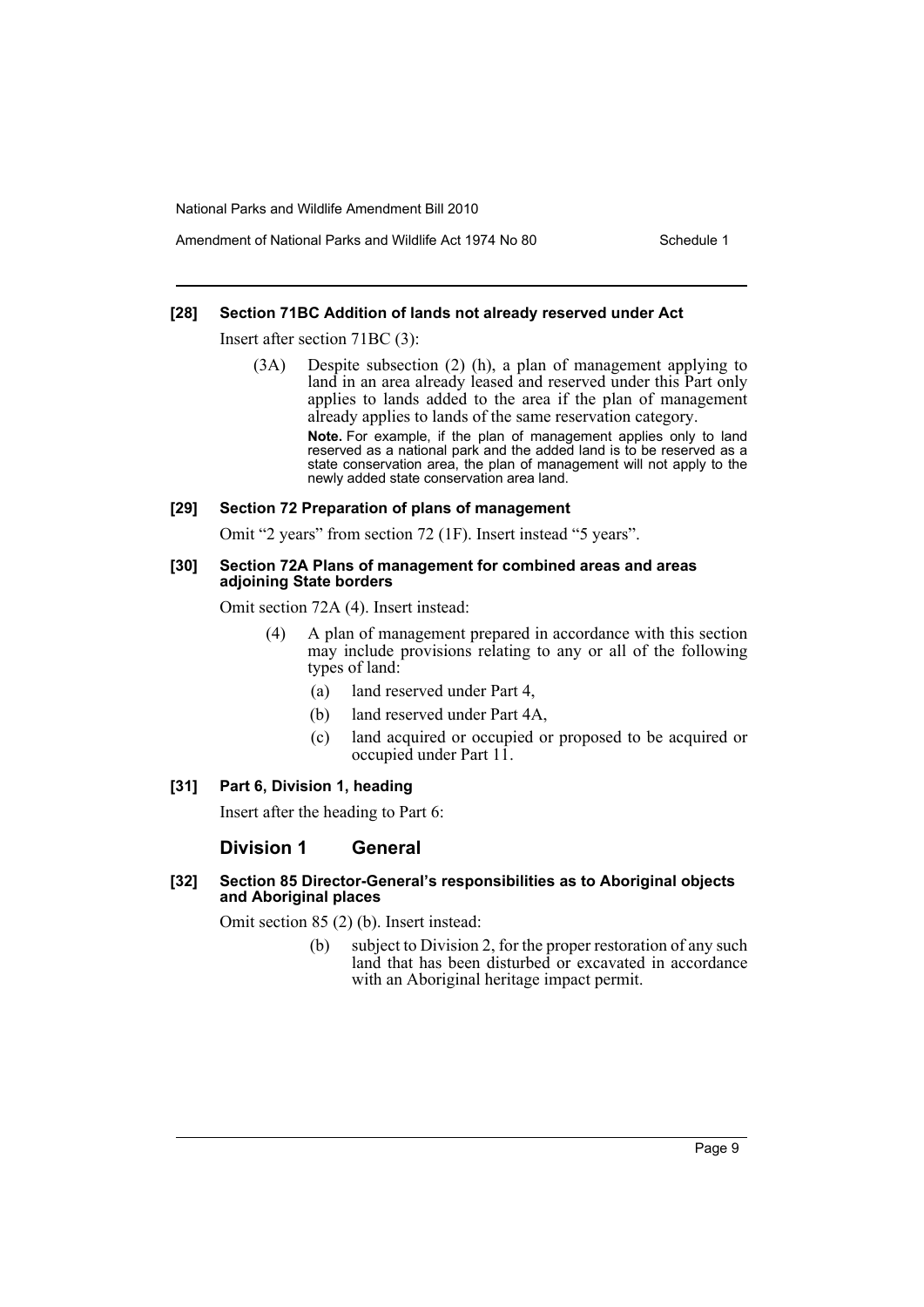Schedule 1 Amendment of National Parks and Wildlife Act 1974 No 80

#### **[33] Sections 86–87B**

Omit sections 86 and 87. Insert instead:

#### **86 Harming or desecrating Aboriginal objects and Aboriginal places**

(1) A person must not harm or desecrate an object that the person knows is an Aboriginal object.

Maximum penalty:

- (a) in the case of an individual—2,500 penalty units or imprisonment for 1 year, or both, or (in circumstances of aggravation) 5,000 penalty units or imprisonment for 2 years, or both, or
- (b) in the case of a corporation—10,000 penalty units.
- (2) A person must not harm an Aboriginal object.

Maximum penalty:

- (a) in the case of an individual—500 penalty units or (in circumstances of aggravation) 1,000 penalty units, or
- (b) in the case of a corporation—2,000 penalty units.
- (3) For the purposes of this section, *circumstances of aggravation* are:
	- (a) that the offence was committed in the course of carrying out a commercial activity, or
	- (b) that the offence was the second or subsequent occasion on which the offender was convicted of an offence under this section.

This subsection does not apply unless the circumstances of aggravation were identified in the court attendance notice or summons for the offence.

- (4) A person must not harm or desecrate an Aboriginal place. Maximum penalty:
	- (a) in the case of an individual—5,000 penalty units or imprisonment for 2 years, or both, or
	- (b) in the case of a corporation—10,000 penalty units.
- (5) The offences under subsections (2) and (4) are offences of strict liability and the defence of honest and reasonable mistake of fact applies.
- (6) Subsections (1) and (2) do not apply with respect to an Aboriginal object that is dealt with in accordance with section 85A.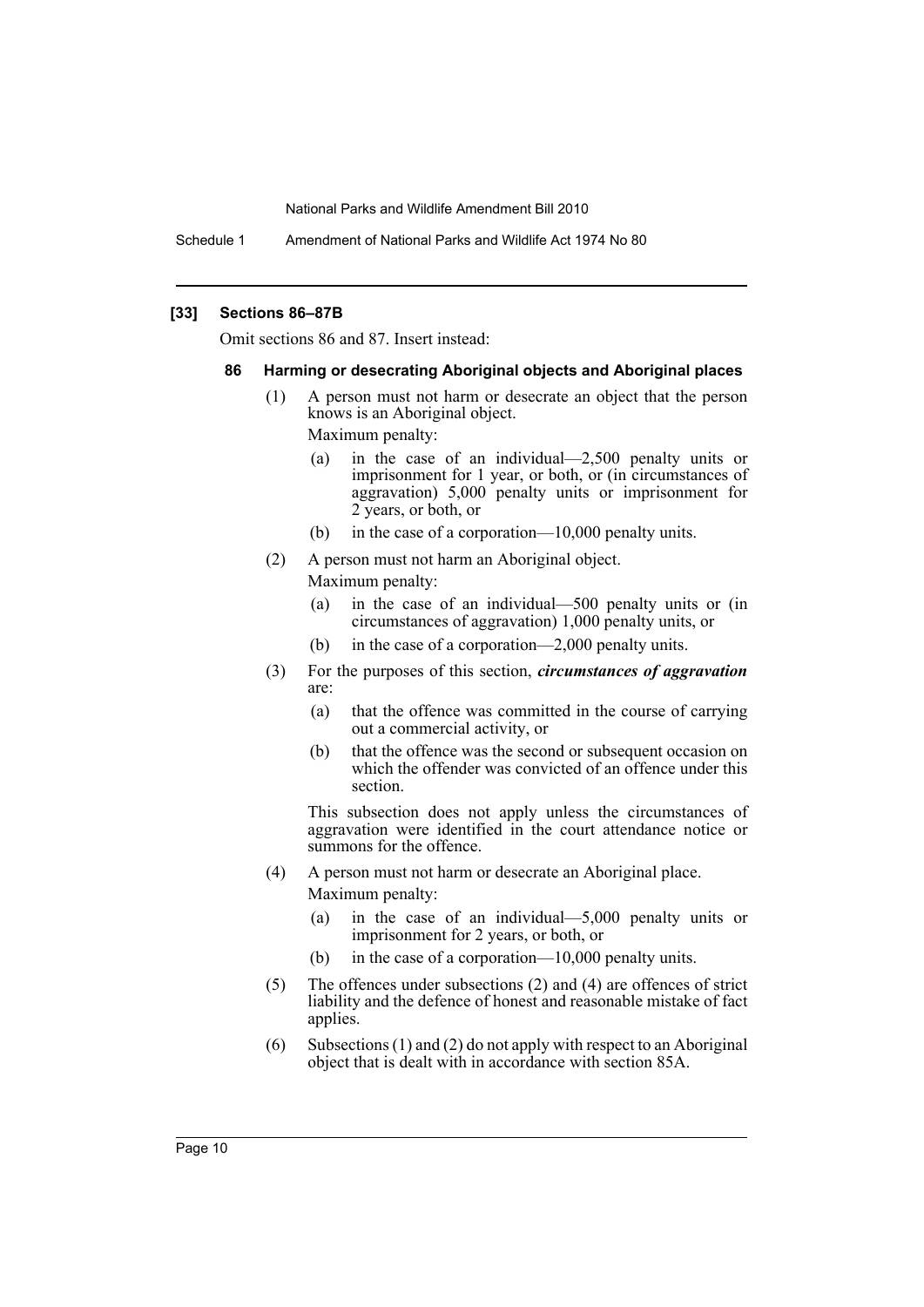- (7) A single prosecution for an offence under subsection (1) or (2) may relate to a single Aboriginal object or a group of Aboriginal objects.
- (8) If, in proceedings for an offence under subsection (1), the court is satisfied that, at the time the accused harmed the Aboriginal object concerned, the accused did not know that the object was an Aboriginal object, the court may find an offence proved under subsection  $(2)$ .

# **87 Defences**

- (1) It is a defence to a prosecution for an offence under section 86 (1), (2) or (4) if the defendant shows that:
	- (a) the harm or desecration concerned was authorised by an Aboriginal heritage impact permit, and
	- (b) the conditions to which that Aboriginal heritage impact permit was subject were not contravened.
- (2) It is a defence to a prosecution for an offence under section 86 (2) if the defendant shows that the defendant exercised due diligence to determine whether the act or omission constituting the alleged offence would harm an Aboriginal object and reasonably determined that no Aboriginal object would be harmed.
- (3) The regulations may provide that compliance with requirements specified in the regulations, or in a code of practice adopted or prescribed by the regulations, is taken for the purposes of subsection (2) to constitute due diligence in determining whether the act or omission constituting the alleged offence would harm an Aboriginal object.
- (4) It is a defence to a prosecution for an offence under section 86 (2) if the defendant shows that the act or omission constituting the alleged offence is prescribed by the regulations as a low impact act or omission.
- (5) The Minister is not to recommend the making of a regulation under subsection (3), unless:
	- (a) the Director-General has, under subsection (6), set minimum standards for requirements specified in the regulations, or in a code of practice adopted or prescribed by the regulations, and
	- (b) the Minister:
		- (i) is satisfied that the requirements specified in the recommended regulation, or in the code of practice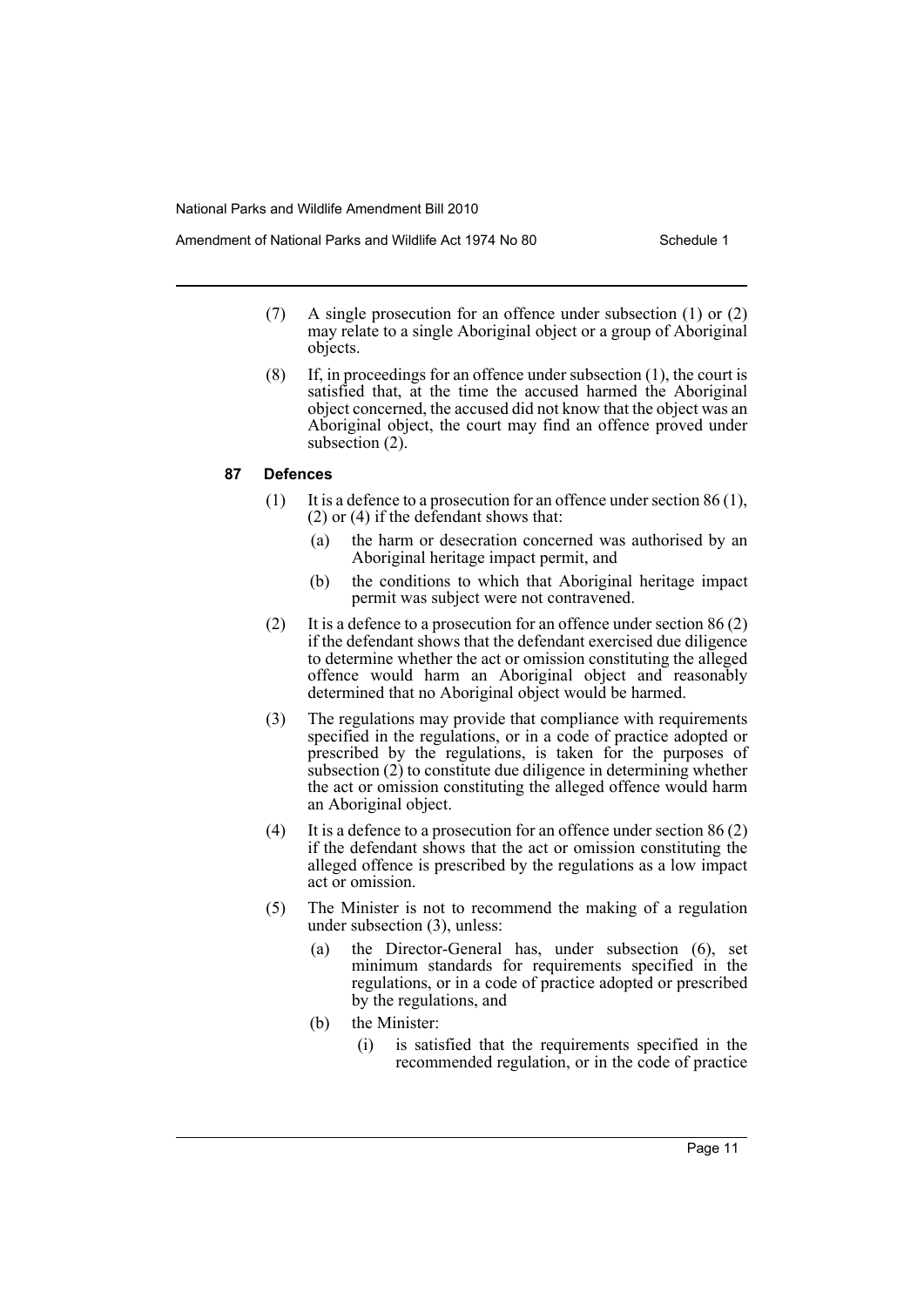Schedule 1 Amendment of National Parks and Wildlife Act 1974 No 80

adopted or prescribed by the recommended regulation, meet those minimum standards, and

- (ii) has consulted with the Aboriginal Cultural Heritage Advisory Committee.
- (6) The Director-General may, for the purposes of subsection (5) set minimum standards for requirements specified in the regulations, or in a code of practice adopted or prescribed by the regulations, under subsection (3). The Director-General is to publish any such minimum standards in the Gazette.
- (7) The Minister is not to recommend the making of a regulation under subsection (4) unless the Minister has consulted with the Aboriginal Cultural Heritage Advisory Committee.

#### **87A Exemptions for certain activities**

Section 86 (1)–(4) do not apply in relation to the following:

- (a) work for the conservation or protection of an Aboriginal object or place that is carried out by an officer of the Service or a person under the direction of such an officer,
- (b) any emergency fire fighting act or bush fire hazard reduction work within the meaning of the *Rural Fires Act 1997* that is authorised or required to be carried out under that Act,
- (c) any thing authorised by or under the *State Emergency and Rescue Management Act 1989* in relation to an emergency (within the meaning of that Act) and that was reasonably necessary in order to avoid an actual or imminent threat to life or property,
- (d) any thing specifically required or permitted under the express terms of a conservation agreement entered into under Division 12 of Part 4 of this Act (being an agreement that was entered into or modified after the commencement of this section).

#### **87B Exemption for traditional Aboriginal cultural activities**

- (1) The object of this section is to exempt Aboriginal people from the provisions of section 86 that prohibit the harming of an Aboriginal object or place.
- (2) Aboriginal people are exempt from the provisions of section 86  $(1)$ ,  $(2)$  and  $(4)$  to the extent to which those provisions would, but for this section, prohibit Aboriginal people from carrying out traditional cultural activities (except commercial activities).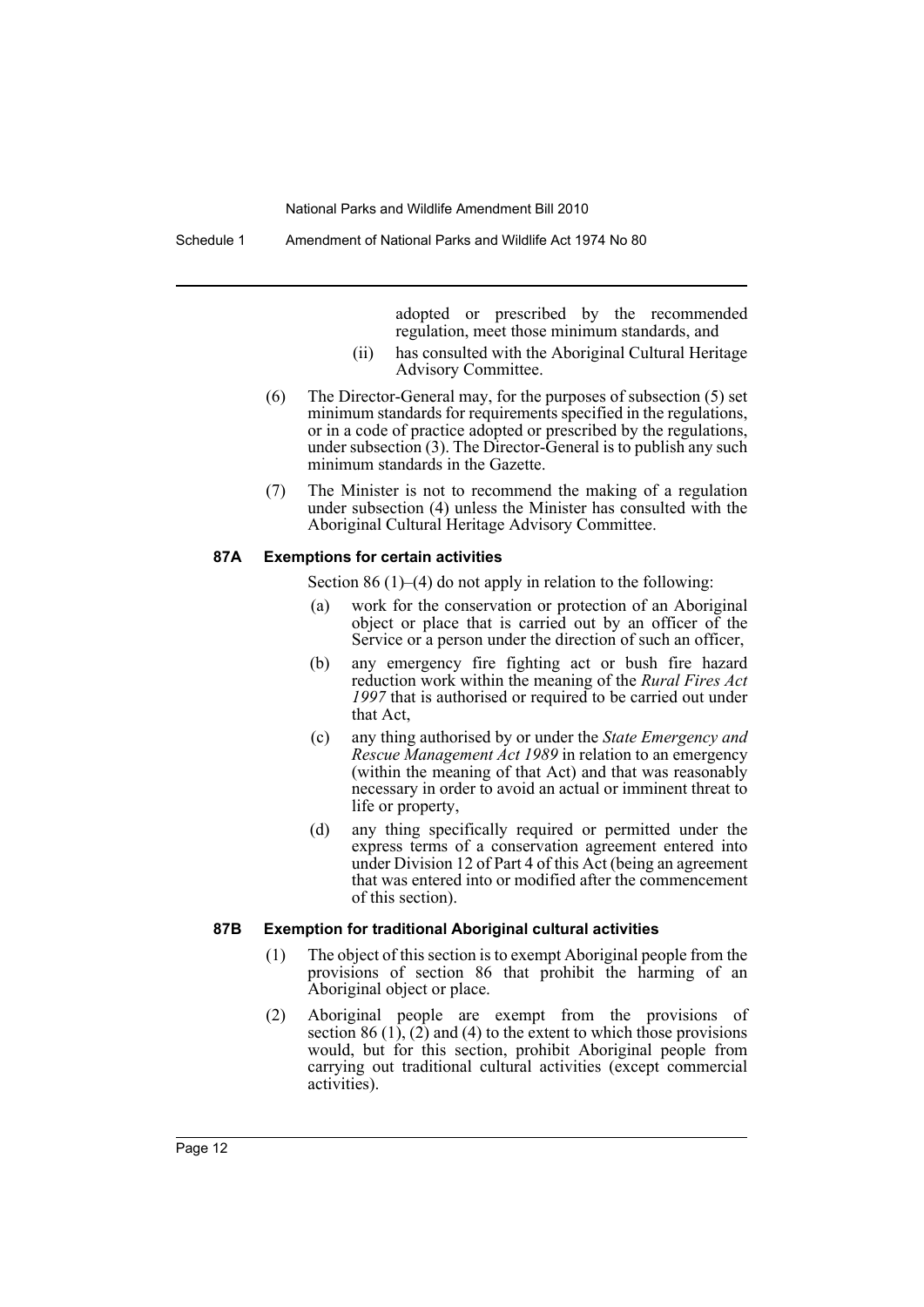- Amendment of National Parks and Wildlife Act 1974 No 80 Schedule 1
	- (3) This section applies to and in respect of any dependants (whether Aboriginal or not) of Aboriginal people in the same way as it applies to and in respect of Aboriginal people.
- **[34] Section 90 Destruction etc of Aboriginal objects or Aboriginal places** Omit the section.

# **[35] Section 91 Notification of sites of Aboriginal objects**

Insert at the end of the section:

Maximum penalty:

- (a) in the case of an individual—100 penalty units and, in the case of a continuing offence, a further penalty of 10 penalty units for each day the offence continues, or
- (b) in the case of a corporation—200 penalty units and, in the case of a continuing offence, a further penalty of 20 penalty units for each day the offence continues.

# **[36] Section 91 (as amended by item [35])**

Renumber as section 89A and insert it after section 89.

# **[37] Part 6, Division 2**

Insert before Part 6A:

# **Division 2 Aboriginal heritage impact permits**

# **90 Aboriginal heritage impact permits**

- (1) The Director-General may issue an Aboriginal heritage impact permit.
- (2) An Aboriginal heritage impact permit may be issued subject to conditions or unconditionally. However, a condition cannot be imposed on a permit if compliance with the condition would result in a breach of a requirement made by or under this Act.
- (3) An Aboriginal heritage impact permit may be issued in relation to a specified Aboriginal object, Aboriginal place, land, activity or person or specified types or classes of Aboriginal objects, Aboriginal places, land, activities or persons.

# **90A Application for issue of permit**

(1) An application may be made to the Director-General for the issue of an Aboriginal heritage impact permit.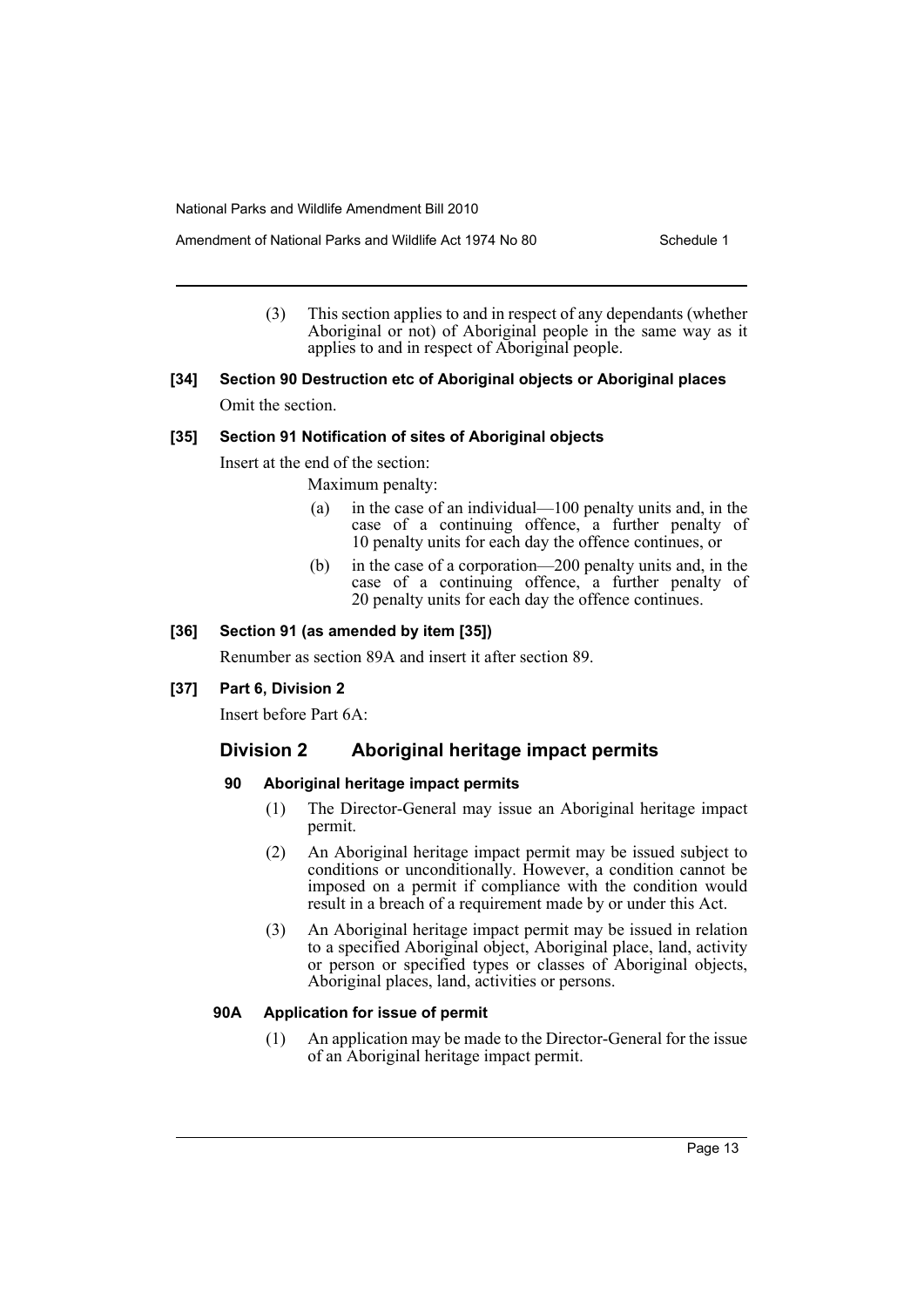Schedule 1 Amendment of National Parks and Wildlife Act 1974 No 80

(2) An application must:

- (a) be made in or to the effect of a form approved by the Director-General, and
- (b) contain or be accompanied by such documents and information as is required by regulations or by the Director-General (as indicated in the form or in material accompanying the form).

#### **90B Application for transfer of permit**

(1) An application may be made to the Director-General for the transfer of an Aboriginal heritage impact permit to another person.

**Note.** Section 90E requires the application to be made only with the consent in writing of the holder of the permit.

- (2) An application for the transfer of a permit must:
	- (a) be made in or to the effect of a form approved by the Director-General, and
	- (b) contain or be accompanied by such documents and information as is required by the Director-General (as indicated in the form or in material accompanying the form).

# **90C Grant or refusal of application**

- (1) The Director-General may grant or refuse an application for the issue or transfer of an Aboriginal heritage impact permit.
- (2) An application is granted by the issue or transfer of the permit concerned.
- (3) If the Director-General proposes to refuse such an application, the Director-General must before doing so:
	- (a) give notice to the applicant that the Director-General intends to do so, and
	- (b) specify in that notice the reasons for the Director-General's intention to do so, and
	- (c) give the applicant a reasonable opportunity to make submissions in relation to the matter, and
	- (d) take into consideration any such submissions by the applicant.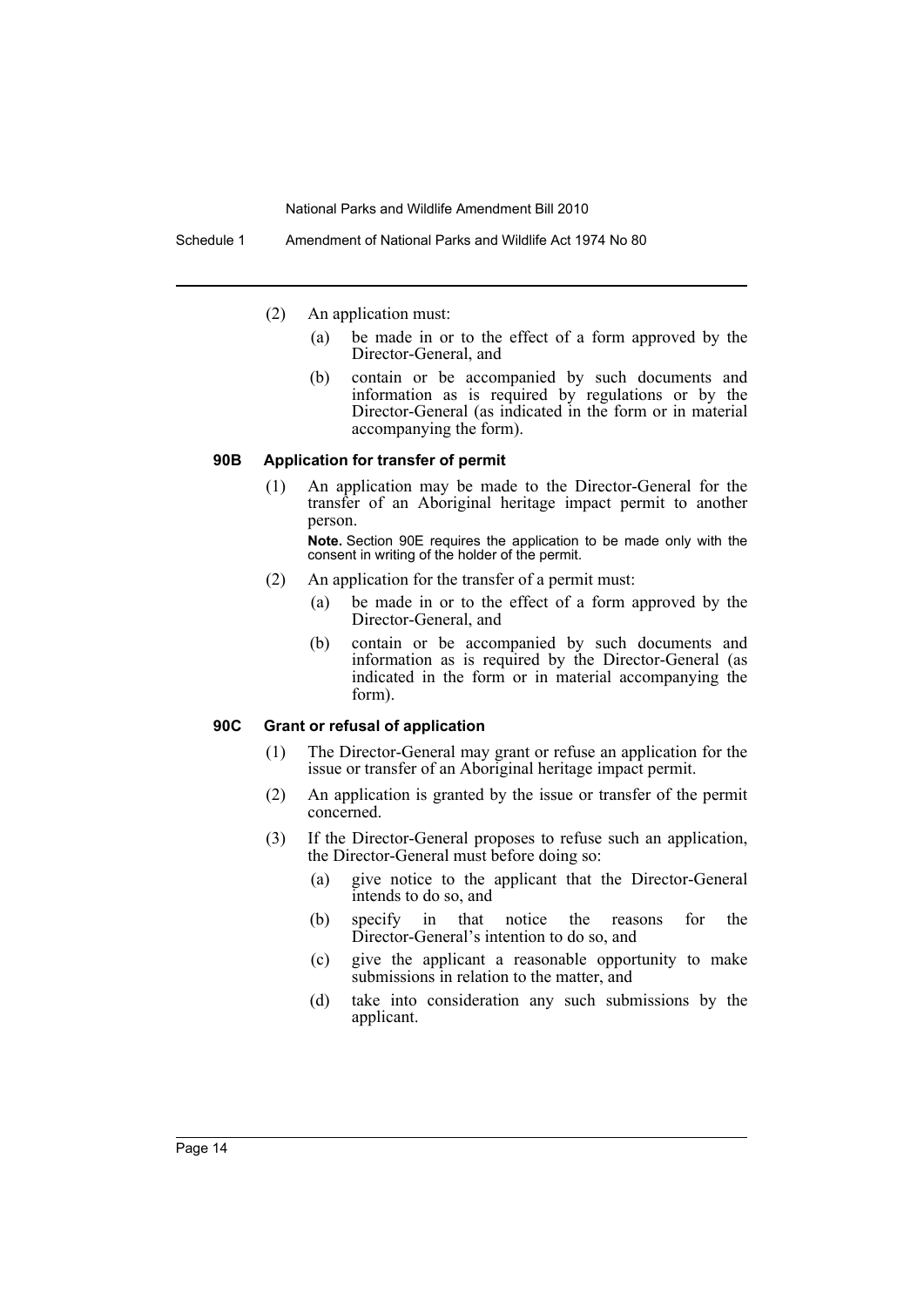- Amendment of National Parks and Wildlife Act 1974 No 80 Schedule 1
	- (4) A permit is issued or transferred by notice in writing given to the applicant.

**Note.** Section 90L enables appeals to be made in connection with permit applications within a specified period after the person is given notice of the decision concerned.

# **90D Variation of permits**

- (1) The Director-General may vary an Aboriginal heritage impact permit (including the conditions of such a permit).
- (2) A variation includes the imposing of a condition on a permit (whether or not any conditions have already been imposed), the substitution of a condition, the omission of a condition or the amendment of a condition.
- (3) A permit may be varied only on the application of the holder of the permit. However, the Director-General may vary a permit:
	- (a) to correct a typographical error, or
	- (b) to resolve an inconsistency between conditions to which the permit is subject.
- (4) A permit may be varied at any time during its currency, including (subject to section 90R) on its being transferred to another person.
- (5) A permit is varied by notice in writing given to the holder of the permit.

# **90E Restrictions on making applications to transfer permits**

An application for the transfer of an Aboriginal heritage impact permit may be made only with the consent in writing of the holder of the permit.

# **90F Requirement for further information**

(1) If an application has been made under this Division, the Director-General may, by notice in writing given to the applicant, require the applicant to supply to the Director-General such further information as the Director-General considers necessary and relevant to the application and specifies in the notice.

# (2) In this section: *information* includes plans and specifications.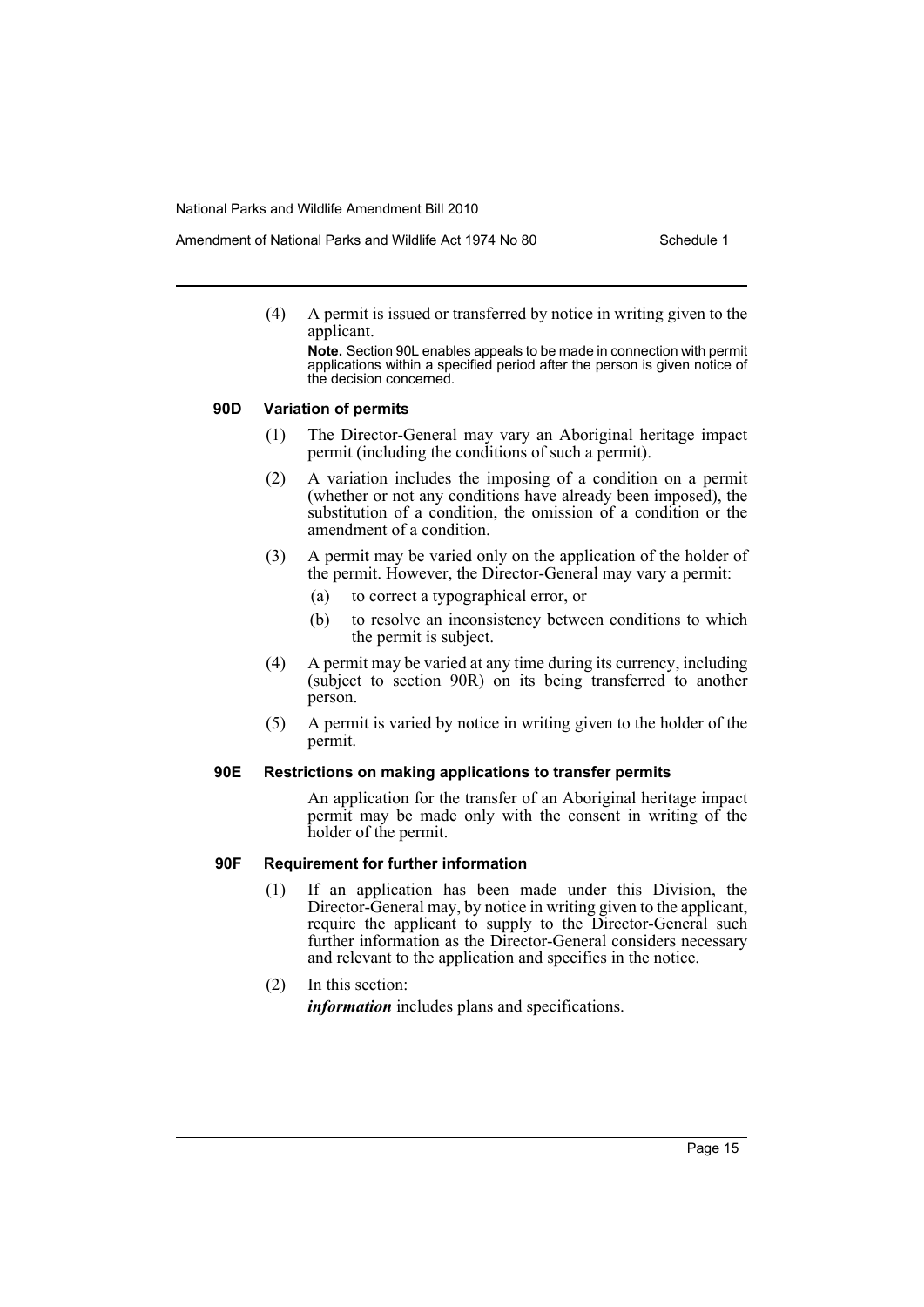#### **90G Suspension or revocation of permit**

- (1) The Director-General may suspend or revoke an Aboriginal heritage impact permit.
- (2) A suspension or revocation of a permit is effected by notice in writing given to the holder of the permit.
- (3) A suspension may be for a specified period, or until the fulfilment of specified conditions, or until further order of the Director-General.
- (4) Without limiting subsection (1), a permit may be revoked while it is suspended.
- (5) The Director-General must not suspend or revoke a permit unless before doing so the Director-General has:
	- (a) given notice to the holder of the permit that it intends to do so, and
	- (b) specified in that notice the reasons for its intention to do so, and
	- (c) given the holder of the permit a reasonable opportunity to make submissions in relation to the proposed revocation or suspension, and
	- (d) taken into consideration any such submissions by the holder of the permit.
- (6) The reasons for suspending or revoking a permit may include (but are not limited to) the following:
	- (a) the holder of the permit has obtained the permit improperly,
	- (b) a condition of the permit has been contravened,
	- (c) the activities covered by the permit are completed or no longer being carried on.
- (7) No fees are refundable on the suspension or revocation of a permit.

# **90H Surrender of permit**

An Aboriginal heritage impact permit may, on the written application of the holder of the permit, be surrendered with the written approval of the Director-General.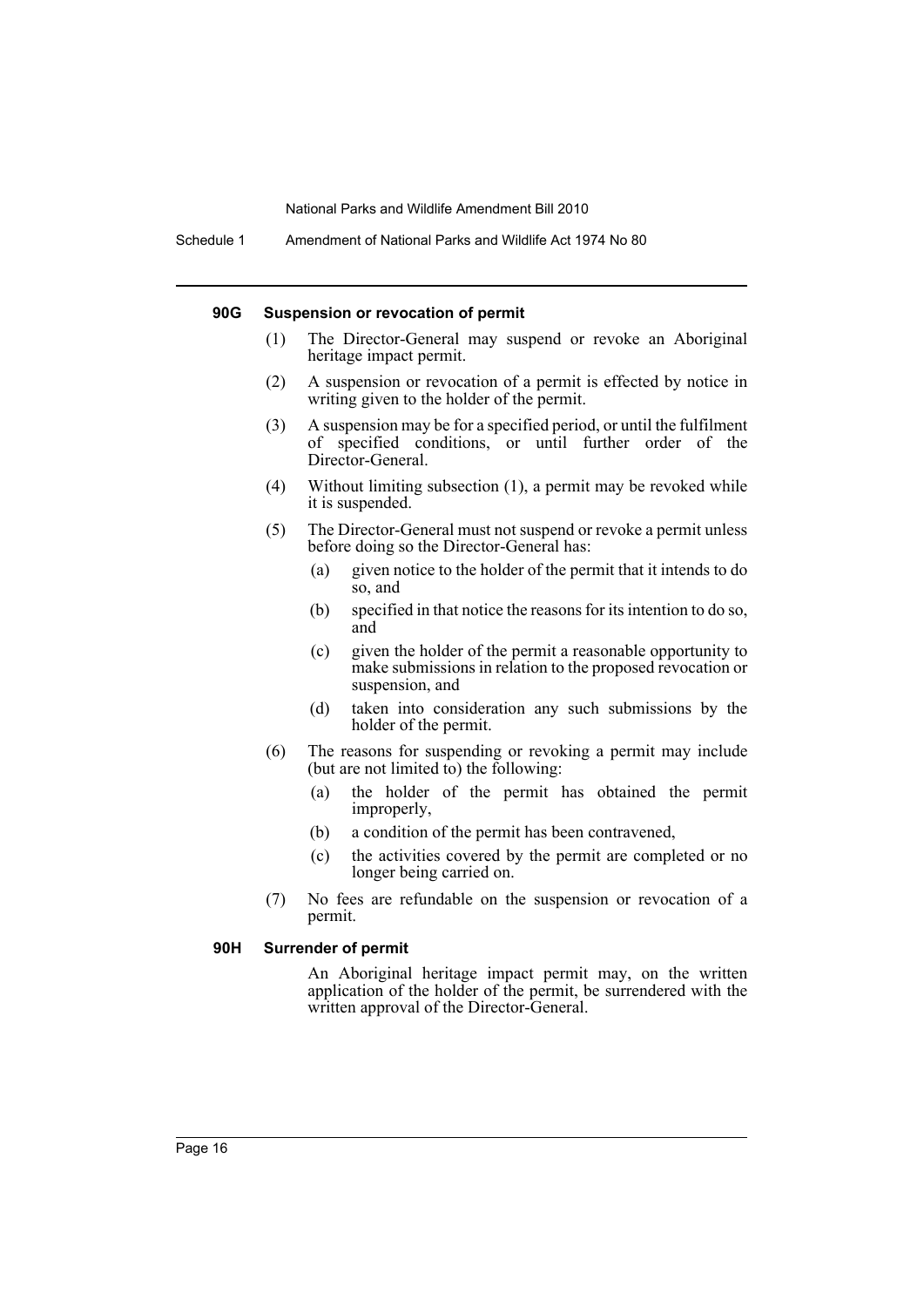# Amendment of National Parks and Wildlife Act 1974 No 80 Schedule 1

#### **90I Conditions of suspension, revocation or surrender**

- (1) The Director-General may, by notice in writing, impose conditions on the suspension or revocation of, or the approval of the surrender of, an Aboriginal heritage impact permit.
- (2) Those conditions may include (but are not limited to) any conditions to which the permit was subject immediately before it was suspended, revoked or surrendered.
- (3) The Director-General may, by notice in writing, impose new conditions on, or vary or revoke any existing conditions of, the suspension, revocation or surrender of the permit. **Note.** Section 90J makes it an offence to breach conditions under this section.

# **90J Failure to comply with conditions**

# (1) **Offences**

If any condition of an Aboriginal heritage impact permit is contravened by any person, the holder of the permit (or, if more than one person holds the permit, each holder of the permit) is guilty of an offence.

(2) If any condition to which a suspension or revocation of, or the approval of the surrender of, an Aboriginal heritage impact permit is subject is contravened by any person, the holder of the permit or former permit (or, if more than one person holds or held the permit or former permit, each holder of the permit or former permit) is guilty of an offence.

Maximum penalty (subsections  $(1)$  and  $(2)$ ):

- (a) in the case of an individual—1,000 penalty units or imprisonment for 6 months, or both and, in the case of a continuing offence, a further penalty of 100 penalty units for each day the offence continues, or
- (b) in the case of a corporation—2,000 penalty units and, in the case of a continuing offence, a further penalty of 200 penalty units for each day the offence continues.

# (3) **Defence**

The holder of an Aboriginal heritage impact permit or former Aboriginal heritage impact permit is not guilty of an offence against this section if the holder establishes that:

(a) the contravention of the condition was caused by another person, and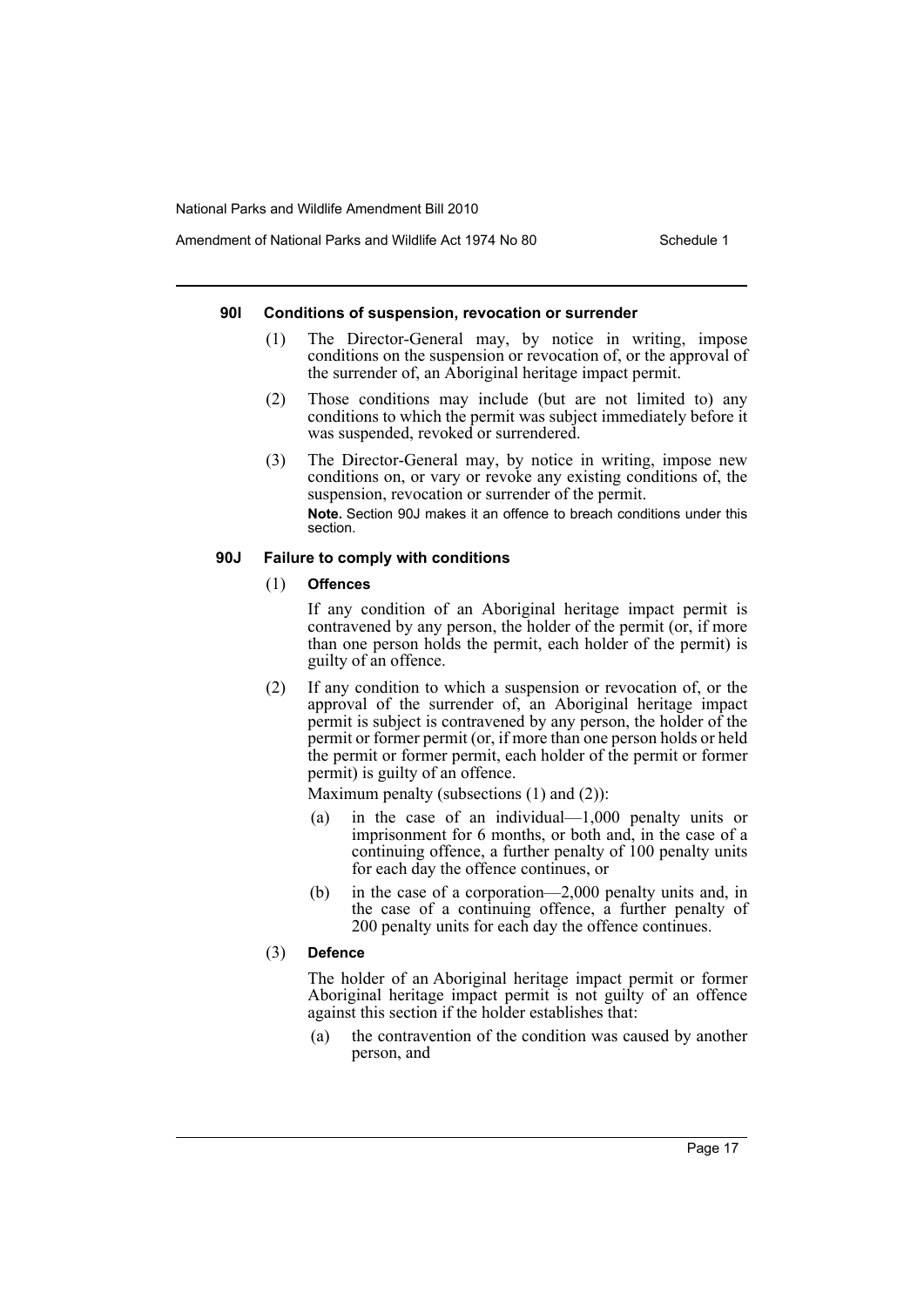- (b) that other person was not associated with the holder at the time the condition was contravened, and
- (c) the holder took all reasonable steps to prevent the contravention of the condition.

A person is associated with the holder for the purposes of paragraph (b) (but without limiting any other circumstances of association) if the person is an employee, agent, licensee, contractor or sub-contractor of the holder.

#### **90K Factors to be considered in making determinations regarding permits**

- (1) In making a decision in relation to an Aboriginal heritage impact permit, the Director-General must consider the following matters:
	- (a) the objects of this Act,
	- (b) actual or likely harm to the Aboriginal objects or Aboriginal place that are the subject of the permit,
	- (c) practical measures that may be taken to protect and conserve the Aboriginal objects or Aboriginal place that are the subject of the permit,
	- (d) practical measures that may be taken to avoid or mitigate any actual or likely harm to the Aboriginal objects or Aboriginal place that are the subject of the permit,
	- (e) the significance of the Aboriginal objects or Aboriginal place that are the subject of the permit,
	- (f) the results of any consultation by the applicant with Aboriginal people regarding the Aboriginal objects or Aboriginal place that are the subject of the permit (including any submissions made by Aboriginal people as part of a consultation required by the regulations),
	- (g) whether any such consultation substantially complied with any requirements for consultation set out in the regulations,
	- (h) the social and economic consequences of making the decision,
	- (i) in connection with a permit application:
		- (i) any documents accompanying the application, and
		- (ii) any public submission that has been made under the *Environmental Planning and Assessment Act 1979* in connection with the activity to which the permit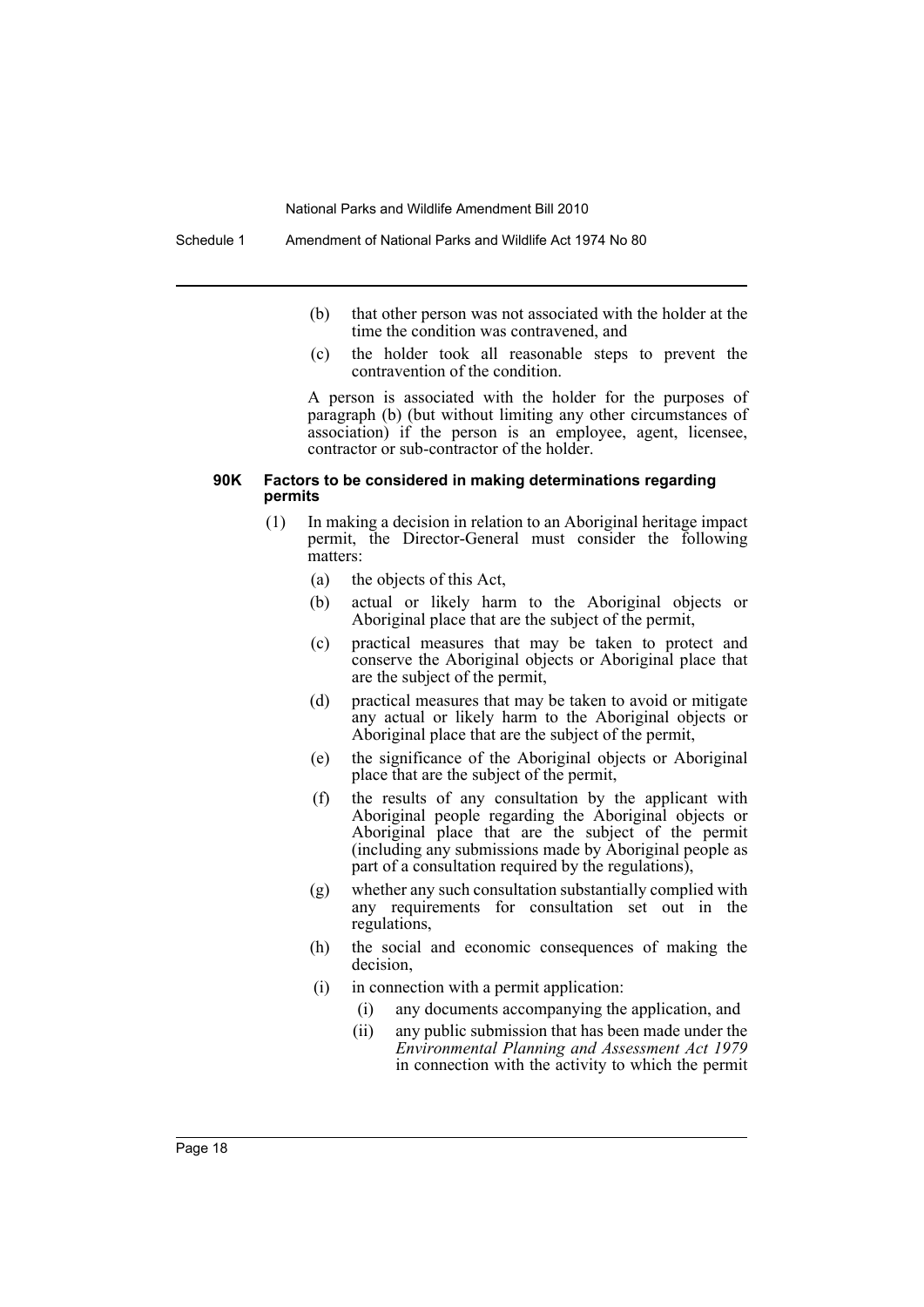application relates and that has been received by the Director-General,

- (j) any other matter prescribed by the regulations.
- (2) The Director-General, in making a decision in relation to an Aboriginal heritage impact permit, must not consider any matter other than the matters referred to in subsection (1).

# **90L Appeals**

- (1) An applicant for, or holder or former holder of, an Aboriginal heritage impact permit may appeal to the Land and Environment Court against any of the following decisions of the Director-General:
	- (a) a decision to refuse any application in relation to an Aboriginal heritage impact permit or former permit,
	- (b) a decision in relation to any condition to which a permit or former permit (or a surrender of a permit) is subject,
	- (c) a decision to suspend or revoke a permit.
- (2) The Land and Environment Court:
	- (a) may refuse to grant the appeal, or
	- (b) may grant the appeal wholly or in part, and may give such directions in the matter as the Land and Environment Court thinks appropriate.
- (3) The decision of the Land and Environment Court on the appeal is final and is binding on the Director-General and the appellant, and is to be carried into effect accordingly.
- (4) The regulations may (but need not) prescribe the manner in which an appeal is to be made under this section.
- (5) An appeal under this section must be made within 21 days after the day the person was given notice of the decision being appealed.
- (6) For the purposes of this section, an application is taken to be refused (unless it is earlier granted or refused), and notice of that refusal is taken to have been given to the applicant, on the expiration of the period of 60 days after the date on which the application was received by the Director-General.
- (7) For the purposes of subsection (6), any period under section 90F during which an applicant is required to supply to the Director-General such further information is to be disregarded in determining whether the 60 day period referred to in that subsection has expired.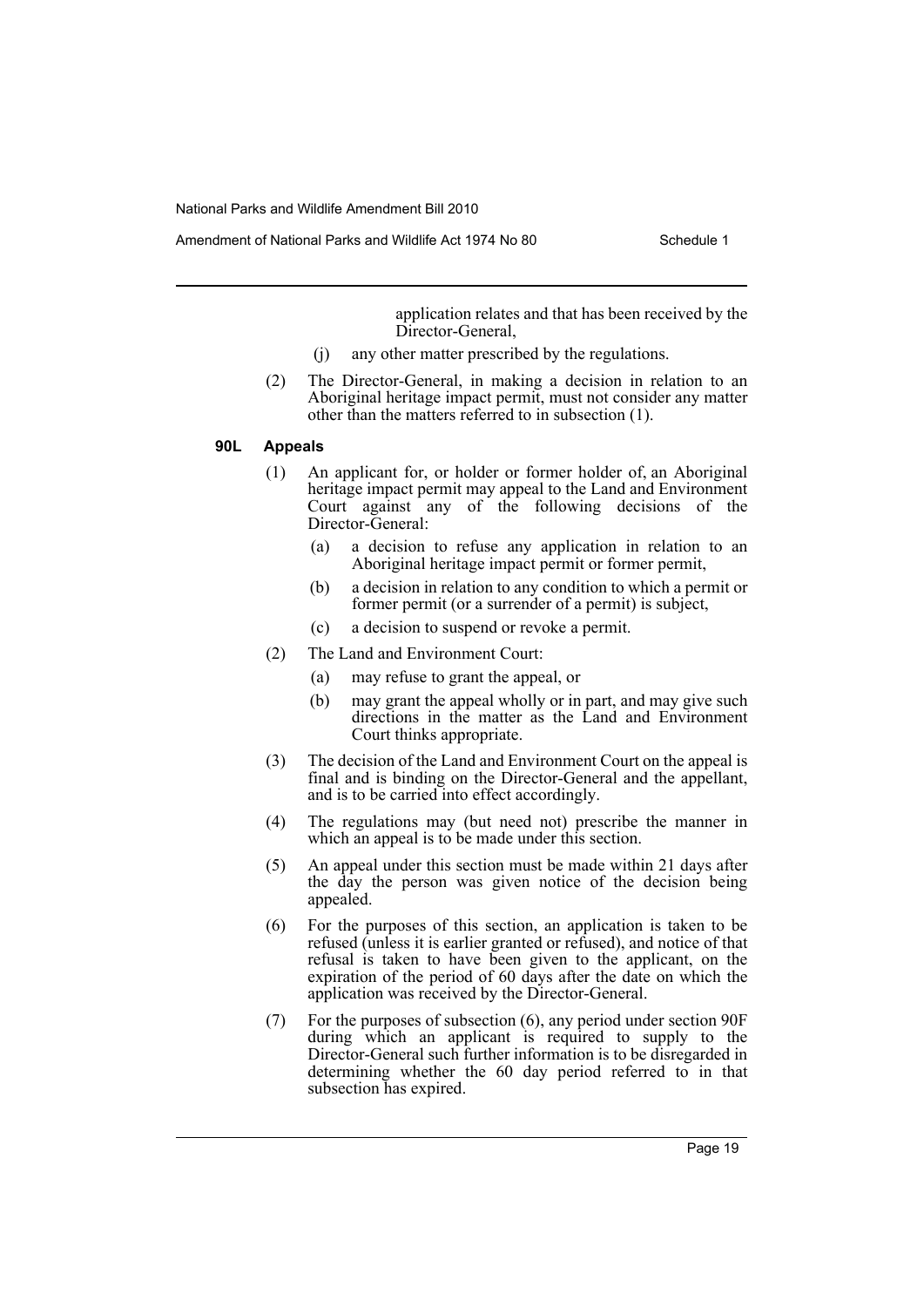Schedule 1 Amendment of National Parks and Wildlife Act 1974 No 80

#### **90M Date from which decision operates**

A decision of the Director-General in relation to an Aboriginal heritage impact permit operates from:

- (a) the date of the decision, or
- (b) if another later date is specified by the Director-General in the decision—that other date.

# **90N Regulations relating to consultation**

The regulations may make provision for or with respect to the following:

- (a) consultation that must be undertaken in relation to an application or proposed application that relates to an Aboriginal heritage impact permit (including the nature, extent and timing of the consultation),
- (b) the persons, or classes of persons, who must be so consulted (including but not limited to Aboriginal people with a cultural association with the object or land concerned),
- (c) the opportunity of persons, or classes of persons, so consulted to make submissions as part of the consultation.

#### **90O Interaction between permits and stop work and interim protection orders**

For the avoidance of doubt, the existence of an Aboriginal heritage impact permit does not prevent the making of an order under Division 1 of Part 6A or an interim protection order under Division 2 of Part 6A.

# **90P Validity of permits**

The validity of the Aboriginal heritage impact permit cannot be questioned in any legal proceedings except in proceedings commenced in the Land and Environment Court before the expiration of 3 months from the date on which the issue of the permit was published on the public register.

# **90Q Aboriginal Heritage Information Management System**

(1) The Director-General is to establish and keep a database to be known as the Aboriginal Heritage Information Management System (*the AHIMS*).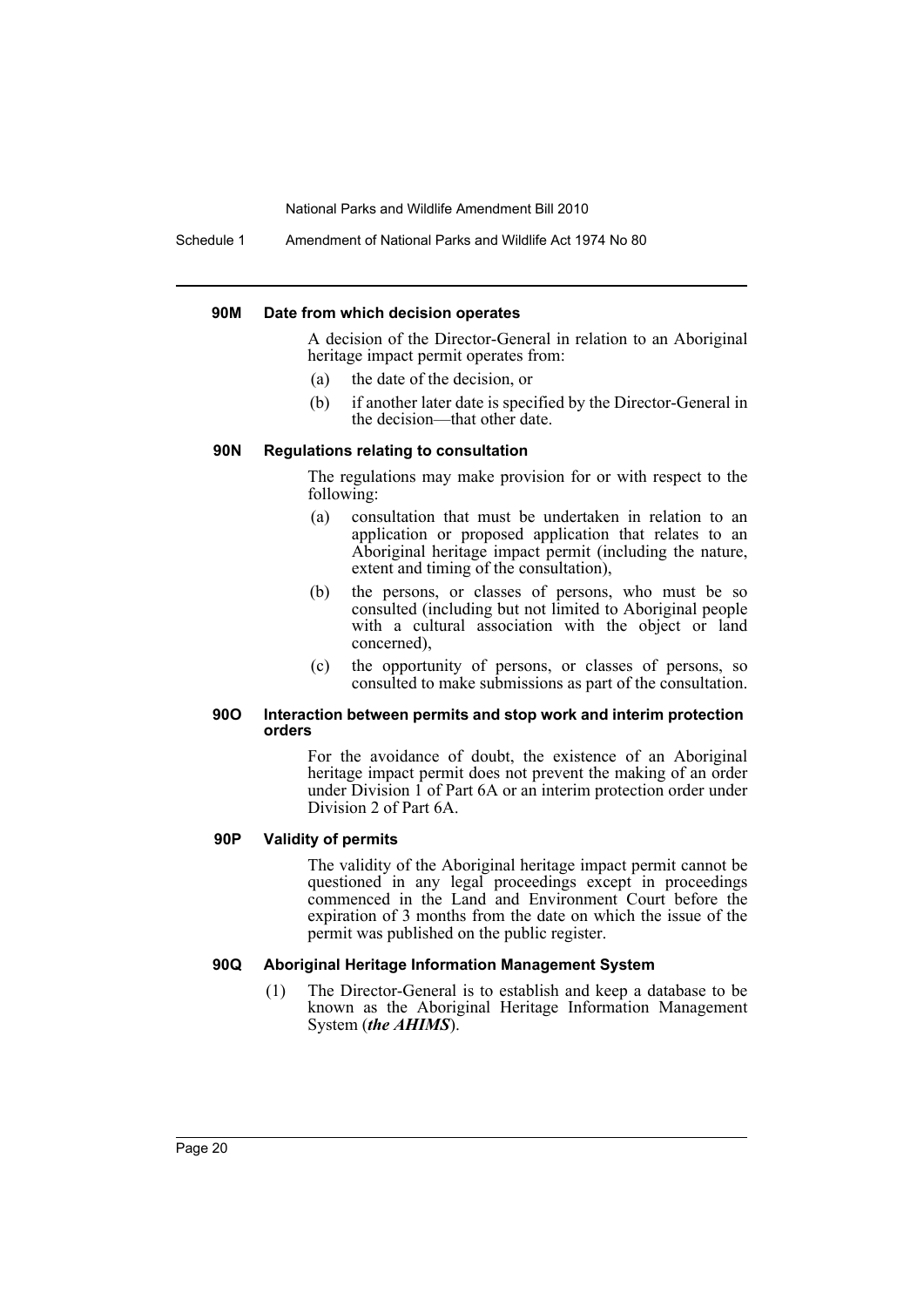- (2) The AHIMS is to contain:
	- (a) information and records regarding Aboriginal objects whose existence and location have been reported to the Director-General, and
	- (b) copies of any reports that have been provided to the Director-General regarding Aboriginal objects and other objects, places and features of significance to Aboriginal people, and
	- (c) any other information required by the regulations.
- (3) The purposes of the AHIMS are:
	- (a) to maintain a record of Aboriginal objects whose existence and location have been reported to the Director-General, and
	- (b) to maintain a copy of any report that has been provided to the Director-General relating to the assessment of objects, places and features that are or are likely to be of significance to Aboriginal people, and
	- (c) to maintain a record of the details of any other report (of which the Director-General is aware) relating to the assessment of objects, places and features that are or are likely to be of significance to Aboriginal people, and
	- (d) to allow access to the AHIMS:
		- (i) by Aboriginal people and organisations and by academic researchers, and
		- (ii) by or on behalf of persons exercising due diligence to determine whether an act or omission would harm an Aboriginal object for the purposes of section 87 (2), and
		- (iii) by public and local authorities in the exercise of their land management, planning and other similar functions,

but the AHIMS is not intended to be conclusive about whether any information or records contained within it is up-to-date, comprehensive or otherwise accurate.

(4) The AHIMS is to be kept and maintained in such form as the Director-General thinks fit. Different parts of the AHIMS may be kept in different forms.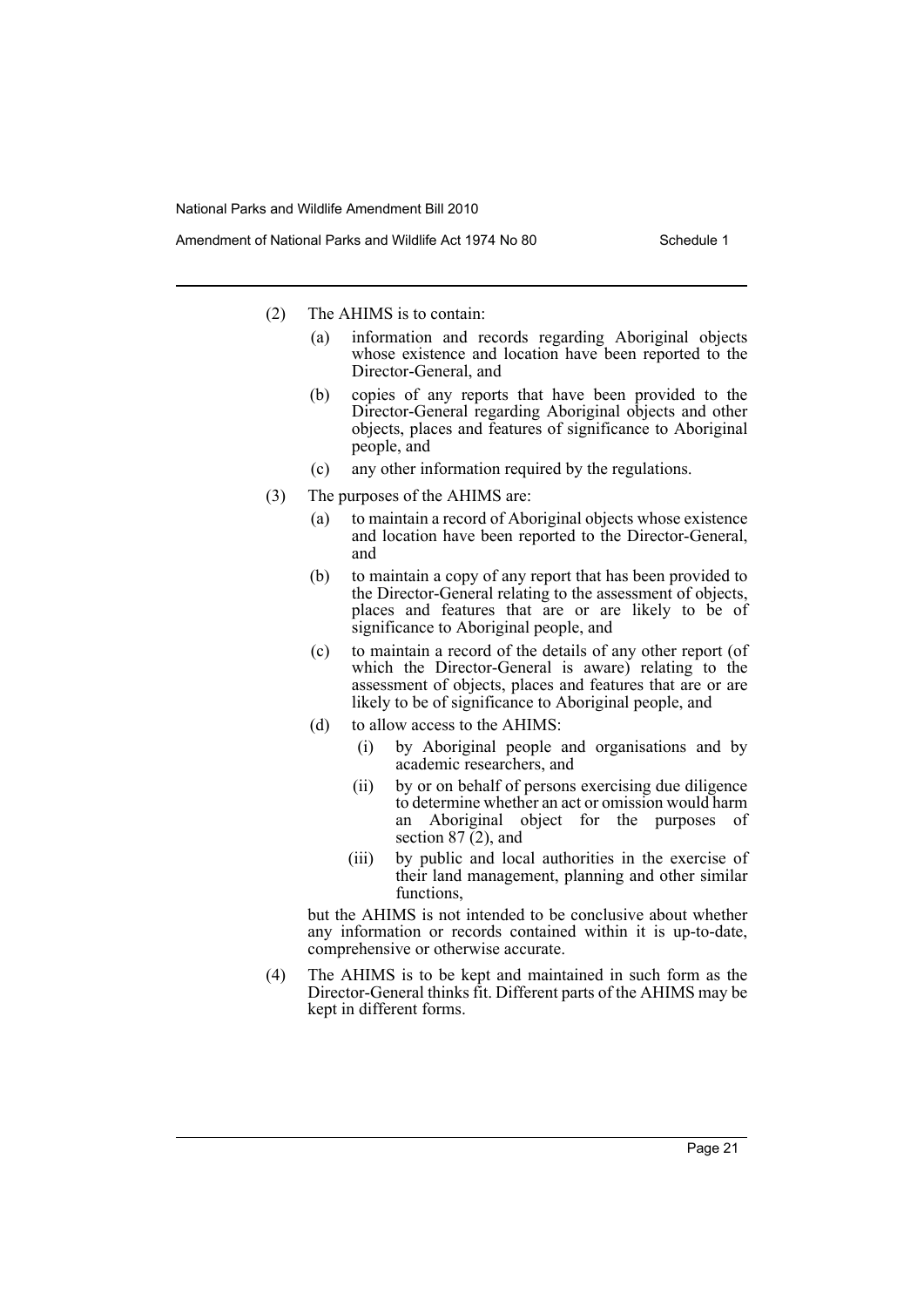Schedule 1 Amendment of National Parks and Wildlife Act 1974 No 80

- (5) The regulations may prescribe any or all of the following:
	- (a) the persons and classes of persons who may be granted access to information and records contained in the AHIMS,
	- (b) the method of accessing the AHIMS,
	- (c) the form in which access to the AHIMS is to be given (for example, whether by access to full records or summaries or through supplied maps or other forms of information),
	- (d) the type of information or records that are available to be accessed from the AHIMS and any conditions or restrictions on the access to, and use of, that information or those records,
	- (e) fees for access to the AHIMS and for copies or extracts of information and records kept on the AHIMS.

#### **90R Certain Aboriginal heritage impact permit conditions to run with the land**

If an Aboriginal heritage impact permit relates to a specified parcel of land and an application is made under section 90B to transfer the permit to another person, the Director-General:

- (a) must not refuse the application, and
- (b) in granting the application, must not vary any of the conditions of the permit.

# **[38] Part 6A, heading**

Omit the heading to Part 6A. Insert instead:

# **Part 6A Stop work orders, interim protection orders and remediation directions**

# **[39] Section 91AA Director-General may make stop work order**

Omit "A person must not contravene or fail to comply with an order under this section." from section 91AA (6).

Insert instead:

A person must not:

- (a) contravene an order under this section, or
- (b) cause or permit another person to contravene such an order.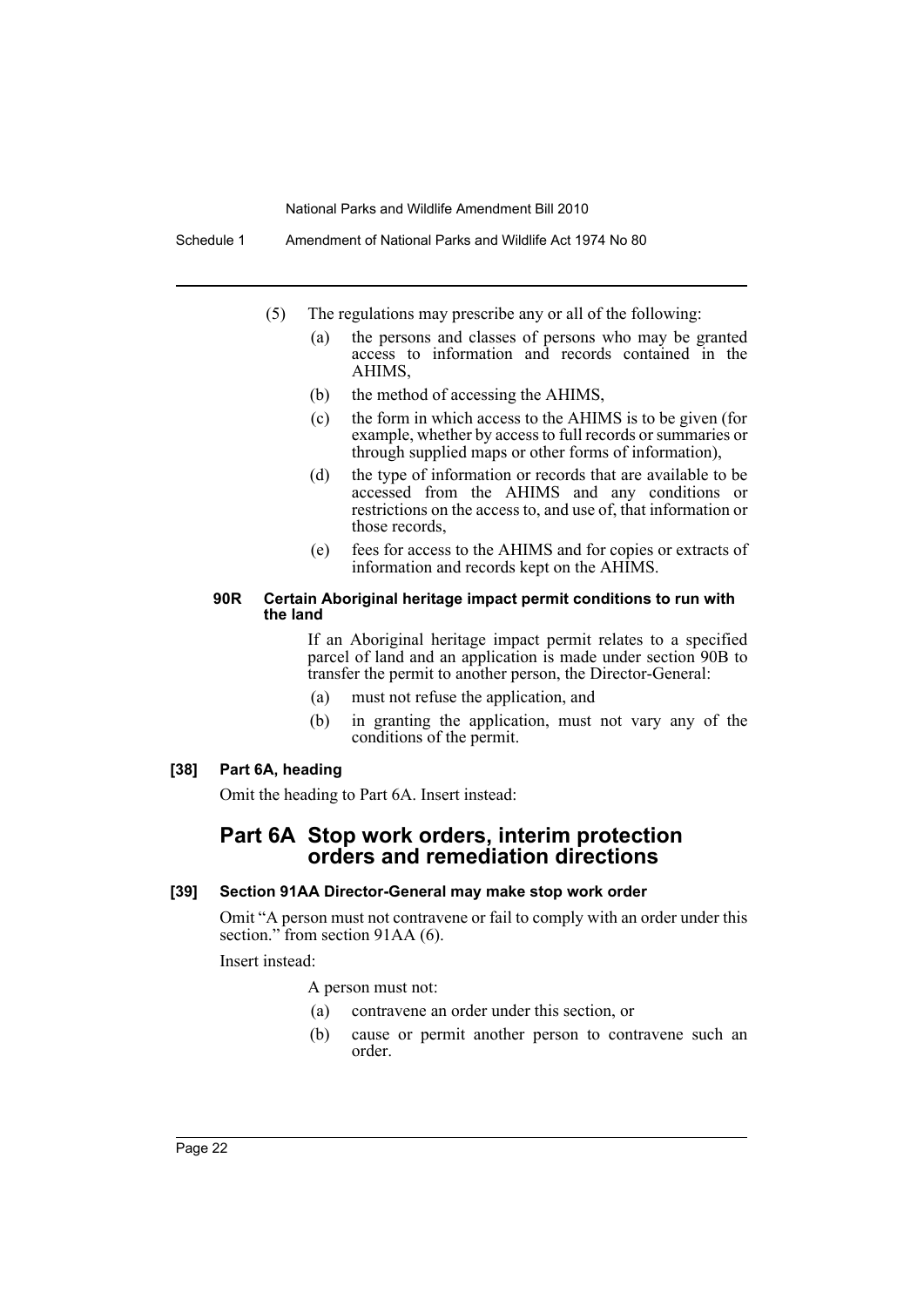# Amendment of National Parks and Wildlife Act 1974 No 80 Schedule 1

# **[40] Section 91G Failure to comply with interim protection order**

Omit "A person who is given notice of an interim protection order under section 91F must not contravene or fail to comply with its terms.".

Insert instead:

A person who is given notice of an interim protection order under section 91F must not:

- (a) contravene the terms of the order, or
- (b) cause or permit another person to contravene the terms of the order.

# **[41] Part 6A, Division 3**

Insert after Division 2:

# **Division 3 Remediation directions**

#### **91J Definitions**

In this Division:

# *damage*:

- (a) in relation to land reserved under this Act or acquired under Part 11, includes:
	- (i) harming an animal, or picking a plant, that is in or on that land, or
	- (ii) damming, diverting or polluting any waters on that land, or
	- (iii) damage to anything in or on the land (such as a building, structure, pipe, sign, gate, fence etc or any object or place of cultural value), or
	- (iv) removal of anything, or part of anything, in or on the land, and
- (b) in relation to a plant, includes picking the plant, and
- (c) in relation to an animal, includes harming the animal.

*landholder* means a person who owns land or who, whether by reason of ownership or otherwise, is in lawful occupation or possession, or has lawful management or control, of land.

*pollute waters* has the same meaning as in the *Protection of the Environment Operations Act 1997*.

*waters* includes a stream, creek, river, estuary, dam, lake or reservoir.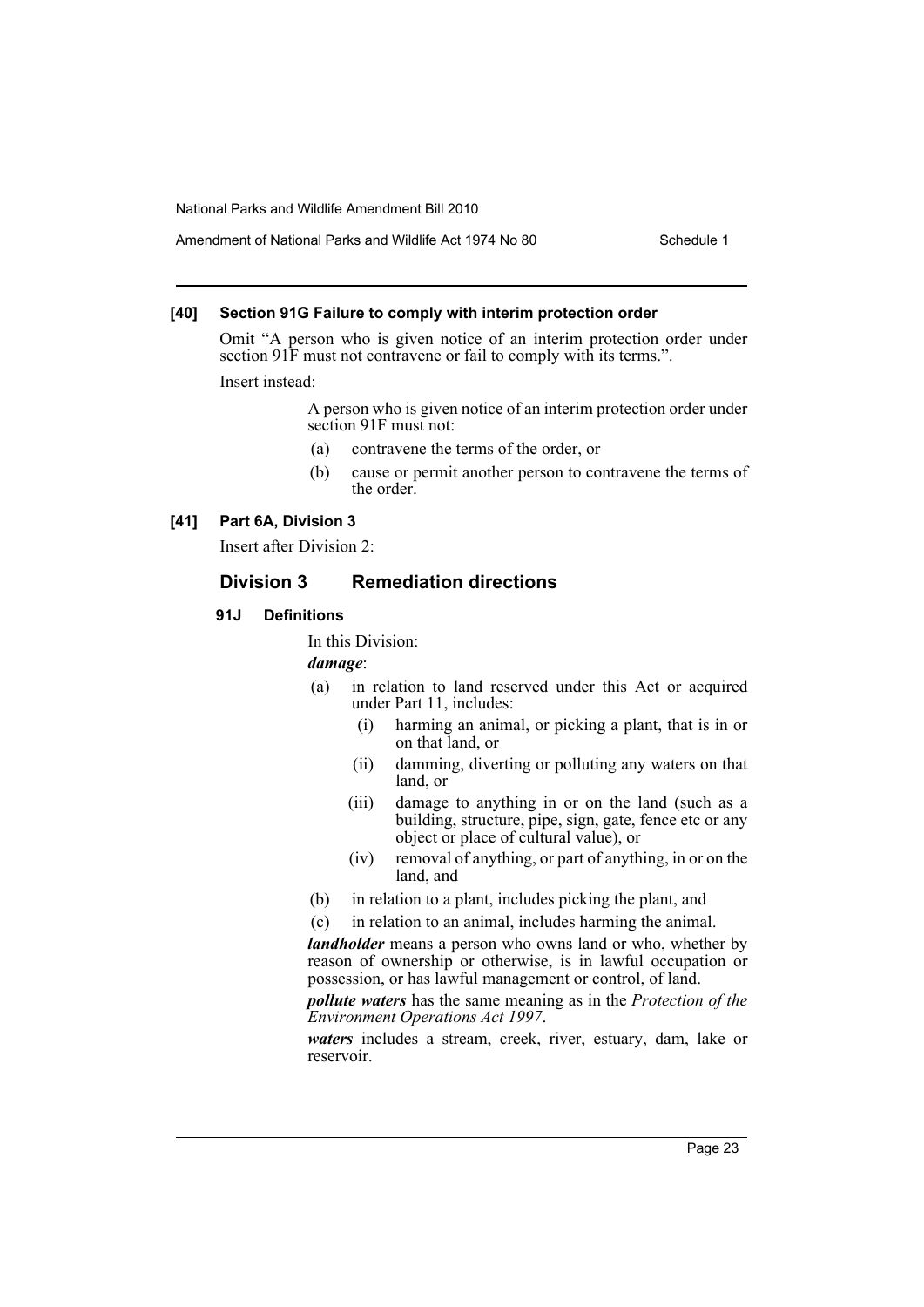Schedule 1 Amendment of National Parks and Wildlife Act 1974 No 80

#### **91K Directions for remedial work relating to damage to land, habitat and plants and animals**

- (1) The Director-General may, by notice in writing, direct a person to carry out specified remediation work in a specified manner and within a specified time, if the Director-General is satisfied that:
	- (a) any land reserved under this Act or acquired under Part 11, or
	- (b) any critical habitat, or habitat of threatened species, an endangered population or an endangered ecological community, or
	- (c) any plant or animal that is of, or is part of, a threatened species, an endangered population or an endangered ecological community,

has been damaged in or as a result of the commission of an offence under this Act (whether or not any person has been proceeded against or convicted for the offence).

- (2) The specified remediation work to be carried out by a person may include one or more of the following types of work:
	- (a) work to control, abate or mitigate the damage to the land, habitat, plant or animal concerned,
	- (b) work to maintain, remediate or restore the damaged land, habitat, plant or animal concerned (including replacing removed or dead plants or animals).
- (3) A direction under this section may be varied or revoked by a further notice in writing.

#### **91L Directions for remedial work relating to harm to Aboriginal objects and places**

- (1) The Director-General may, by notice in writing, direct a person to carry out specified remediation work in a specified manner and within a specified time, if the Director-General is satisfied that:
	- (a) any Aboriginal object, or
	- (b) any Aboriginal place,

has been harmed in or as a result of the commission of an offence under this Act (whether or not any person has been proceeded against or convicted for the offence).

- (2) The specified remediation work to be carried out by a person may include one or more of the following types of work:
	- (a) work to control, abate or mitigate the harm to the Aboriginal object or Aboriginal place concerned,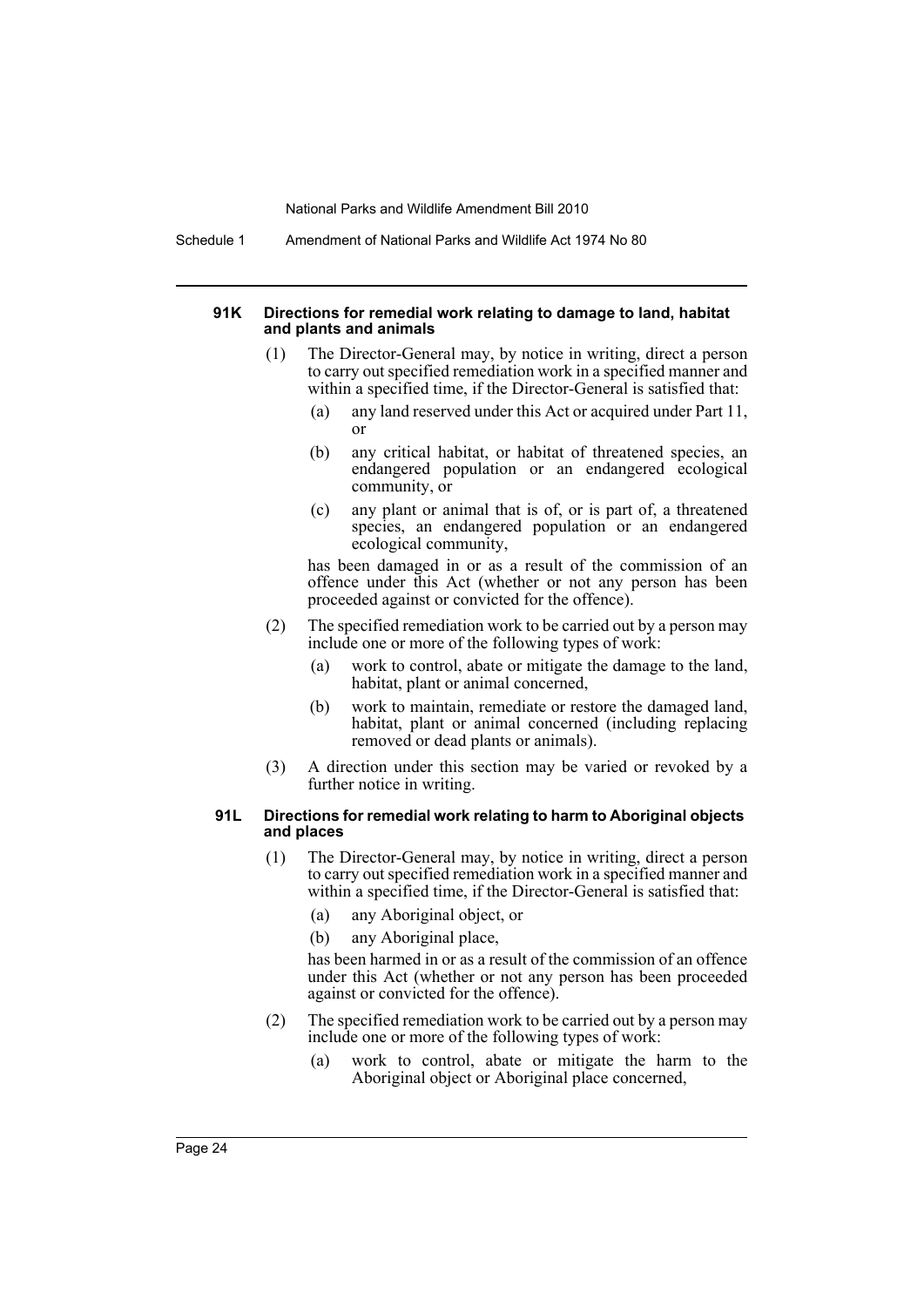- (b) work to protect, conserve, maintain, remediate or restore the harmed Aboriginal object or Aboriginal place concerned.
- (3) A direction under this section may be varied or revoked by a further notice in writing.

# **91M Persons to whom directions may be given**

A direction under this Division may be given to any or all of the following persons:

- (a) the current or former landholder of any land affected by the damage or harm referred to in section 91K or 91L or on which such damage or harm occurred,
- (b) any other person the Director-General reasonably believes is responsible for that damage or harm or caused or permitted that damage or harm.

#### **91N Other ancillary actions that may be directed to be carried out**

The Director-General in a direction under this Division may also direct a person to carry out the following actions:

- (a) ascertaining the nature and extent of the damage or harm concerned and furnishing the information or records obtained to other persons (including to the Director-General),
- (b) preparing, furnishing and carrying out a plan of action,
- (c) furnishing progress reports,
- (d) monitoring, sampling and analysing anything to ascertain the nature and extent of the harm concerned or the progress in remediating the harm,
- (e) vacating the land concerned (or part of it), ceasing to carry on, modifying, or not commencing, an activity on, or use of, the land (or part of it),
- (f) carrying on an activity (or an aspect of it) only during particular times or in a particular manner,
- (g) in relation to harm to an Aboriginal object or place, preparing a report on an activity's likely impact on the Aboriginal object or Aboriginal place concerned,
- (h) construction, installation or removal of anything (including plants and structures such as fencing, walls, bunds or other barriers),
- (i) erecting or displaying on the land concerned any sign or notice containing directions to persons not to enter the land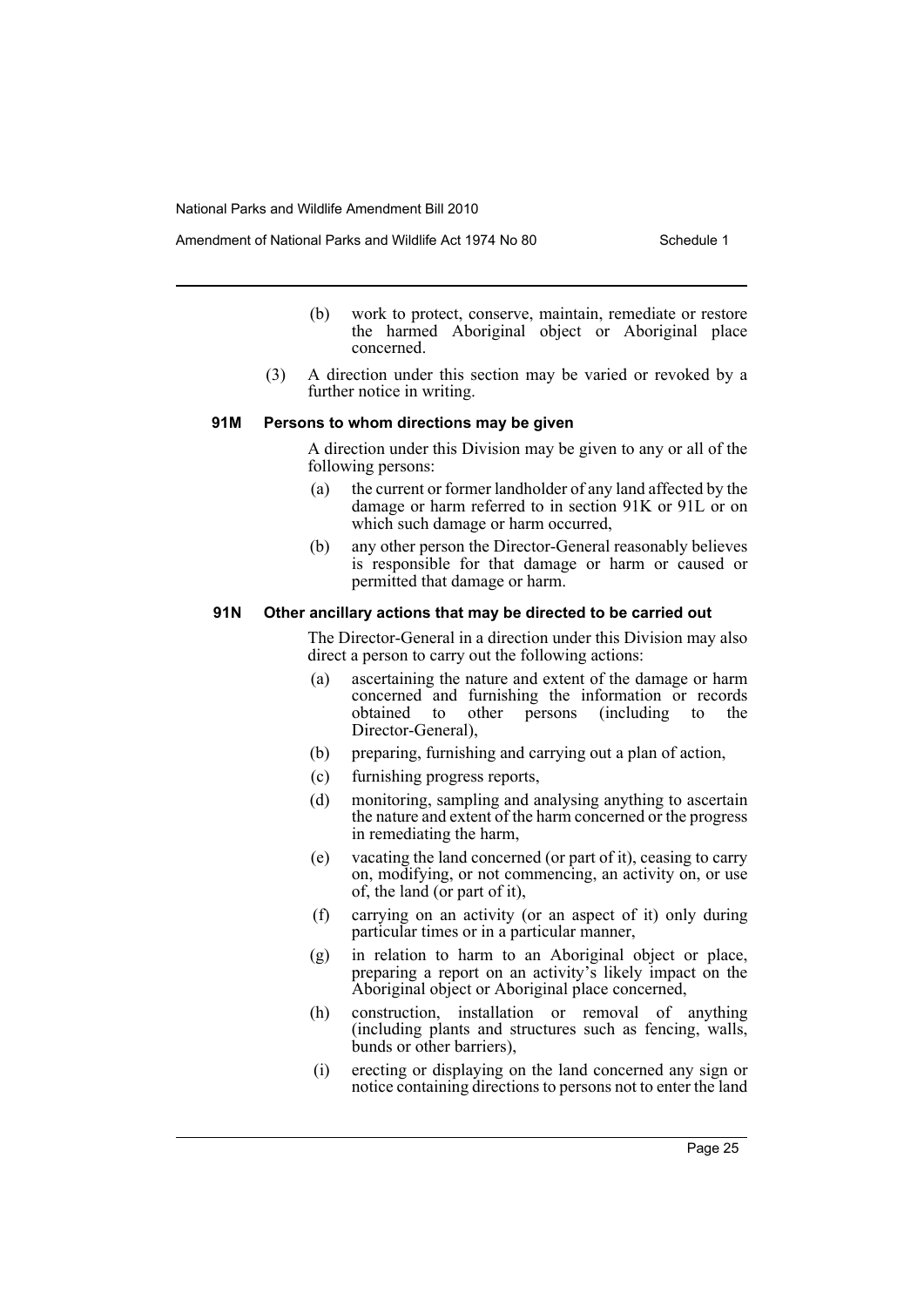or not to use the land in a specified manner or for a specified purpose or containing other directions of that kind or any other kind,

- (j) refraining from disturbance or further disturbance of the land concerned in a specified manner or below a specified depth,
- (k) informing the Director-General of any change in the ownership or occupancy of the land concerned, to the extent that the person subject to the requirement is aware of the change,
- (l) in relation to harm to an Aboriginal object or place, consulting with Aboriginal community groups or representatives (for example to develop a strategy or plan in relation to the remediation work),
- (m) in relation to harm to an Aboriginal object, moving the object.

#### **91O Other person may carry out remediation work if failure to comply with direction**

- (1) If a person fails to comply with a direction under section 91K or 91L, the Director-General may direct any other person to enter the land concerned and carry out all or part of the specified work.
- (2) The Director-General may recover the cost of that work from the person given the direction in any court of competent jurisdiction as a debt due by that person to the Crown.

# **91P Entry to land to carry out direction**

- (1) A person may enter land to carry out a direction under this Division.
- (2) Nothing in this Division authorises a person to enter any part of premises used only for residential purposes except with the consent of the occupier of the premises.

# **91Q Failure to comply with remediation direction**

- (1) A person must not, without reasonable excuse:
	- (a) contravene a direction under this Division, or
	- (b) cause or permit another person to contravene such a direction.

Maximum penalty:

(a) in the case of a corporation—2,000 penalty units and 200 penalty units for each day the offence continues, or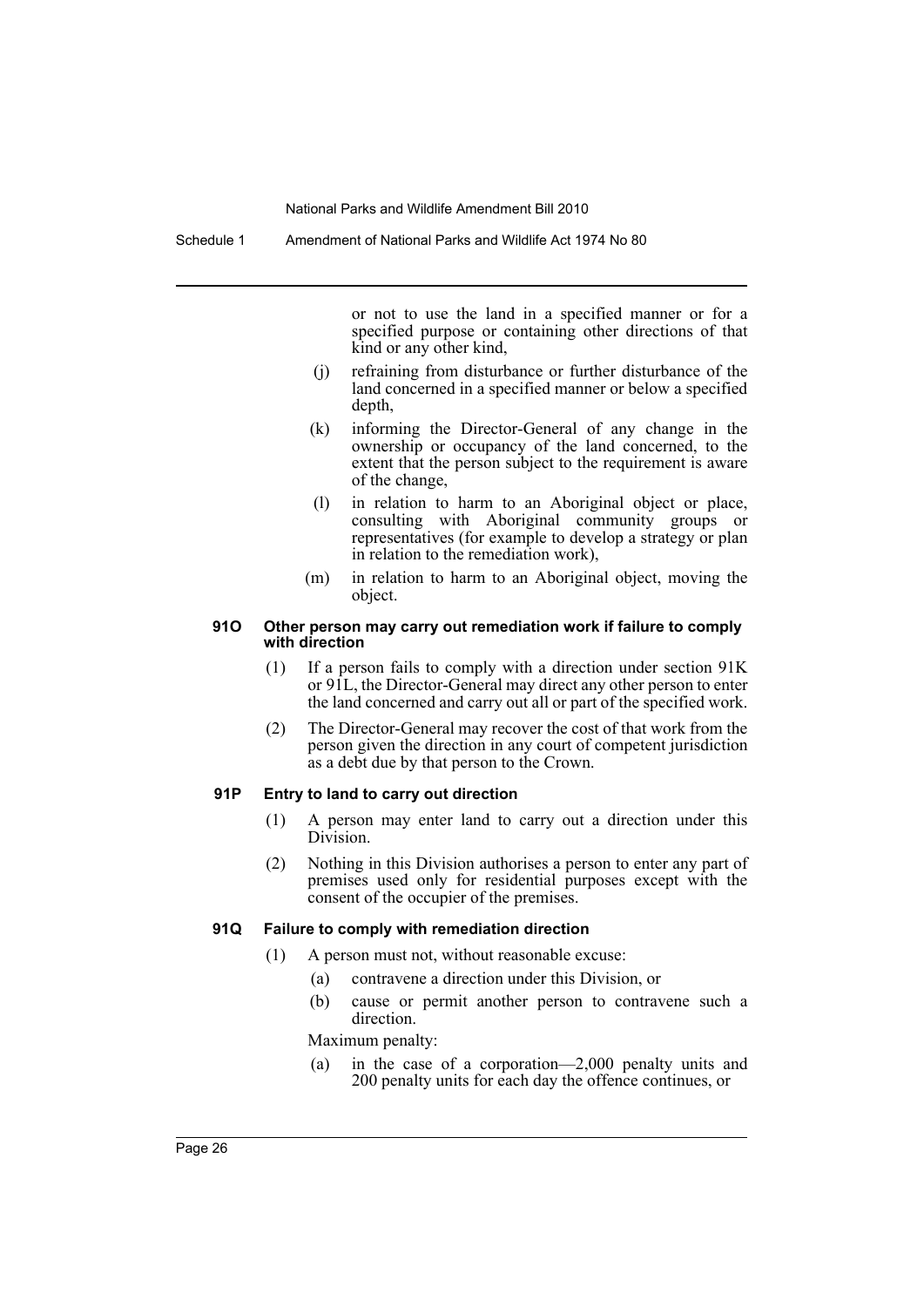- (b) in any other case—1,000 penalty units and 100 penalty units for each day the offence continues.
- (2) For the purposes of subsection (1), an example of a reasonable excuse is that the person was unable to enter land because of the refusal of access to the land by its occupier, but entry to that land was essential for the person to avoid committing the relevant offence.

# **91R Delay or obstruction of remediation direction**

A person must not wilfully delay or obstruct another person:

- (a) who is carrying out any action in compliance with a direction under this Division, or
- (b) who is authorised to enter land and carry out work under this Division.

Maximum penalty:

- (a) in the case of a corporation—2,000 penalty units and 200 penalty units for each day the offence continues, or
- (b) in any other case—1,000 penalty units and 100 penalty units for each day the offence continues.

# **91S Recovery by person given notice**

If the person given a direction under this Division complies with the direction but was not the person who caused the damage or harm concerned, the cost of complying with the direction may be recovered by the person who complied with the direction as a debt in a court of competent jurisdiction from the person who caused the damage or harm.

# **91T Appeals under this Division**

- (1) A person given a direction under this Division may appeal against the direction to the Land and Environment Court within 30 days of the service of the notice of the direction.
- (2) The lodging of an appeal does not, except to the extent that the Land and Environment Court otherwise directs in relation to the appeal, operate to stay action on the direction appealed against.

# **[42] Section 99A Directions relating to protected fauna**

Insert "and, in the case of a continuing offence, a further penalty of 2.5 penalty units for each day the offence continues" after "25 penalty units" in section 99A (3).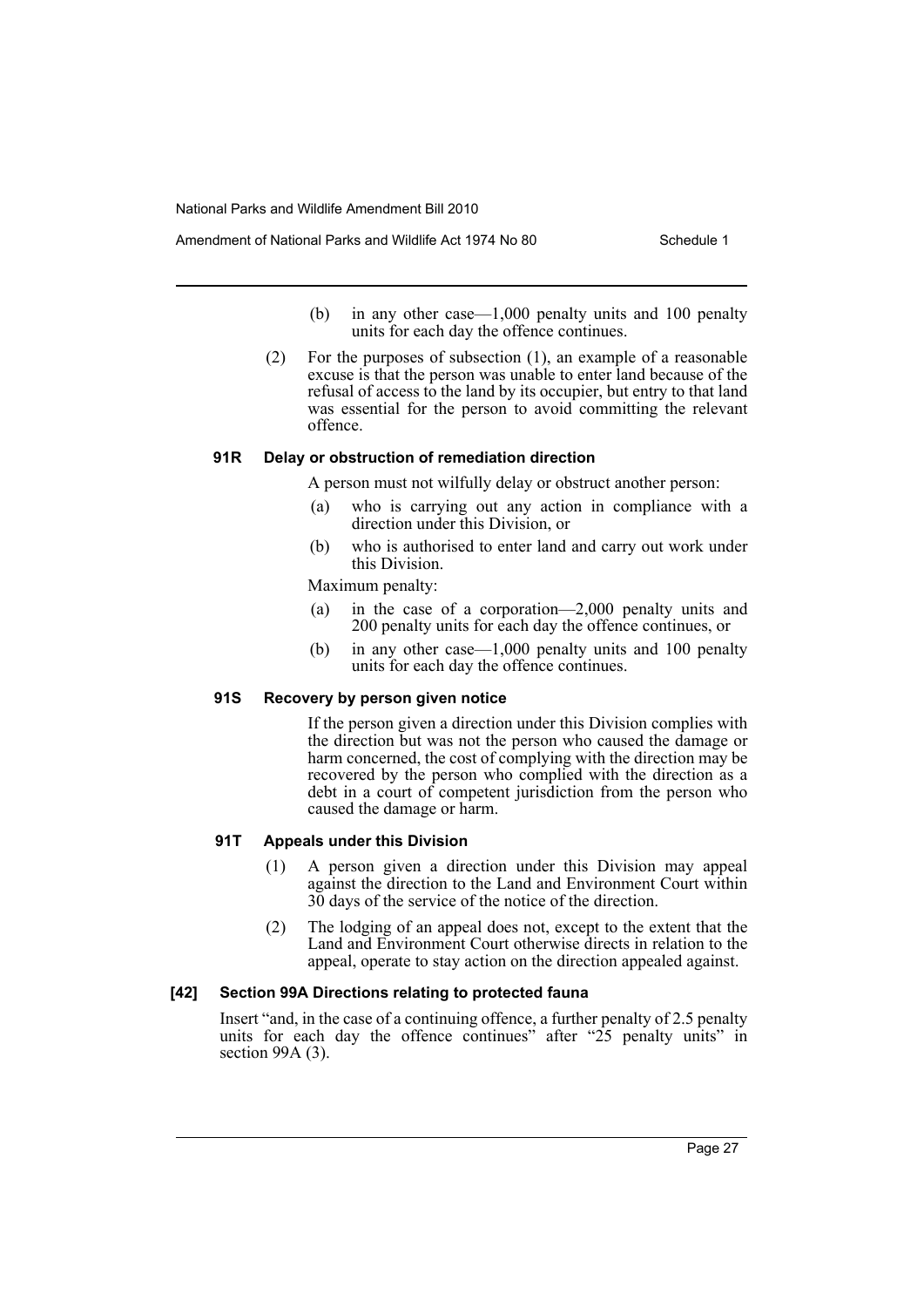Schedule 1 Amendment of National Parks and Wildlife Act 1974 No 80

# **[43] Section 99A (4)**

Omit the subsection. Insert instead:

(4) A direction given by an officer of the Service under this section has effect for such period (not exceeding 28 days) as is specified by the officer at the time the direction is given.

# **[44] Section 99A (5A)–(5E)**

Insert after section 99A (5):

- (5A) A person who has been given a direction by an officer of the Service under this section may, within 14 days of receiving the direction, appeal to the Minister against the direction.
- (5B) In deciding the appeal, the Minister may:
	- (a) confirm the direction appealed against, or
	- (b) modify or rescind the direction.
- (5C) The Minister may, by order, direct a person to stop feeding protected fauna or stop any activity that is causing, or is likely to cause, distress to protected fauna (or both).
- (5D) The Minister must not give a direction under subsection (5C) unless:
	- (a) a direction in similar terms has been given to the person by an officer of the Service under this section, and
	- (b) a period of 14 days has elapsed since that direction was given and no appeal has been made against the direction or, if an appeal has been made, the direction was not substantially modified or rescinded.
- (5E) A direction given by the Minister under this section has effect for such period (not exceeding 2 years) as is specified in the direction. The Minister may extend a direction by a further period (not exceeding 2 years).

# **[45] Section 101 Buying, selling or possessing protected fauna**

Omit "or an aviary registration certificate under section 128" from section 101 (4).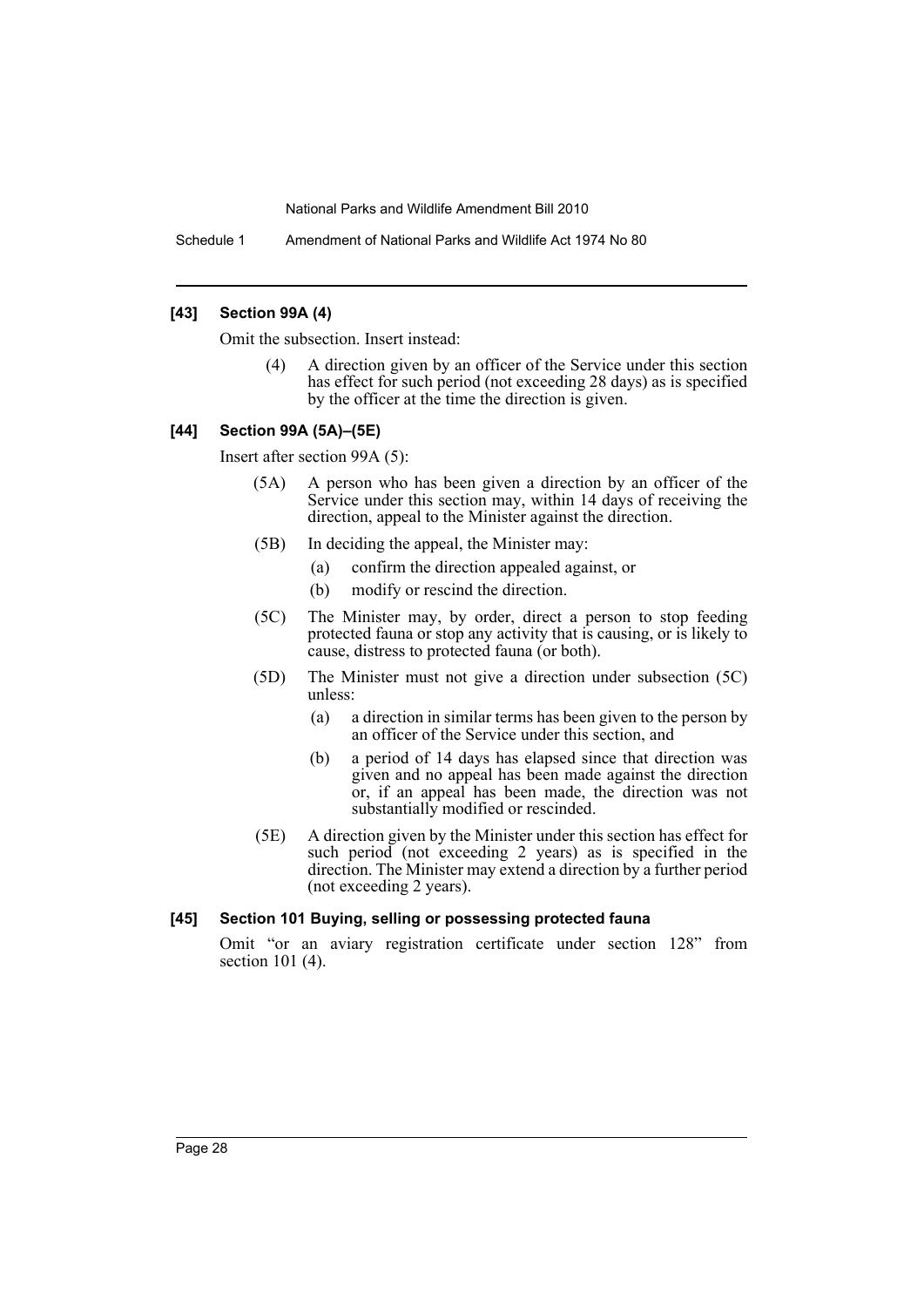# **[46] Section 102 Directions respecting protected fauna in confinement**

Insert at the end of section 102 (2):

Maximum penalty:

- (a) in the case of an individual—100 penalty units and, in the case of a continuing offence, a further penalty of 10 penalty units for each day the offence continues, or
- (b) in the case of a corporation—200 penalty units and, in the case of a continuing offence, a further penalty of 20 penalty units for each day the offence continues.

#### **[47] Section 104 Fauna dealers**

Insert at the end of section 104 (1):

Maximum penalty:

- (a) in the case of an individual—100 penalty units and, in the case of a continuing offence, a further penalty of 10 penalty units for each day the offence continues, or
- (b) in the case of a corporation—200 penalty units and, in the case of a continuing offence, a further penalty of 20 penalty units for each day the offence continues.

# **[48] Section 105 Skin dealers**

Insert at the end of the section:

Maximum penalty:

- (a) in the case of an individual—100 penalty units and, in the case of a continuing offence, a further penalty of 10 penalty units for each day the offence continues, or
- (b) in the case of a corporation—200 penalty units and, in the case of a continuing offence, a further penalty of 20 penalty units for each day the offence continues.

# **[49] Section 105A Emu breeders**

Insert at the end of section 105A (1):

Maximum penalty:

- (a) in the case of an individual—100 penalty units and, in the case of a continuing offence, a further penalty of 10 penalty units for each day the offence continues, or
- (b) in the case of a corporation—200 penalty units and, in the case of a continuing offence, a further penalty of 20 penalty units for each day the offence continues.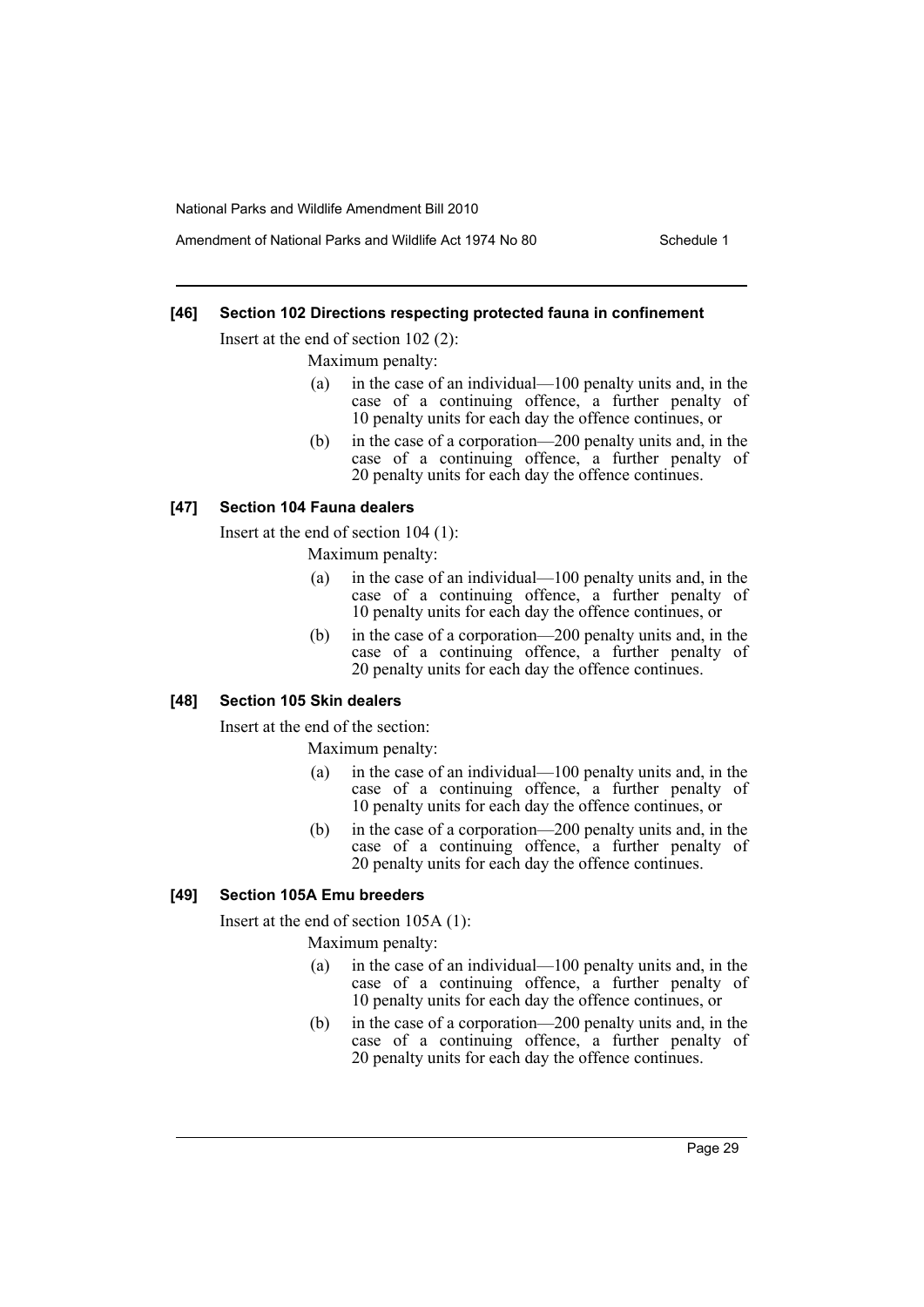Schedule 1 Amendment of National Parks and Wildlife Act 1974 No 80

#### **[50] Section 107 Exhibiting protected fauna**

Insert at the end of the section:

Maximum penalty:

- (a) in the case of an individual—100 penalty units and, in the case of a continuing offence, a further penalty of 10 penalty units for each day the offence continues, or
- (b) in the case of a corporation—200 penalty units and, in the case of a continuing offence, a further penalty of 20 penalty units for each day the offence continues.

#### **[51] Section 115A Management plans for protected native plants**

Insert after section 115A (8):

(9) If a flora plan of management adopted by the Director-General provides that no protected native plant (or part of such a plant) is to be sold unless it is tagged in accordance with the flora plan of management, a person must not sell a protected native plant (or a part of such a plant) unless it is so tagged.

Maximum penalty: 100 penalty units and an additional 10 penalty units in respect of each whole plant that was affected by or concerned in the action that constituted the offence.

**Note.** The term *sell* is defined by section 5 to include:

- (a) auction, barter, exchange or supply,
- (b) offer, expose, supply or receive for sale,
- (c) send, forward or deliver for sale or on sale,
- (d) dispose of under a hire-purchase agreement,
- (e) cause, permit or suffer the doing of an act referred to in paragraph (a), (b), (c) or (d),
- (f) offer or attempt to do an act so referred to,
- (g) cause, permit or suffer to be sold,
- (h) attempt to sell or offer to sell, or
- (i) have in possession for sale.

# **[52] Sections 118A (1) and (2) and 118B (1)**

Insert "species presumed extinct, any critically endangered species or any" before "endangered species" wherever occurring in paragraph (a) of the penalty provisions to those subsections.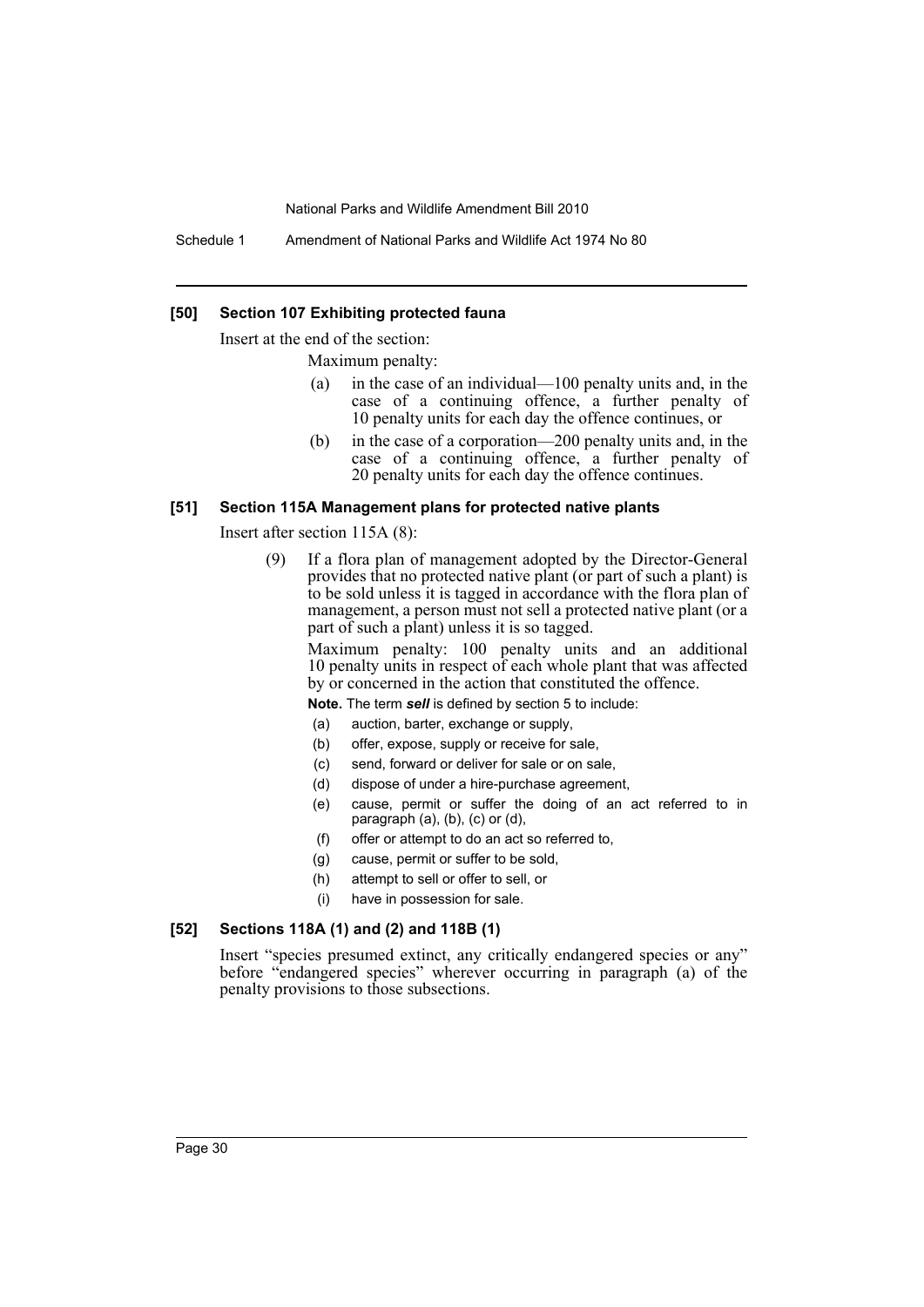# **[53] Sections 118C (1) and 118D (1)**

Omit ", by an act or an omission, do anything that causes damage to" wherever occurring.

Insert instead "damage".

# **[54] Section 118C (2) and (3)**

Omit "act constituting the offence was done or omitted to be done" wherever occurring.

Insert instead "offence was committed".

# **[55] Sections 118C (5) and 118D (2)**

Omit "act constituting the offence" wherever occurring.

Insert instead "damage resulted from an act that".

# **[56] Section 118C (7)**

Insert after section 118C (6):

(7) In this section, *damage* includes cause or permit damage.

# **[57] Section 118D (1) and (4)**

Omit "(other than a critical habitat)" and "(other than critical habitat)", respectively.

# **[58] Section 118D (1) and (4)**

Omit "the land" whenever occurring. Insert instead "the habitat".

# **[59] Section 118D (4)**

Omit "an act or an omission of a person that causes".

# **[60] Section 118D (4)**

Insert "the damage resulted from an act that" after "established that".

# **[61] Section 118D (4) (a) and (b)**

Omit "the act or omission" wherever occurring.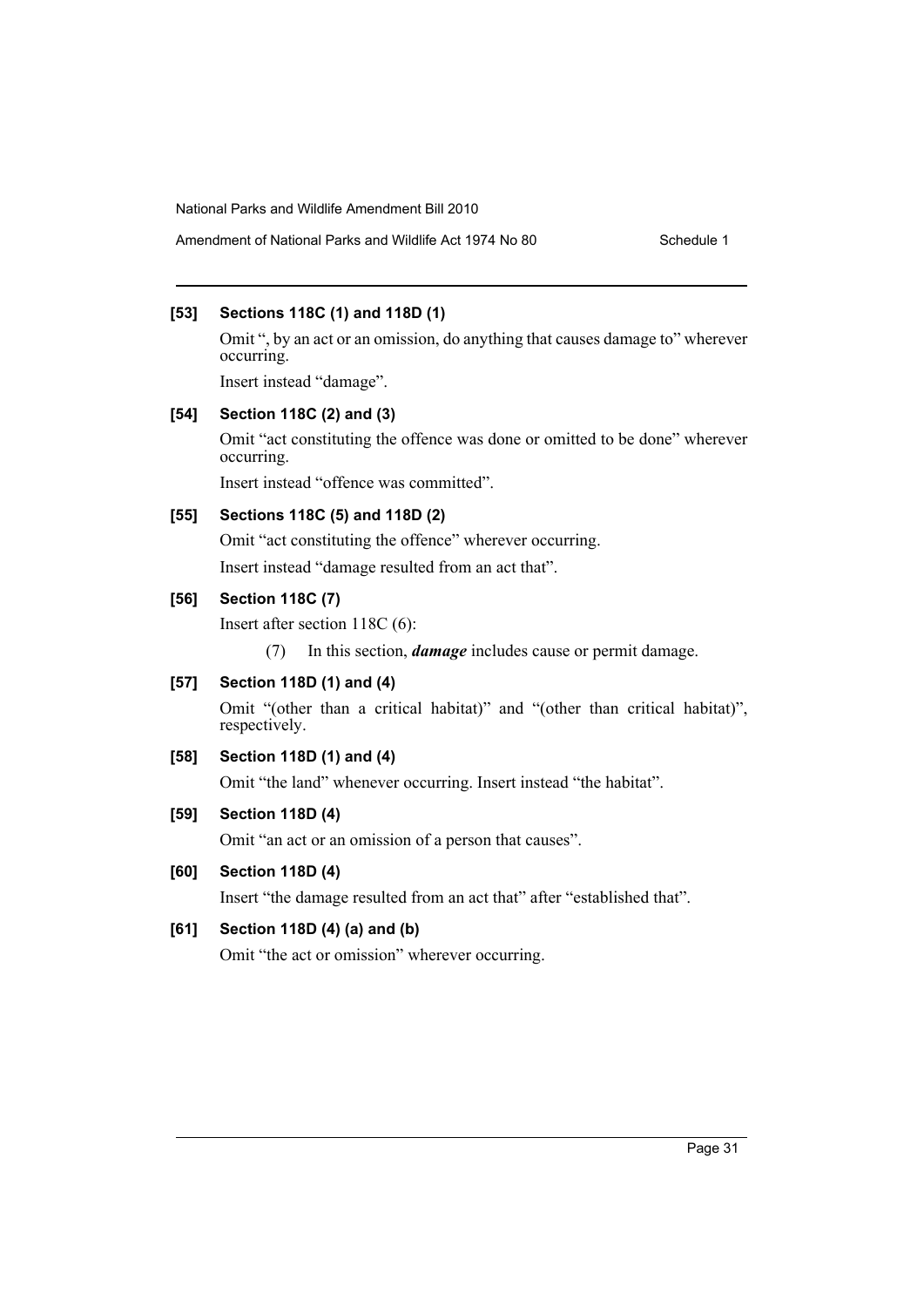Schedule 1 Amendment of National Parks and Wildlife Act 1974 No 80

# **[62] Section 118D (5) and (6)**

Insert after section 118D (4):

- (5) If an act is an offence against both this section and section 118C, the offender is not liable to be punished twice in respect of the offence.
- (6) In this section, *damage* includes cause or permit damage.
- **[63] Section 118E Court may order offender to restore habitat and take other actions**

Omit the section.

# **[64] Section 123 Commercial fauna harvester's licence**

Insert after section 123 (3):

- (4) A person licensed under subsection (1) must not, in connection with harming fauna for the purposes of sale, use any carcass chiller unless the chiller is:
	- (a) registered under this section, or
	- (b) on premises registered under section 124.
- (5) The Director-General may issue registration certificates in respect of each carcass chiller that a person licensed under subsection (1) uses in connection with harming fauna for the purposes of sale.
- (6) In this section, *carcass chiller* means any refrigeration container used for the storage of animal carcasses, and includes a refrigerated shipping container and a refrigerated truck or vehicle.

# **[65] Section 128 Aviary registration certificates**

Omit the section.

# **[66] Section 132C Scientific licences**

Insert ", or the picking of any native plant," after "the harming of fauna" in section 132C $(2)$ .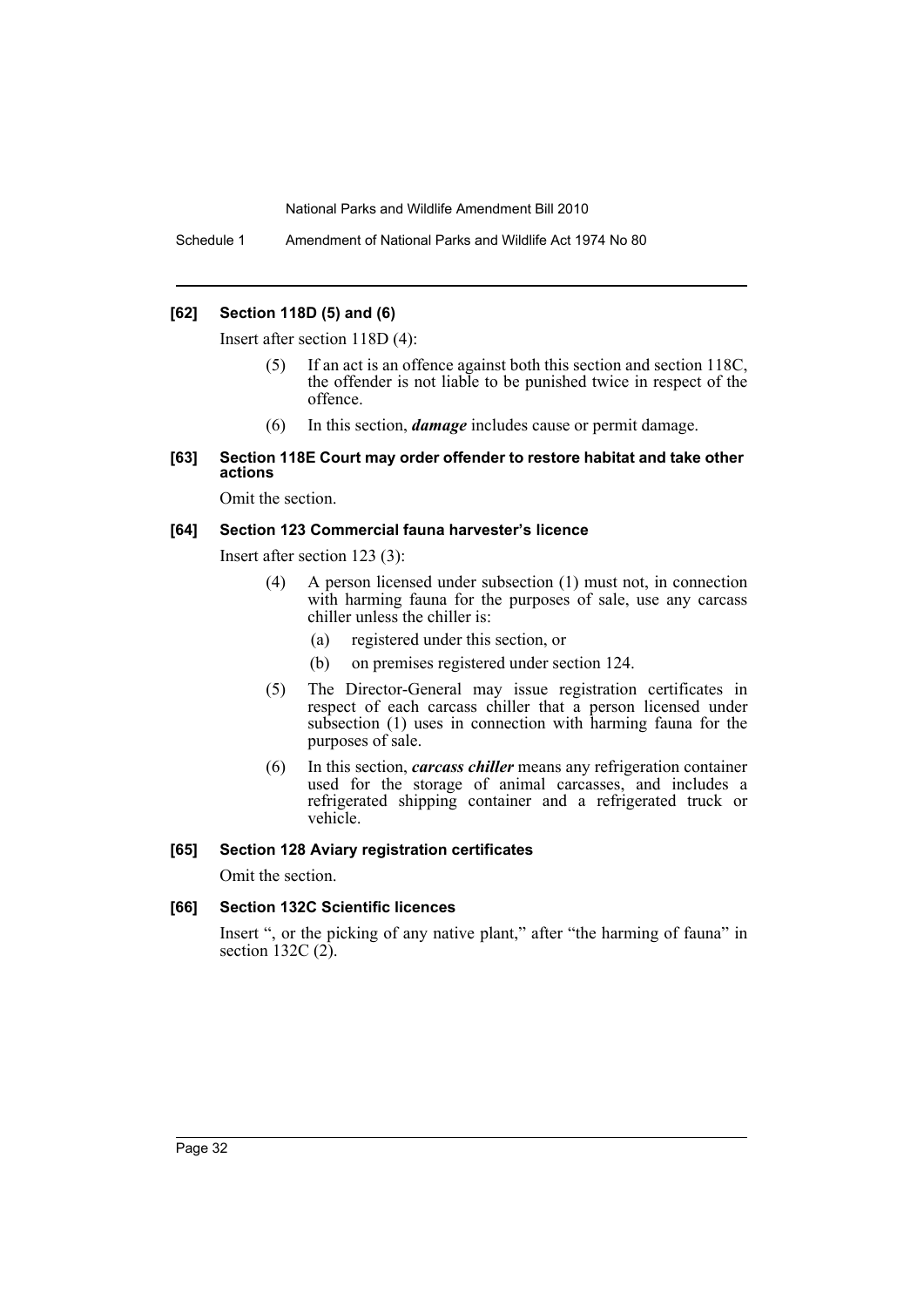Amendment of National Parks and Wildlife Act 1974 No 80 Schedule 1

#### **[67] Section 133 Conditions and restrictions attaching to licences and certificates and variation of licences and certificates**

Insert at the end of section 133 (4):

Maximum penalty:

- (a) in the case of an individual—100 penalty units and, in the case of a continuing offence, a further penalty of 10 penalty units for each day the offence continues, or
- (b) in the case of a corporation—200 penalty units and, in the case of a continuing offence, a further penalty of 20 penalty units for each day the offence continues.

# **[68] Section 138 Payments into Fund**

Insert after section 138 (1) (e1):

(e2) any money received by the Director-General or a board of management in connection with an order of a court under section 201, 203 or 204 of this Act or section 141J, 141L or 141M of the *Threatened Species Conservation Act 1995*,

# **[69] Section 138 (1A) and (1B)**

Omit section 138 (1B). Insert instead:

- (1A) Within the Fund there is to be a separate account for each area of lands leased under Part 4A.
- (1B) Subject to subsections (2) and (3), any money paid into the Fund, including rent paid by the Minister, in respect of an area of lands leased under Part 4A is to be carried into the separate account in the Fund that relates to that area.

# **[70] Section 140 Community service contribution**

Omit section 140 (2). Insert instead:

- (2) The Director-General may levy the contribution payable by the holder of the lease or licence by serving on the holder a written notice of the contribution payable.
- (3) The notice referred to in subsection (2) may:
	- (a) relate to one or more types of community service, and
	- (b) specify a date by which the contribution must be paid.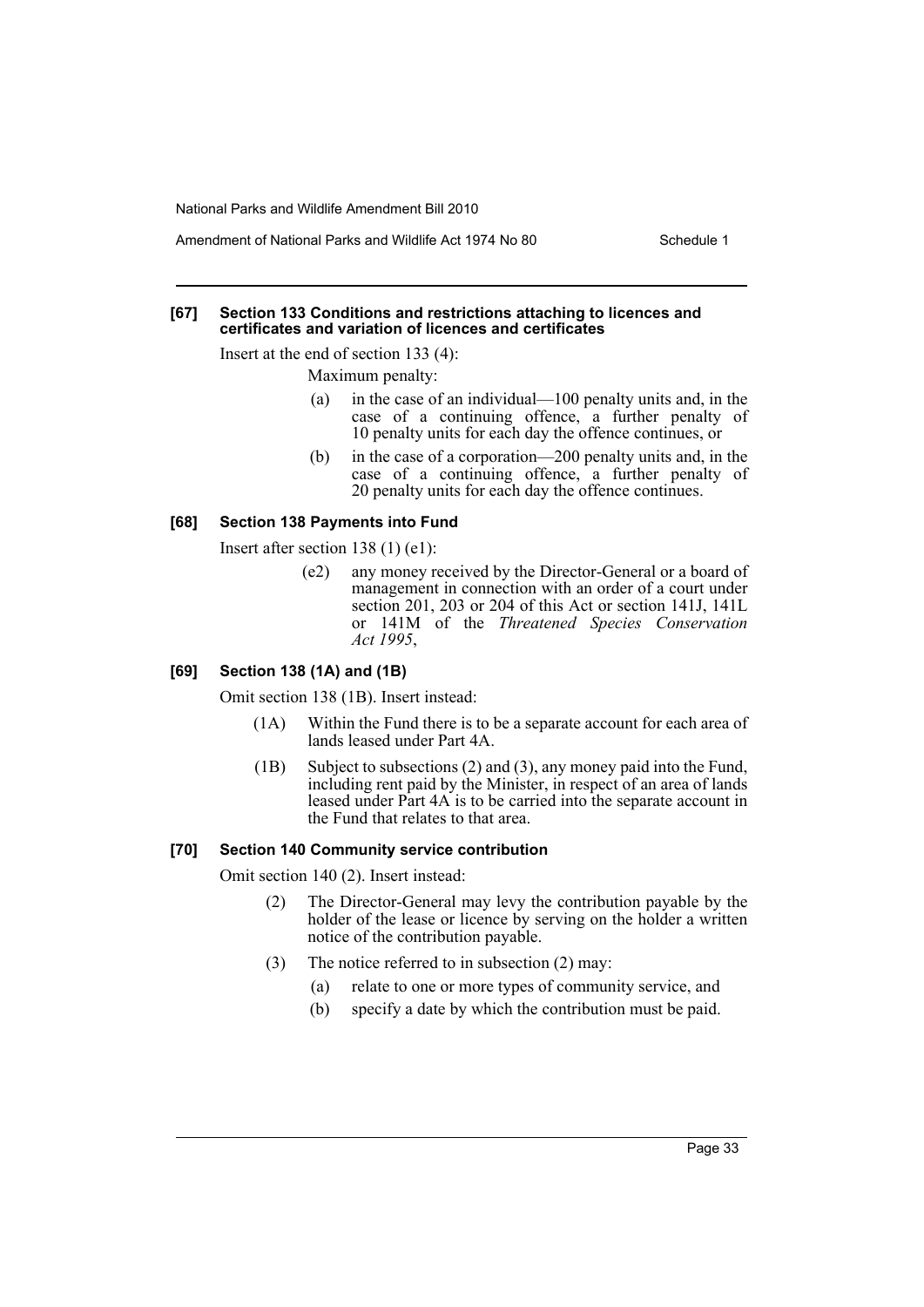Schedule 1 Amendment of National Parks and Wildlife Act 1974 No 80

- (3A) The amount of the contribution is due and payable to, and is recoverable by, the Director-General:
	- (a) if a date is specified in the notice referred to in subsection (2)—on that date, or
	- (b) if no such date is specified—on the expiration of one month from the service of the notice.
- (3B) Nothing in this section prevents the Director-General from issuing separate notices to the same holder of a lease or licence for different types of community service.

# **[71] Section 140 (5)**

Insert after section 140 (4):

- (5) In this section, *community service* includes the following actions or services when undertaken or provided in connection with public health or building safety:
	- (a) making an inspection,
	- (b) conducting an audit,
	- (c) receiving an application,
	- (d) granting an approval.

# **[72] Section 143 Charges and fees**

Insert ", varies or transfers" after "gives" in section 143 (1) (c).

# **[73] Section 143 (1) (c)**

Omit "permit, or". Insert instead "permit,".

# **[74] Section 143 (1) (e)–(g)**

Insert after section 143 (1) (d):

- (e) processes an application for any permission, consent, approval, licence, registration certificate or permit (including by making an inspection or conducting an audit in connection with the application),
- (f) provides advice on request (including by way of lecture or seminar), or
- (g) provides administrative services on request (including photocopying and the like),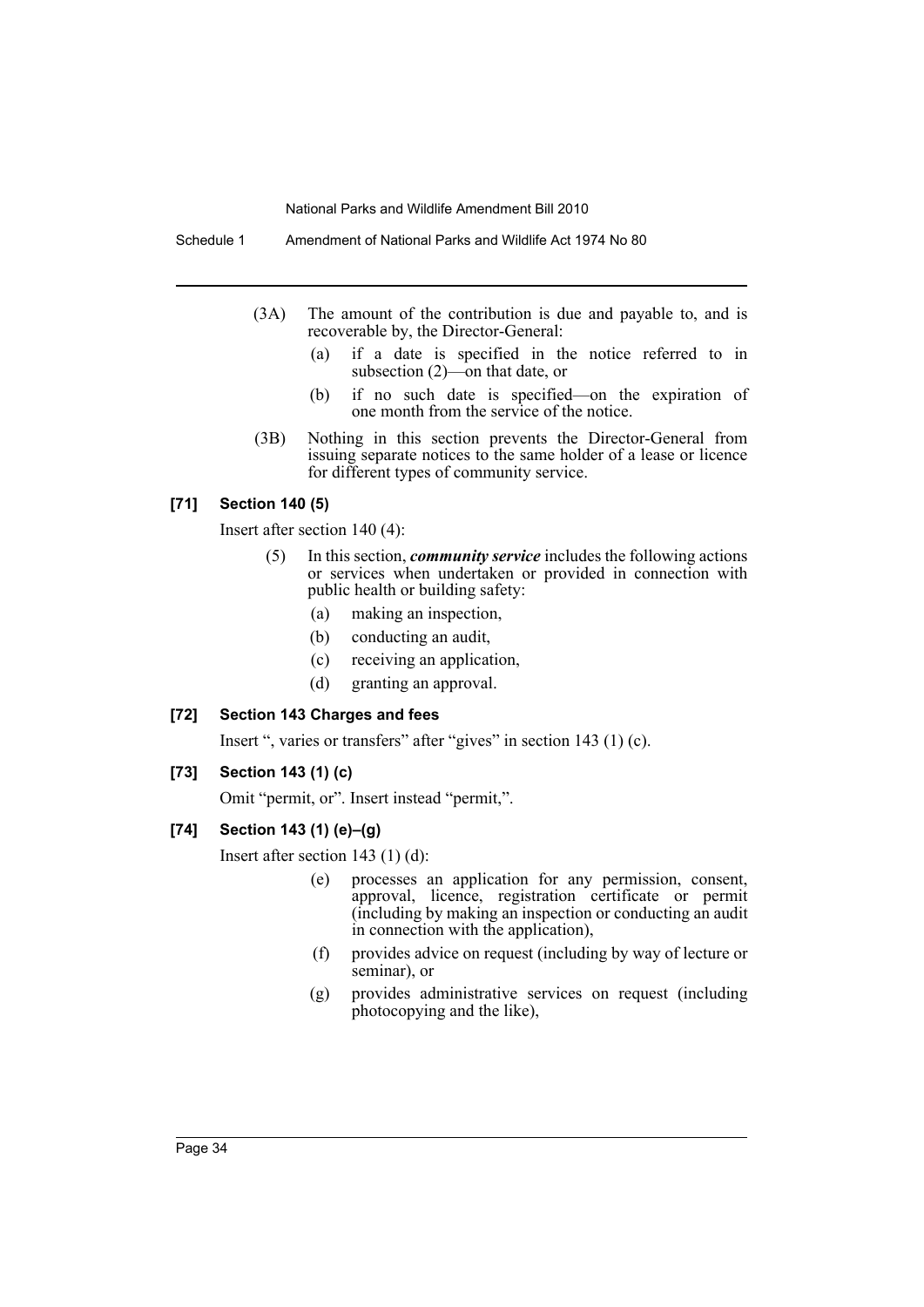# **[75] Section 143 (2) and (3)**

Insert after section 143 (1):

- Nothing in this section prevents the Director-General or an officer of the Service making, demanding, levying or recovering separate charges or fees in respect of the same person for the supply of different things or carrying out of different activities.
- (3) The services referred to in subsection (1) include, but are not limited to, health or building services provided or maintained by the Director-General in a national park, historic site, state conservation area, regional park, nature reserve, karst conservation reserve or Aboriginal area.

#### **[76] Section 153C Easements, rights of way and licences for landlocked areas**

Insert "(or any occupier)" after "the owner" wherever occurring in section  $153C(1)$  (b) and  $(3)$  (a).

#### **[77] Section 153D Leases, licences and easements for broadcasting or telecommunications facilities**

Insert "broadcasting or" before "telecommunications" wherever occurring in section 153D (1) and (4).

# **[78] Section 153D (6)**

Omit the subsection. Insert instead:

(6) In this section:

#### *broadcasting or telecommunications facility* means:

- (a) a facility used for the purpose of providing broadcasting services within the meaning of the *Broadcasting Services Act 1992* of the Commonwealth, or
- (b) a facility within the meaning of the *Telecommunications Act 1997* of the Commonwealth.

# **[79] Section 156A Offence of damaging reserved land**

Insert at the end of section 156A (1) (c):

, or

(d) cause or permit any removal or damage referred to in paragraph  $(a)$ ,  $(b)$  or  $(c)$ .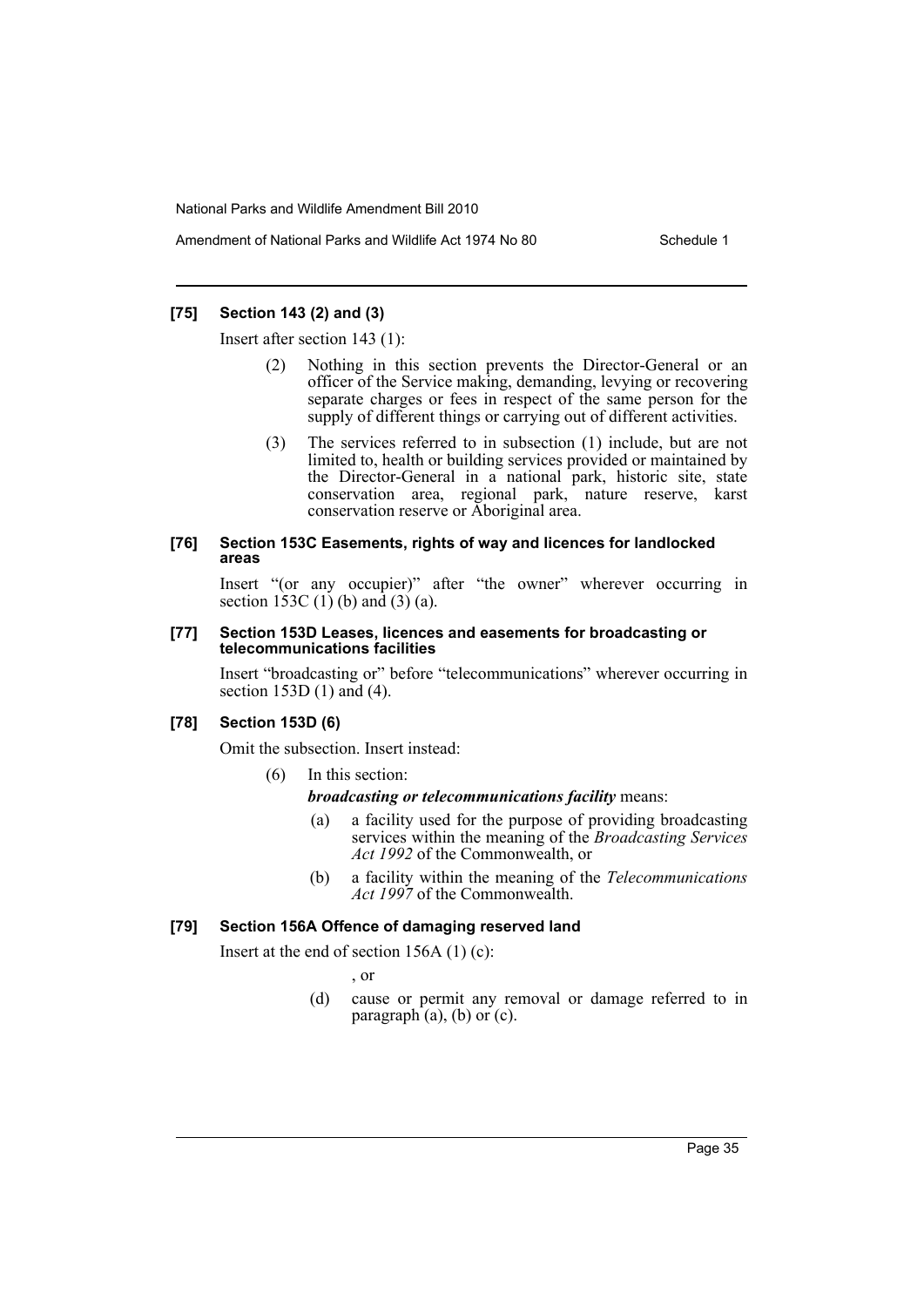Schedule 1 Amendment of National Parks and Wildlife Act 1974 No 80

#### **[80] Section 156A (2)**

Omit "the act constituting the alleged offence".

Insert instead "the removal or damage concerned".

### **[81] Section 156A (3)**

Omit "the act constituting the alleged offence is referred to in subsection  $(1)$   $(c)$ ".

Insert instead "the offence relates to the damage of an object or place of cultural value".

## **[82] Section 156A (4) and (5)**

Omit the subsections.

## **[83] Section 156B Powers of authorised officers**

Insert "those provisions were part of this Act, but modified so that" after "as if" in section  $156B(3)$ .

### **[84] Section 156B (3B)**

Insert after section 156B (3A):

(3B) For the avoidance of doubt, a prosecution of a person for an offence against a provision of Chapter 7 of the POEO Act (as applying under this section) is to be taken as if the offence were an offence under this Act.

## **[85] Section 156B (6)**

Omit the subsection.

## **[86] Section 156C**

Insert after section 156B:

## **156C Exclusion of personal liability**

- (1) Anything done or omitted to be done by:
	- (a) the Minister, or
	- (b) the Director-General or a person acting under the direction of the Director-General, or
	- (c) an officer of the Service, or
	- (d) an ex-officio ranger, or
	- (e) an honorary ranger, or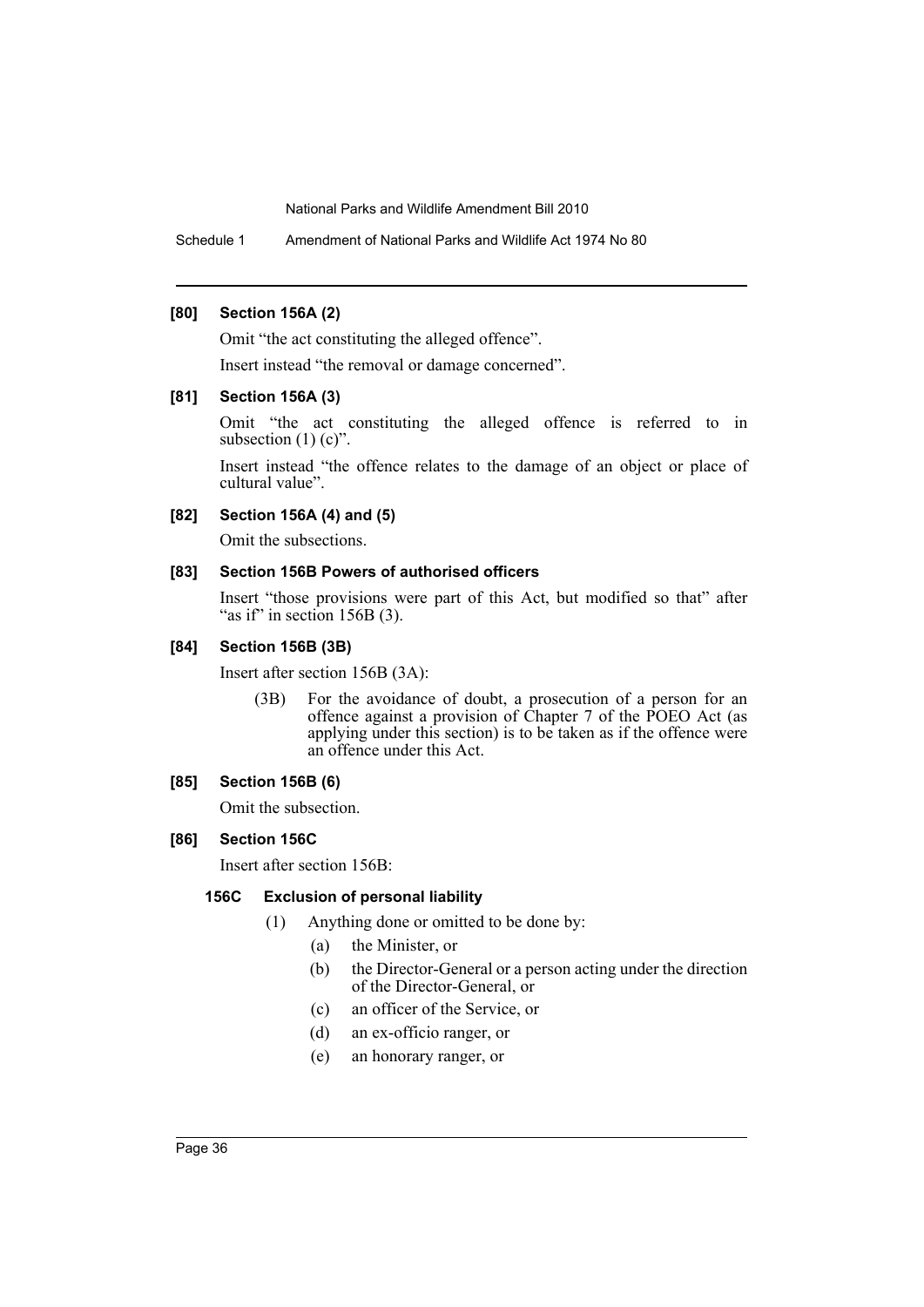- Amendment of National Parks and Wildlife Act 1974 No 80 Schedule 1
	- (f) a member of the Council or a person acting under the direction of the Council or a member of the Council, or
	- (g) an advisory committee, a member of such a committee or a person acting under the direction of any such committee or member of such a committee,

does not subject the Minister, Director-General, officer, ranger, member of the Council or of the advisory committee, or person so acting, personally to any action, liability, claim or demand if the thing was done, or omitted to be done, in good faith for the purpose of exercising functions under the national parks legislation.

(2) However, any such liability attaches instead to the Crown.

## **[87] Section 160 Penalty notice for certain offences**

Insert after section 160 (8):

- (9) A prescribed person belonging to the same class of prescribed person as the person by whom a penalty notice has been served:
	- (a) may withdraw the notice within 28 days after the date on which the notice was served, and
	- (b) must withdraw the notice immediately if directed to do so by the Director-General.
- (10) The following provisions have effect in relation to an alleged offence if a penalty notice for the alleged offence is withdrawn in accordance with subsection (9):
	- (a) The amount that was payable under the notice ceases to be payable.
	- (b) Any amount that has been paid under the notice is repayable to the person by whom it was paid.
	- (c) Further penalty notices and proceedings in respect of the alleged offence may be taken against any person (including the person on whom the notice was served) as if the notice had never been served.

## **[88] Section 160 (as amended by item [87])**

Renumber as section 192 and insert in appropriate order in Division 2 of Part 15 (as inserted by item [118]).

### **[89] Section 160E Notice to remove structure**

Insert "and, in the case of a continuing offence, a further penalty of 2 penalty units for each day the offence continues" after "20 penalty units" in section 160E (4).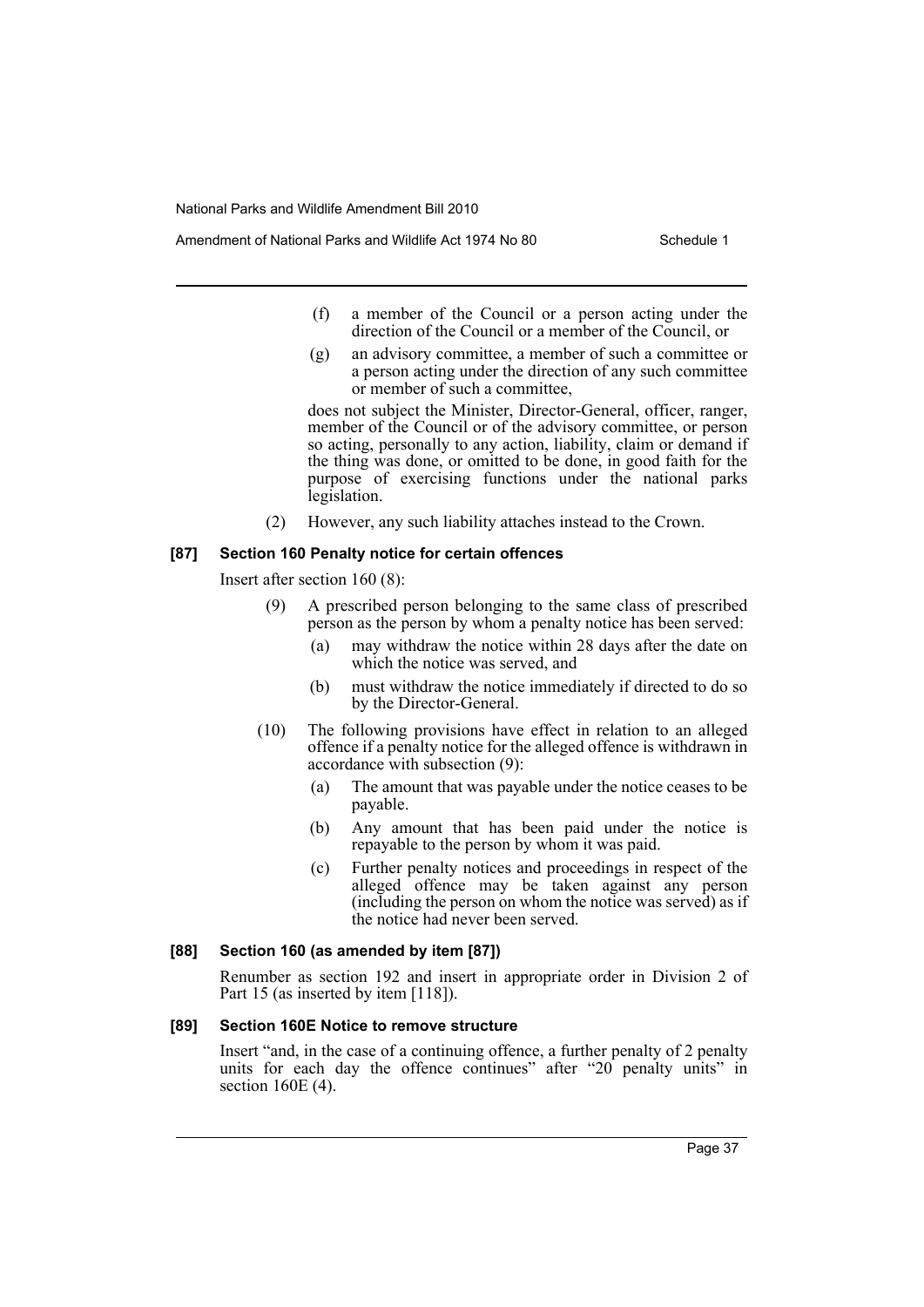Schedule 1 Amendment of National Parks and Wildlife Act 1974 No 80

#### **[90] Section 160F Notice prohibiting use of structure**

Insert "and, in the case of a continuing offence, a further penalty of 2 penalty units for each day the offence continues" after "20 penalty units" in section 160F (3).

#### **[91] Section 164 Powers of entry and seizure**

Insert after section 164 (2):

- For the purposes of subsection  $(1)$  (a) (iii), the authorised officer may direct the occupier of the premises where, or owner of the vehicle on or in which, the animal, native plant, Aboriginal object or article is seized:
	- (a) for a specified period (not exceeding 28 days):
		- (i) to retain the animal, native plant, Aboriginal object or article in or on those premises, that vehicle or at another place under the control of the occupier or owner, and
		- (ii) to feed, house or maintain (as appropriate) the animal, native plant, Aboriginal object or article, and
	- (b) on a specified day within that period, deliver to the authorised officer the animal, native plant, Aboriginal object or article.

#### **[92] Section 167 Disposal of fauna and perishable goods when seized or delivered up**

Insert after section 167 (4):

- (5) When any fauna or perishable property is sold or otherwise disposed of under subsection (1):
	- (a) the buyer obtains the ownership of the fauna or property freed and discharged from any right, interest, trust or obligation to which it was subject immediately before its sale or disposal, and
	- (b) the person who was the owner of the fauna or property immediately before its sale or disposal ceases to have any claim in respect of the fauna or property or any right of action in respect of the sale or disposal except as specifically provided by this Act.
- (6) A person is not prevented from recovering damages from the Crown in respect of the sale or disposal of any fauna or perishable property under subsection (1) if the person establishes that the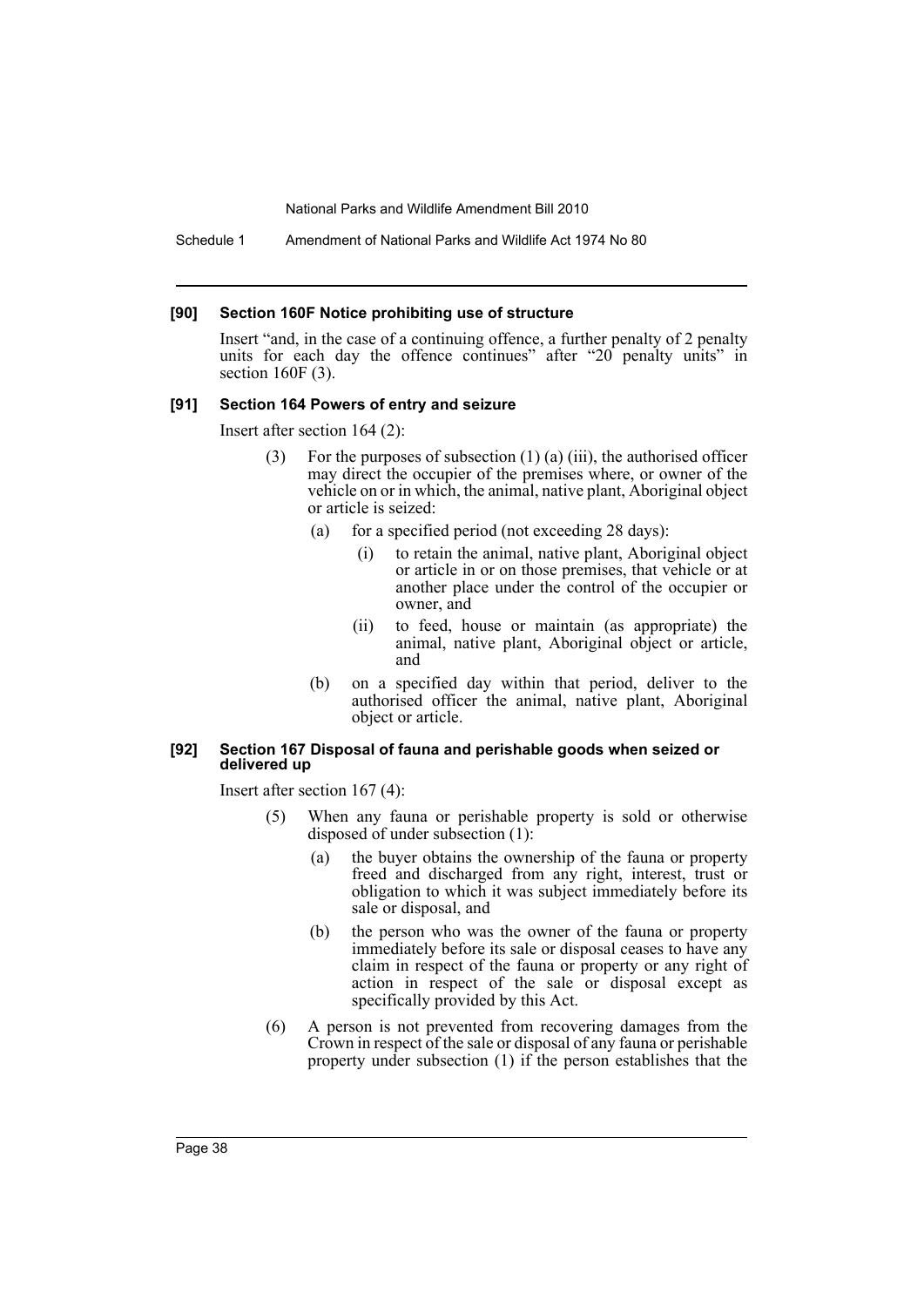Amendment of National Parks and Wildlife Act 1974 No 80 Schedule 1

authorised officer who effected the sale or disposal did not act in good faith or acted without reasonable care.

#### **[93] Section 174 Service of notices**

Omit "in New South Wales" from section 174 (b).

## **[94] Section 174 (c)**

Insert at the end of section 174 (b):

, or

(c) by sending it by facsimile or electronic transmission (including for example the Internet) to the person in accordance with arrangements indicated by the person as appropriate for transmitting documents to the person.

### **[95] Section 175B Offences by corporations**

Omit section 175B (1) (a).

### **[96] Section 175B (4)**

Omit "intention" wherever occurring. Insert instead "state of mind".

#### **[97] Section 175B (5)**

Insert after section 175B (4):

- (5) In this section, the *state of mind* of a person includes:
	- (a) the knowledge, intention, opinion, belief or purpose of the person, and
	- (b) the person's reasons for the intention, opinion, belief or purpose.

#### **[98] Section 176 Proceedings for offences**

Omit section 176 (1B).

## **[99] Section 176 (2)**

Omit "separate information or complaint".

Insert instead "separate court attendance notice, summons or application".

# **[100] Section 176 (2)**

Omit "an information or complaint".

Insert instead "a court attendance notice, summons or application".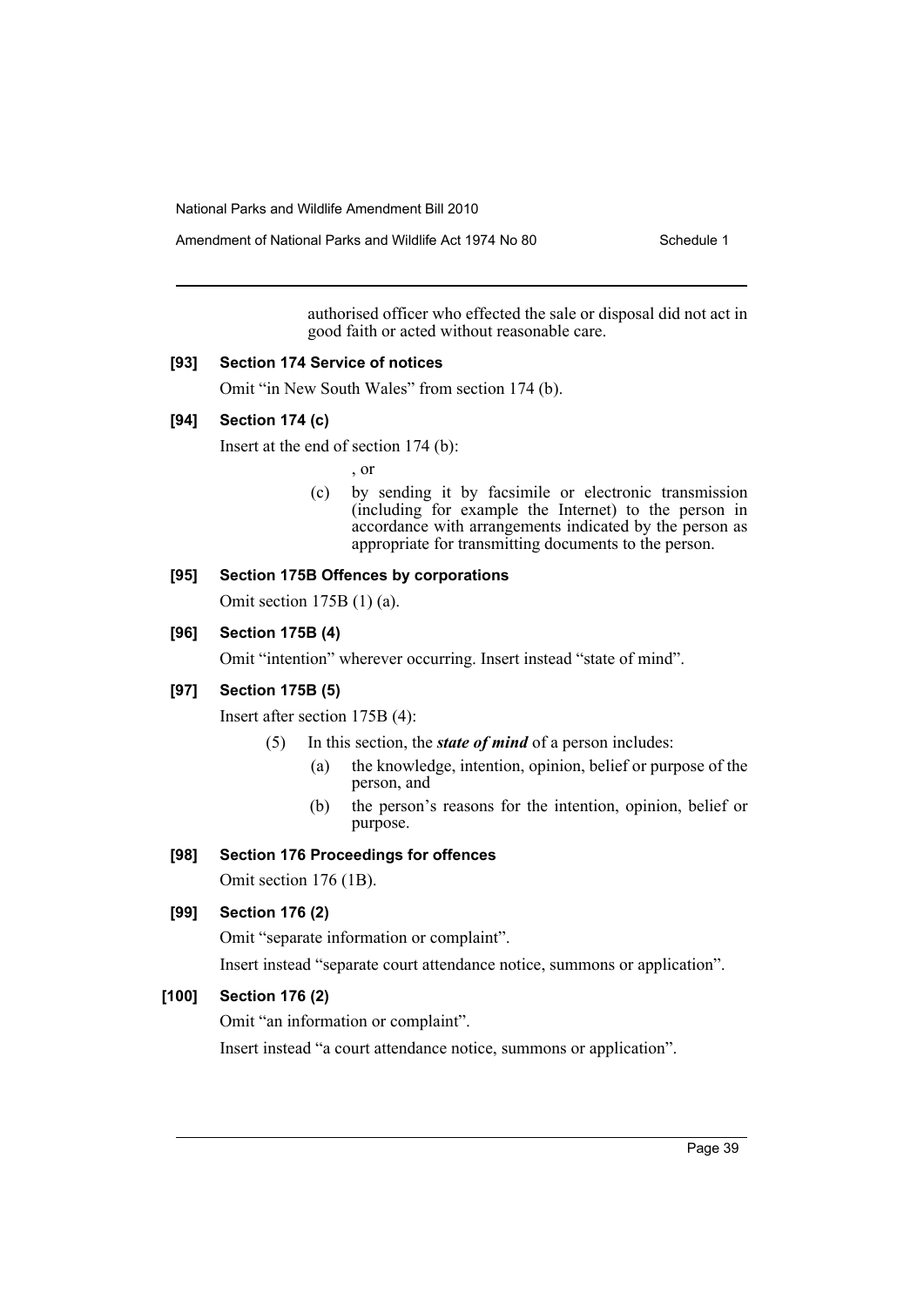Schedule 1 Amendment of National Parks and Wildlife Act 1974 No 80

#### **[101] Section 176 (as amended by items [98]–[100])**

Renumber as section 189 and insert in appropriate order in Division 1 of Part 15 (as inserted by item [118]).

#### **[102] Section 176A Restraint etc of breaches of Act or regulations**

Insert "or the regulations" after "this Act" in section 176A (1).

### **[103] Section 176A (4)**

Insert after section 176A (3):

(4) In this section, *breach* includes a threatened or apprehended breach.

## **[104] Section 176A (as amended by items [102] and [103])**

Renumber as section 193 and insert in appropriate order in Division 2 of Part 15 (as inserted by item [118]).

### **[105] Section 176B**

Insert after section 176A:

## **176B Ancillary offences**

A person who:

- (a) aids, abets, counsels or procures another person to commit, or
- (b) attempts to commit, or
- (c) conspires to commit,

an offence under another provision of this Act or the regulations is guilty of an offence under that other provision and is liable, on conviction, to the same penalty applicable to an offence under that other provision.

## **[106] Section 177 Compensation**

Omit the section.

## **[107] Section 179 Authority to take proceedings**

Insert ", the Director-General" after "police officer" in section 179 (1).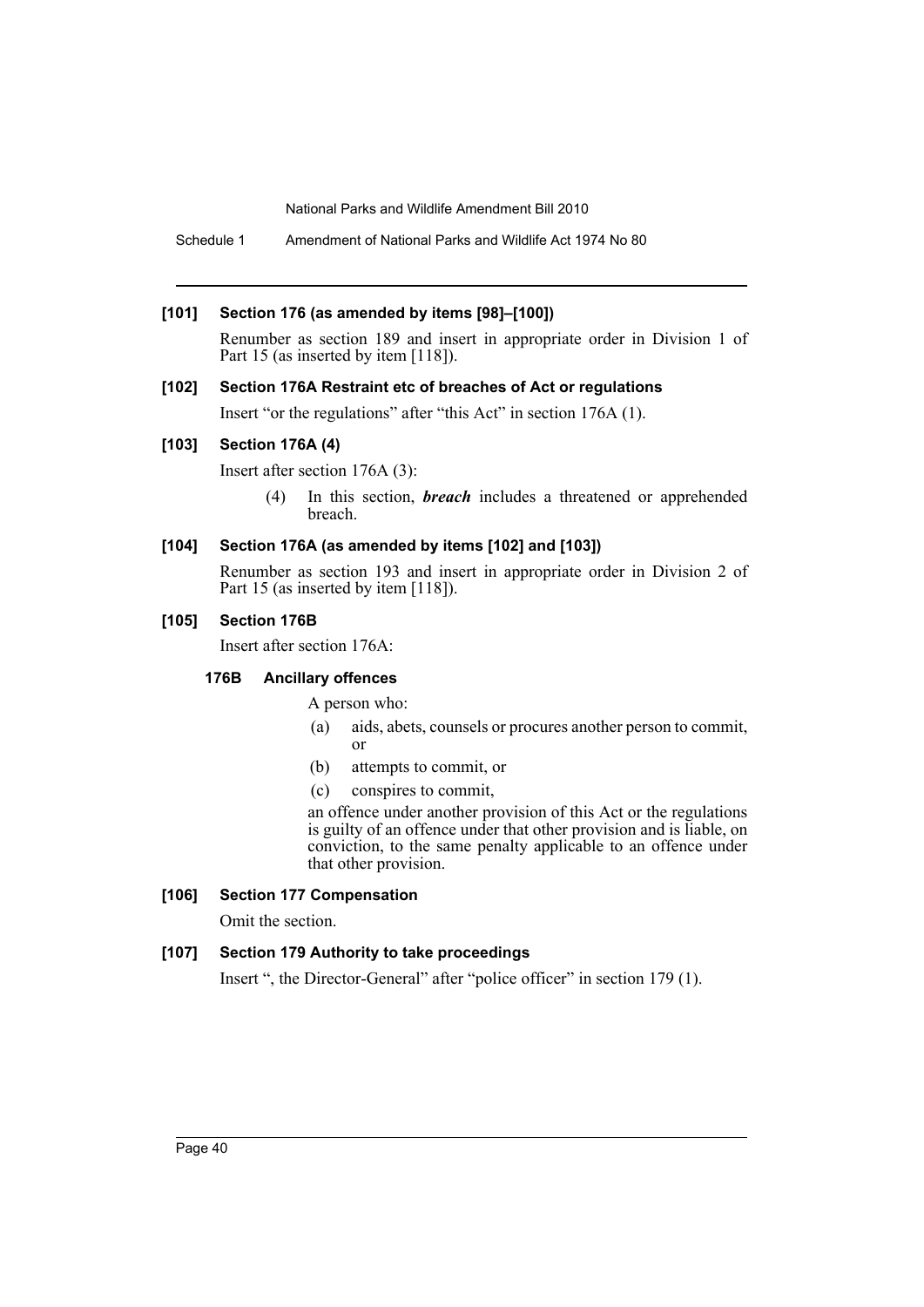### **[108] Section 179 (1A)**

Omit the subsection. Insert instead:

- (1A) Proceedings for an offence under this Act may be instituted in the Land and Environment Court in its summary jurisdiction only by the following persons:
	- (a) the Director-General,
	- (b) an officer of the Service authorised by the Director-General for the purposes of this section.

### **[109] Section 179 (as amended by items [107] and [108])**

Renumber as section 191 and insert in appropriate order in Division 1 of Part 15 (as inserted by item [118]).

### **[110] Section 181 Evidentiary provisions etc**

Omit "an information", "that information" and "any information" wherever occurring in section 181 $(1)$ ,  $(2)$ ,  $(2A)$  and  $(4)$ .

Insert instead "a court attendance notice, summons or application", "that court attendance notice, summons or application" and "any court attendance notice, summons or application", respectively.

## **[111] Section 181 (1)**

Insert ", Aboriginal place" after "Aboriginal area".

## **[112] Section 181 (5)**

Omit "or a prescribed officer of the Service".

## **[113] Section 181 (7) and (9)**

Omit "or an officer of the Service authorised by the Director-General" wherever occurring.

## **[114] Section 181 (10) and (11)**

Insert after section 181 (9):

(10) In any proceedings, a certificate purporting to be signed by the Director-General of the Department of Industry and Investment (or a person authorised by that Director-General for the purposes of this subsection) stating that at a time, or during a period, specified in the certificate a specified animal was an animal that is a pest within the meaning of Part 11 of the *Rural Lands Protection Act 1998* is evidence of the matter or matters stated in the certificate.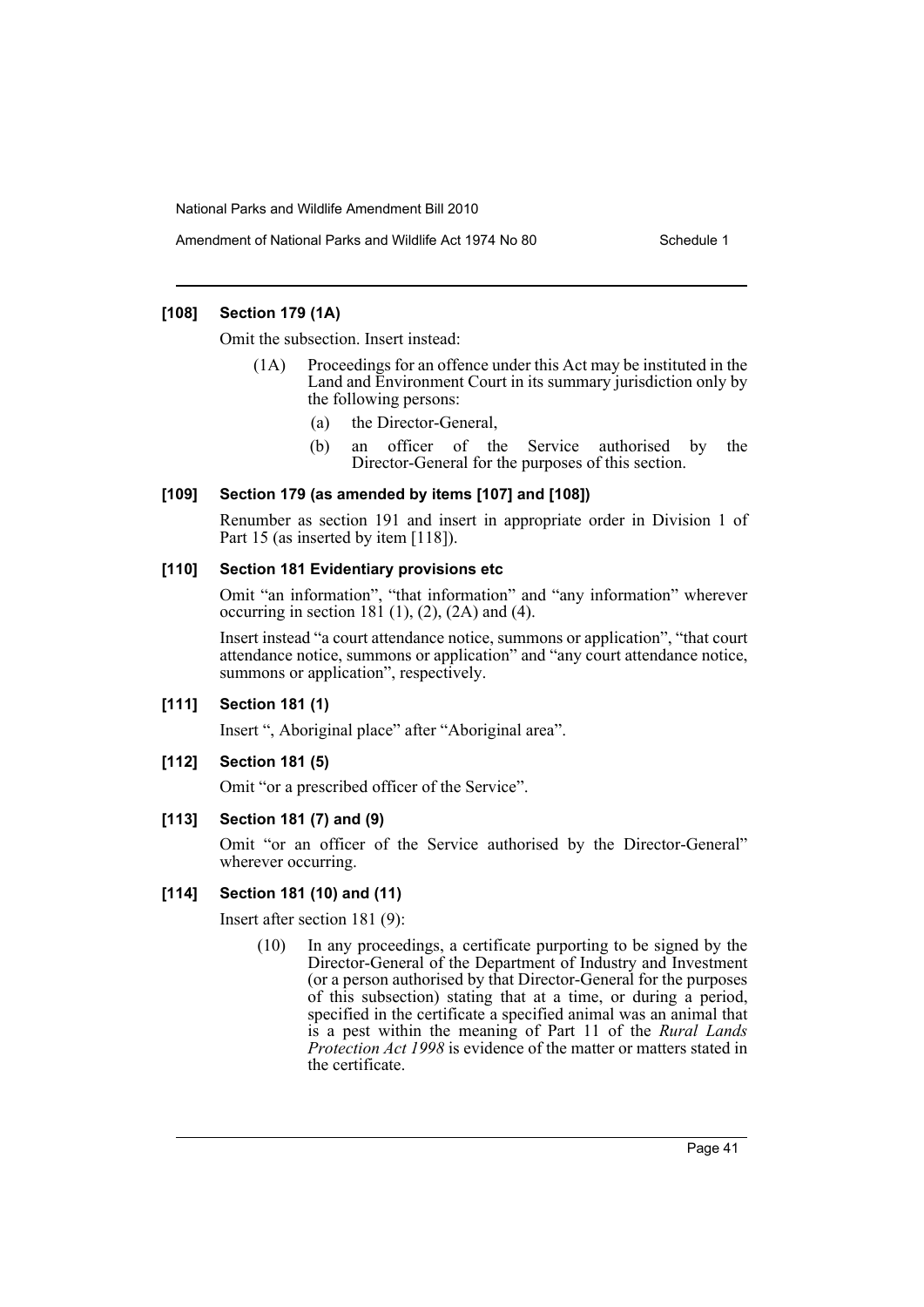Schedule 1 Amendment of National Parks and Wildlife Act 1974 No 80

(11) In any proceedings, a certificate purporting to be signed by the Director-General stating that at a time, or during a period, specified in the certificate a specified animal was an animal whose impact is listed in Schedule 3 to the *Threatened Species Conservation Act 1995* as a key threatening process is evidence of the matter or matters stated in the certificate.

### **[115] Section 181 (as amended by items [110]–[114])**

Renumber as section 197 and insert in appropriate order in Division 2 of Part 15 (as inserted by item [118]).

#### **[116] Section 185 Catchment areas and special areas**

Omit section 185 (4). Insert instead:

- (4) Despite any other provision of this Act, a lease, licence, easement or right of way must not be granted under this Act in respect of any land within a special area within the meaning of:
	- (a) the *Sydney Water Catchment Management Act 1998*, except with the concurrence of the Sydney Catchment Authority, or
	- (b) the *Hunter Water Act 1991*, except with the concurrence of the Hunter Water Corporation and the Director-General.

#### **[117] Sections 188A–188G**

Insert after section 188:

#### **188A General exemption for officers enforcing the Act or the regulations**

The following persons are not guilty of an offence under this Act or the regulations only because of something done by the person while exercising a function in relation to determining whether there has been compliance with or a contravention of this Act or the regulations:

- (a) an authorised officer,
- (b) an officer of the Service.

#### **188B Non-application of section 138 of Roads Act 1993**

Section 138 of the *Roads Act 1993* does not apply to anything done under a provision of this Act in relation to a road that is, or is on, land reserved under this Act.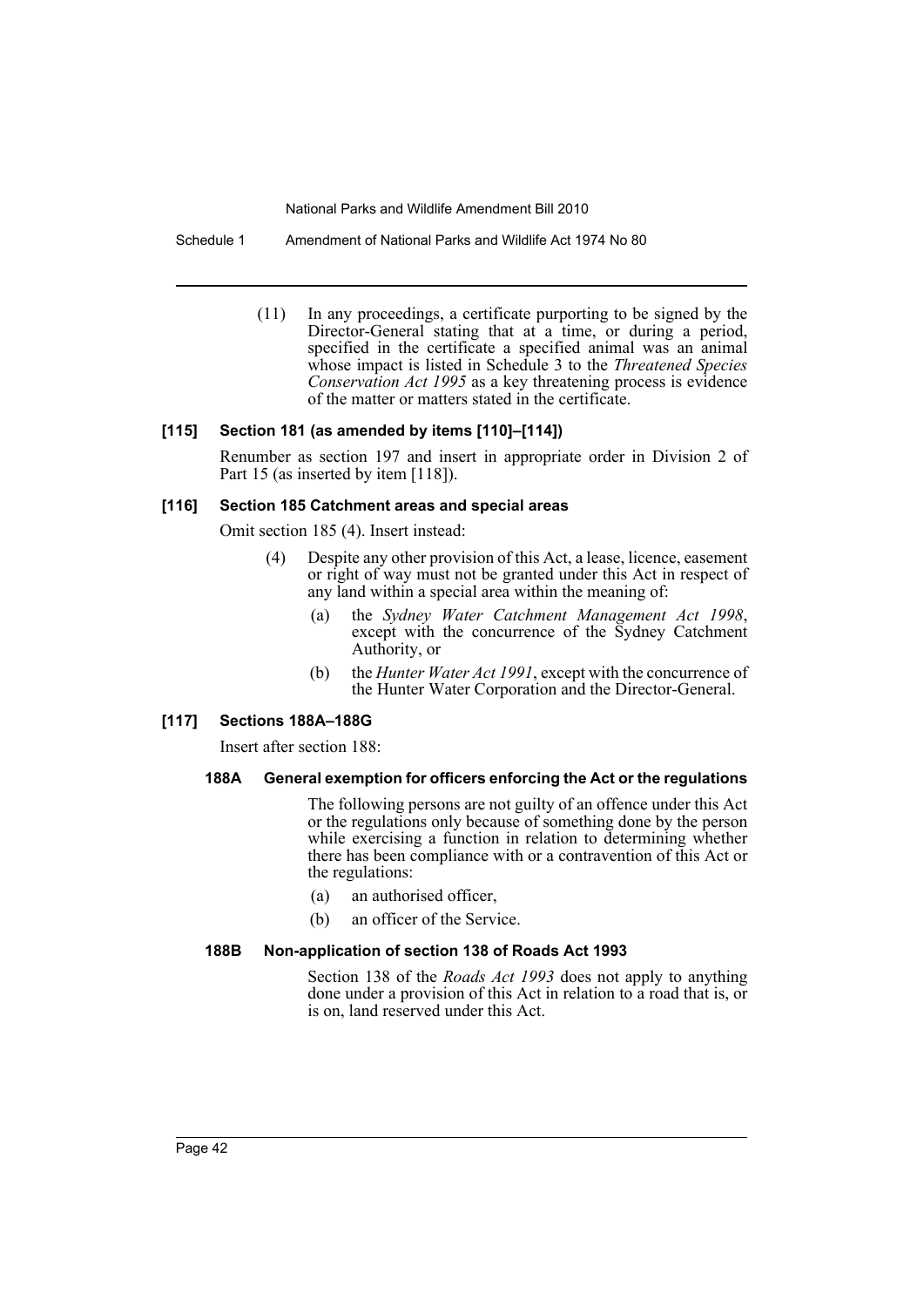#### **188C Adjustment of boundaries of reserved and acquired lands**

- (1) This section applies to the following land:
	- (a) land reserved under this Act,
	- (b) land acquired under Part 11.
- (2) The boundary of any land to which this section applies that adjoins a public road may be adjusted from time to time to enable the boundary to follow the formed path of the road or to provide an appropriate set back from the carriageway of the formed path of the road.
- (3) An adjustment of the boundary of land is to be made by the Director-General by a notice published in the Gazette.
- (4) A notice under this section may only be published with the approval of:
	- (a) the Minister, and
	- (b) to the extent that the notice applies to any Crown road the Minister administering the *Crown Lands Act 1989*, and
	- (c) to the extent that the notice applies to a classified road the Minister administering the provisions of the *Roads Act 1993* relating to classified roads, and
	- (d) to the extent that the notice applies to land that is reserved under Part 4A—the relevant board of management.
- (5) The Director-General is required to certify in any notice under this section that the adjustments effected by the notice will not result in any significant reduction in the size or value of land reserved under this Act.
- (6) The Director-General may, in a notice published under this section, declare that:
	- (a) any such land (described in the notice) is part of the public road concerned and, accordingly, is vested in the roads authority for that public road under the *Roads Act 1993*, or
	- (b) any such land (described in the notice) ceases to be part of that public road and, accordingly, is divested from the relevant roads authority and becomes part of the land subject to the provisions of this Act that adjoins that land.

A declaration under this subsection has effect according to its tenor, despite anything to the contrary in the *Roads Act 1993*.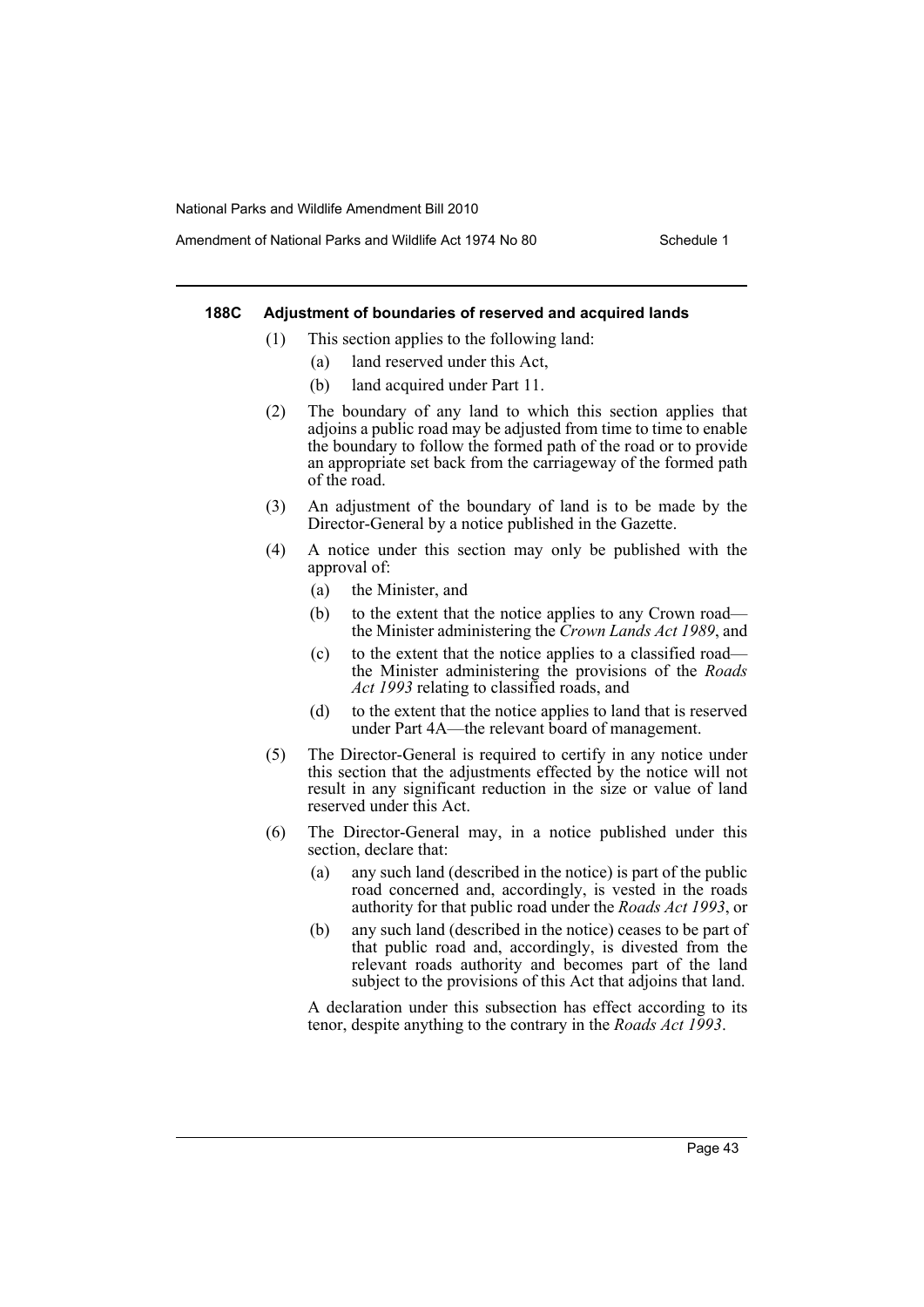Schedule 1 Amendment of National Parks and Wildlife Act 1974 No 80

- (7) Nothing in this section permits the adjustment of the boundary of any land acquired under Part 11 if it would contravene any condition of a gift or an agreement by or under which the land had been acquired.
- (8) In this section:

*appropriate set back*, in relation to a carriageway of a road, includes a set back that allows for drainage, signposts, traffic control devices, lighting and other supporting infrastructure for the road.

*classified road*, *Crown road* and *public road* have the same meanings as in the *Roads Act 1993*.

*land adjoining a public road* includes land in the vicinity of a public road.

#### **188D Provisions relating to certain existing access roads on National Park Estate lands**

#### (1) **Maintenance and improvement works**

The Director-General may authorise work to be carried out for the maintenance or improvement of an access road.

- (2) Work authorised under this section may only be carried out to enable the access road to continue to be used for the purposes for which the road was used before land on which the road is situated was vested in the Minister.
- (3) Such maintenance and improvement work may be carried out even if it involves ancillary work on reserved land that adjoins the land on which the access road is situated.
- (4) The carrying out of work authorised under this section is not a contravention of this Act or the regulations.

#### (5) **Determination of width of existing access roads**

At the time an exclusion order is made, the Minister may, by order published in the Gazette, determine a width (not being a width greater than 30 metres) for an access road that is to be excluded from reservation under this Act by the exclusion order.

**Note.** Under the various provisions relating to access roads on National Park Estate lands, certain access roads were vested in the Minister as land acquired under Part 11 and not reserved under this Act. These provisions require the Minister to determine within specified times whether those access roads are to be excluded from reservation (and remain as land acquired under Part 11) or included in the reserved lands surrounding them.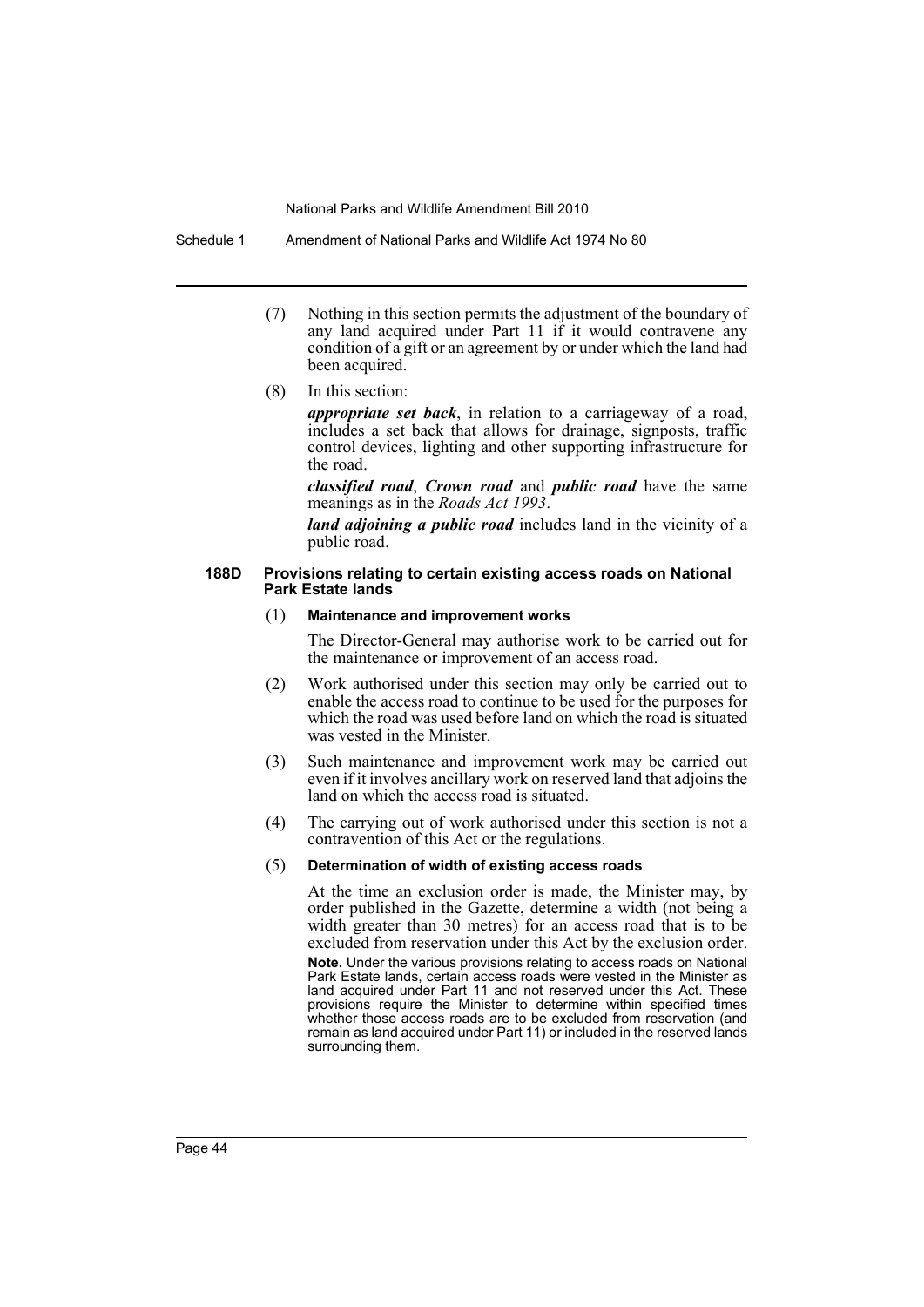- (6) An order under subsection (5) may:
	- (a) be made only with the concurrence of the Minister administering the *Forestry Act 1916*, and
	- (b) be made by the same order that constitutes the exclusion order concerned, and
	- (c) only be made if the Minister has determined it is appropriate after considering:
		- (i) the objects of this Act, and
		- (ii) whether a road of the determined width is necessary to provide access to land in the vicinity of the road or to provide an appropriate set back (within the meaning of section 188C) from the carriageway of the road.
- (7) On the making of an order under subsection (5):
	- (a) land of the determined width that follows the centreline of the access road (as it existed before the order was made) vests, if it is not already vested, in the Minister on behalf of the Crown for the purposes of Part 11 of this Act for an estate in fee simple, freed and discharged from:
		- (i) all trusts, obligations, estates, interests, rights of way or other easements, and
		- (ii) any dedication, reservation, Crown grant or vesting to which the land is subject, and any such dedication, reservation, grant or vesting is revoked, and
	- (b) the land referred to in paragraph (a) is taken to be an access road and may continue to be used for the purposes for which it was used immediately before the making of the order, and
	- (c) if any land was vested in the Minister by virtue of being an access road, but is not covered by the land referred to in paragraph (a), the land is reserved as part of the reserved land within which it is situated.
- (8) Subsection (7) (a) (i) does not apply in relation to a right of way granted under section 20A of the *Forestry Act 1916* that is taken to have continued in force (as if it were granted under section 149 or 153 of this Act) by clause 8 (11) of Schedule 7 to the *National Park Estate (Southern Region Reservations) Act 2000*.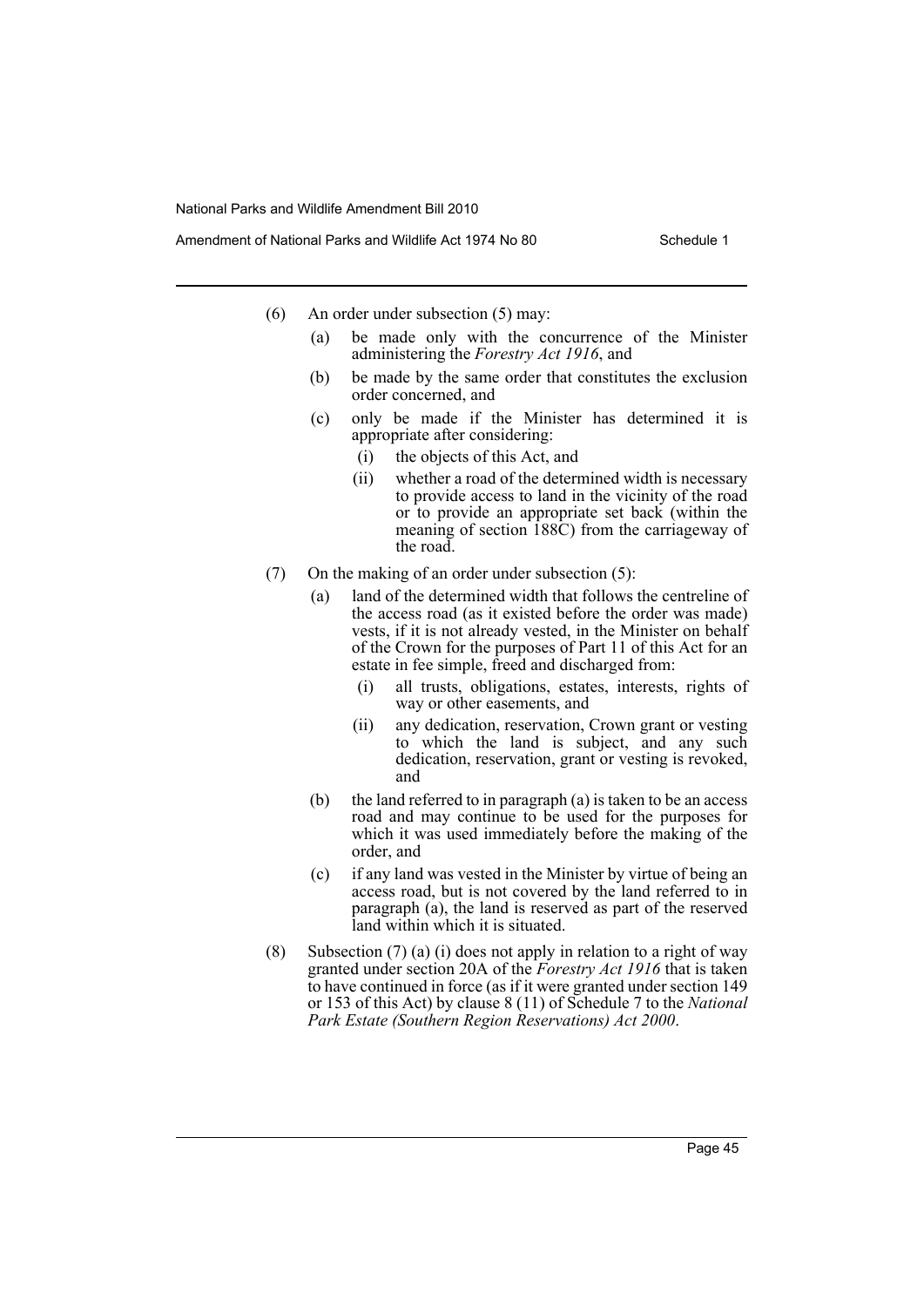Schedule 1 Amendment of National Parks and Wildlife Act 1974 No 80

#### (9) **Definitions**

In this section:

*access road* means an access road to which any of the following provisions apply:

- (a) clause 5 of Schedule 9 to the *Brigalow and Nandewar Community Conservation Area Act 2005*,
- (b) clause 7 of Schedule 7 to the *Forestry and National Park Estate Act 1998*,
- (c) clause 5 of Schedule 7 to the *National Park Estate (Lower Hunter Region Reservations) Act 2006*,
- (d) clause 7 of Schedule 8 to the *National Park Estate (Reservations) Act 2002*,
- (e) clause 6 of Schedule 5 to the *National Park Estate (Reservations) Act 2003*,
- (f) clause 5 of Schedule 6 to the *National Park Estate (Reservations) Act 2005*,
- (g) clause 8 of Schedule 7 to the *National Park Estate (Southern Region Reservations) Act 2000*.

*exclusion order* means an order under any of the following provisions that excludes an access road from reservation under this Act:

- (a) clause 5 (5) of Schedule 9 to the *Brigalow and Nandewar Community Conservation Area Act 2005*,
- (b) clause 7 (5) of Schedule 7 to the *Forestry and National Park Estate Act 1998*,
- (c) clause 5 (7) of Schedule 7 to the *National Park Estate (Lower Hunter Region Reservations) Act 2006*,
- (d) clause 7 (6) of Schedule 8 to the *National Park Estate (Reservations) Act 2002*,
- (e) clause 6 (7) of Schedule 5 to the *National Park Estate (Reservations) Act 2003*,
- (f) clause 5 (7) of Schedule 6 to the *National Park Estate (Reservations) Act 2005*,
- (g) clause 8 (6) of Schedule 7 to the *National Park Estate (Southern Region Reservations) Act 2000*.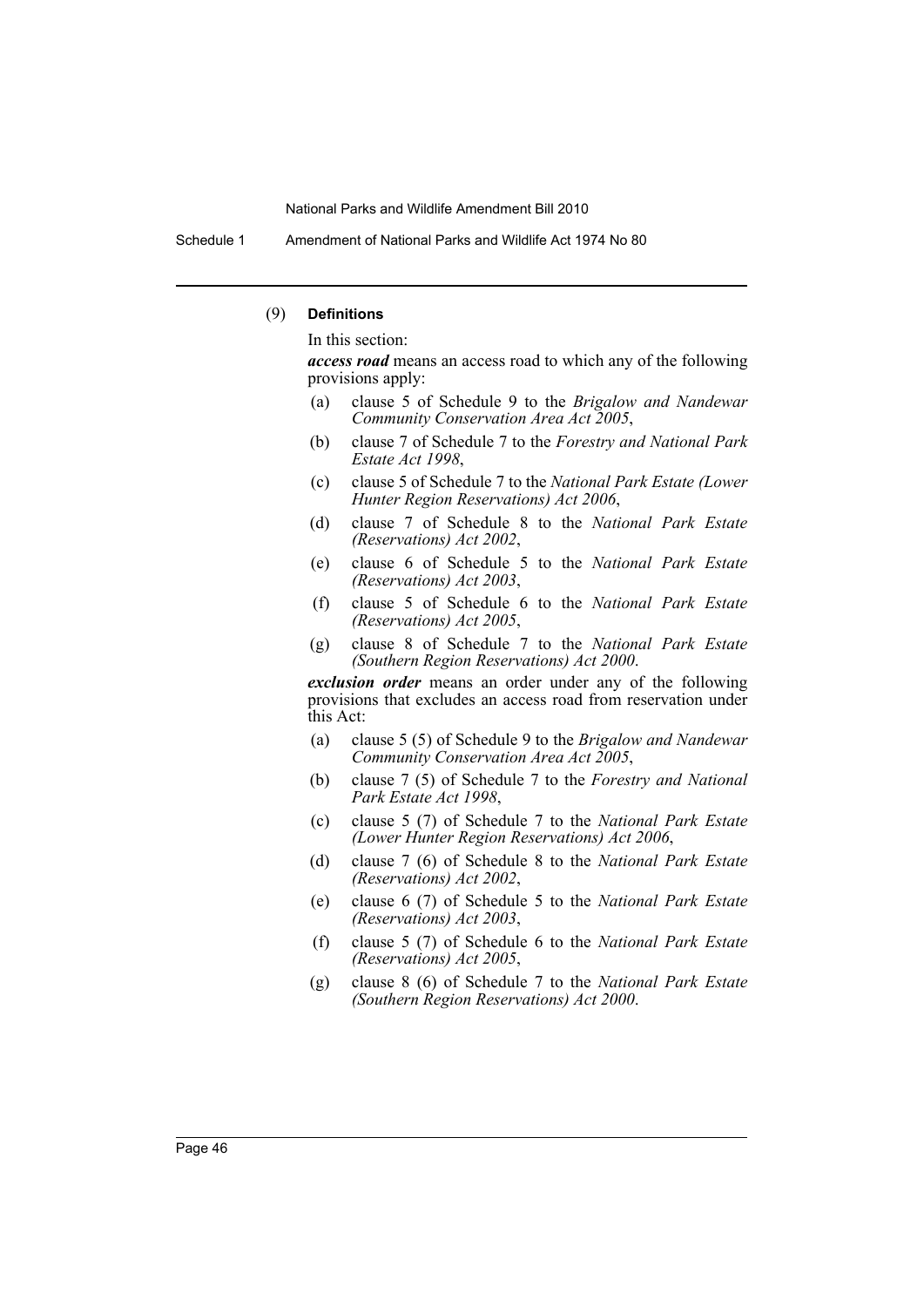#### **188E Continuing effect of notices, directions and conditions of licences and permits**

- (1) A notice or direction given, or a condition of a licence or permit imposed, under this Act or the regulations that specifies a time by which, or period within which, the notice, direction or condition must be complied with continues to have effect until the notice, direction or condition is complied with even though the time has passed or the period has expired.
- (2) A notice or direction, or a condition of a licence or permit, that does not specify a time by which, or period within which, the notice, direction or condition must be complied with continues to have effect until the notice, direction or condition is complied with.
- (3) This section does not apply to the extent that any requirement under a notice or direction, or a condition of a licence or permit, is revoked.
- (4) Nothing in this section affects the enforcement of a notice or direction or a condition of a licence or permit.

#### **188F Public register**

- (1) The Director-General is to establish and keep a public register in accordance with this section.
- (2) The register is to contain the following:
	- (a) details of each application for an Aboriginal heritage impact permit made to the Director-General,
	- (b) details of each decision of the Director-General made in respect of any such application,
	- (c) details of each Aboriginal heritage impact permit issued by the Director-General,
	- (d) details of each variation of an Aboriginal heritage impact permit (including the conditions of any permit),
	- (e) details of each decision to suspend, revoke or approve the surrender of any such Aboriginal heritage impact permit (including details of any conditions to which it is subject),
	- (f) details of each Aboriginal place declared under section 84,
	- (g) details of each remediation direction under Division 3 of Part 6A given by the Director-General,
	- (h) details of convictions in prosecutions under this Act or the *Threatened Species Conservation Act 1995*,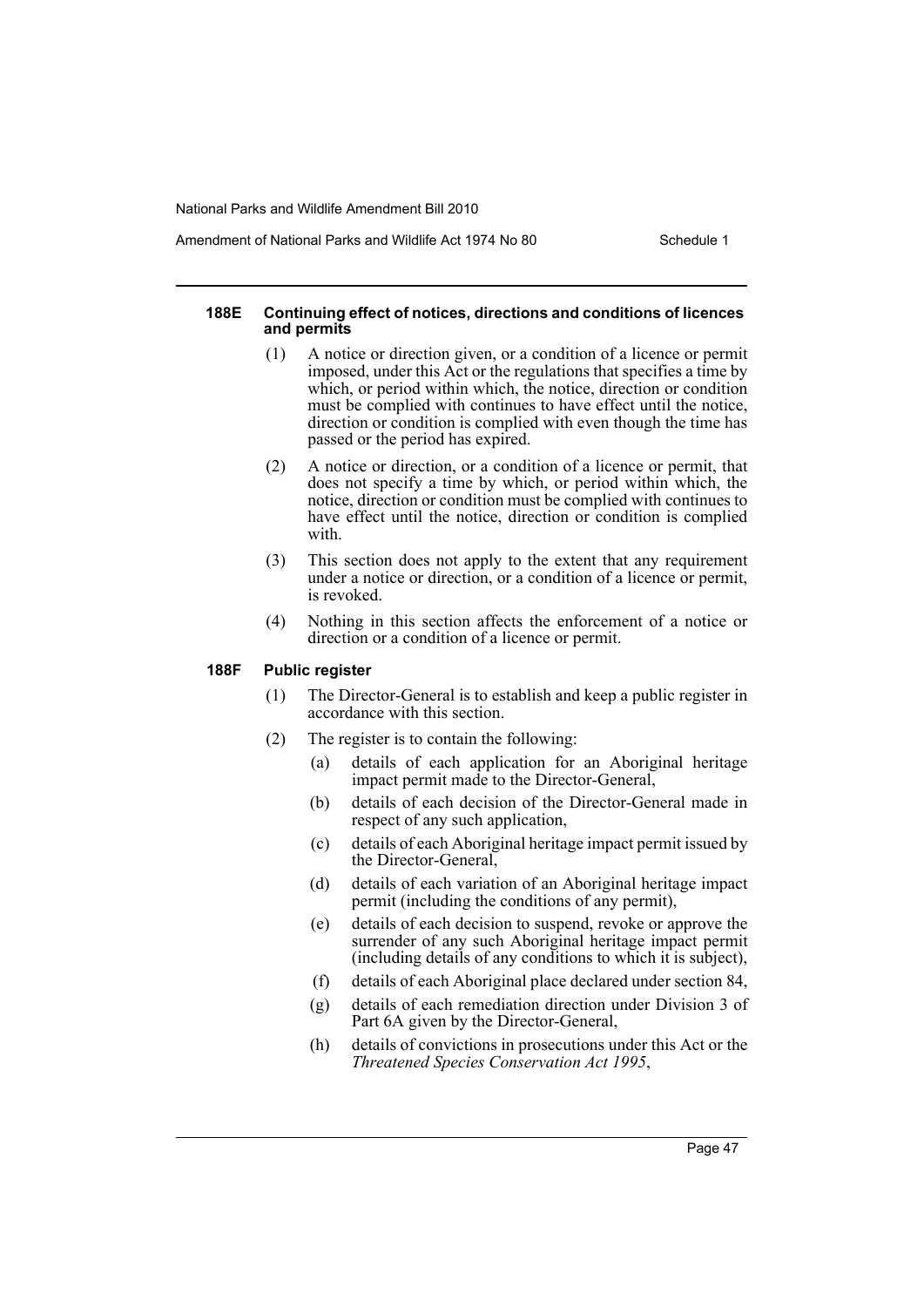Schedule 1 Amendment of National Parks and Wildlife Act 1974 No 80

- (i) the results of civil proceedings before the Land and Environment Court under this Act or the *Threatened Species Conservation Act 1995*,
- (j) details of such other matters as are prescribed by the regulations (relating to matters under or relevant to this Act or the *Threatened Species Conservation Act 1995*).
- (3) The register may be kept in any form determined by the Director-General. Different parts of the register may be kept in different forms.
- (4) The regulations may authorise the removal from the register of any matter concerning applications that were not granted, or permits or directions that are no longer in force.
- (5) For the purposes of this section, *details* of a matter means:
	- (a) particulars of the matter, or
	- (b) a copy of the matter, or
	- (c) any electronic or other reproduction of the matter.

#### **188G Public availability of register**

- (1) A copy of the public register is to be available for public inspection at the head office of the Department and at such other places as the Director-General thinks fit.
- (2) An extract of the register may be obtained by members of the public from the Director-General.
- (3) The regulations may prescribe any or all of the following:
	- (a) the means by which the register can be inspected,
	- (b) the hours when the register can be inspected and when extracts can be obtained,
	- (c) fees for the inspection of the register,
	- (d) fees for extracts of the register.
- (4) The register can be inspected or extracts can be obtained during ordinary office hours, and on payment of fees determined by the Director-General, in the absence of regulations prescribing these matters.

**Note.** Access to information may be limited by the operation of section 161 of this Act.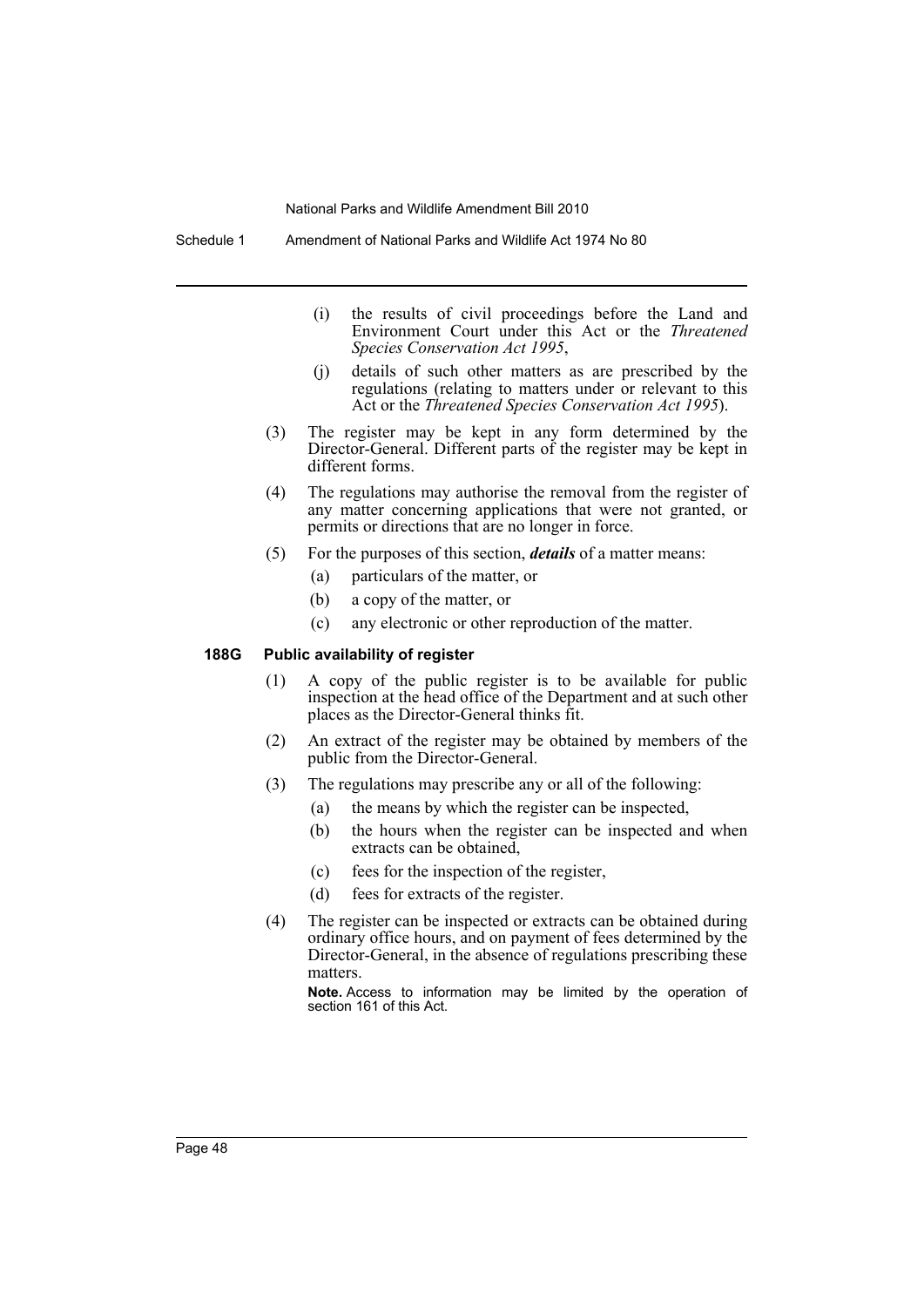Amendment of National Parks and Wildlife Act 1974 No 80 Schedule 1

#### **[118] Part 15**

Insert after Part 14:

# **Part 15 Criminal and other proceedings**

## **Division 1 Proceedings for offences generally**

#### **190 Time within which proceedings may be commenced**

- (1) Proceedings for an offence under this Act or the regulations may be commenced:
	- (a) within but not later than 2 years after the date on which the offence is alleged to have been committed, or
	- (b) within but not later than 2 years after the date on which evidence of the alleged offence first came to the attention of any authorised officer.
- (2) If subsection (1) (b) is relied on for the purpose of commencing proceedings for an offence, the court attendance notice, summons or application must contain particulars of the date on which evidence of the offence first came to the attention of any authorised officer and need not contain particulars of the date on which the offence was committed. The date on which evidence first came to the attention of any authorised officer is the date specified in the court attendance notice, summons or application, unless the contrary is established.
- (3) This section applies despite anything in the *Criminal Procedure Act 1986* or any other Act.
- (4) In this section, *evidence* of an offence means evidence of any act or omission constituting the offence.

## **Division 2 General provisions**

- **194 Sentencing—matters to be considered in imposing penalty**
	- (1) In imposing a penalty for an offence under this Act or the regulations, the court is to take into consideration the following (so far as they are relevant):
		- (a) the extent of the harm caused or likely to be caused by the commission of the offence,
		- (b) the significance of the reserved land, Aboriginal object or place, threatened species or endangered species, population or ecological community (if any) that was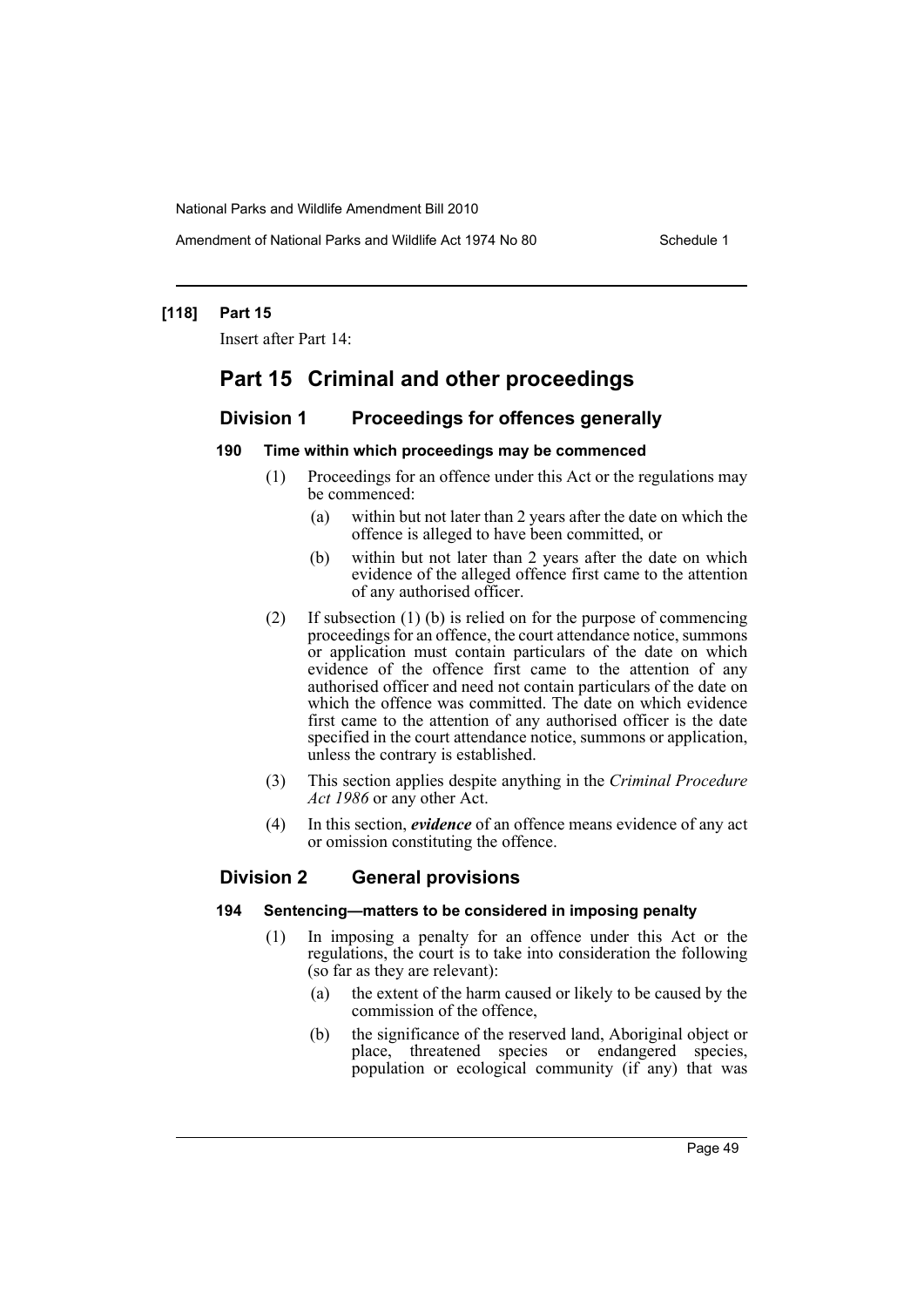harmed, or likely to be harmed, by the commission of the offence,

- (c) the practical measures that may be taken to prevent, control, abate or mitigate that harm,
- (d) the extent to which the person who committed the offence could reasonably have foreseen the harm caused or likely to be caused by the commission of the offence,
- (e) the extent to which the person who committed the offence had control over the causes that gave rise to the offence,
- (f) in relation to an offence concerning an Aboriginal object or place or an Aboriginal area—the views of Aboriginal persons who have an association with the object, place or area concerned,
- (g) whether, in committing the offence, the person was complying with an order or direction from an employer or supervising employee,
- (h) whether the offence was committed for commercial gain.
- (2) The court may take into consideration other matters that it considers relevant.

#### **195 Continuing offences**

- (1) A person who is guilty of an offence because the person contravenes a requirement made by or under this Act or the regulations (whether the requirement is imposed by a notice or otherwise) to do or cease to do something (whether or not within a specified period or before a particular time):
	- (a) continues, until the requirement is complied with and despite the fact that any specified period has expired or time has passed, to be liable to comply with the requirement, and
	- (b) is guilty of a continuing offence for each day the contravention continues.
- (2) This section does not apply to an offence if the relevant provision of this Act or the regulations does not provide for a penalty for a continuing offence.
- (3) This section does not apply to the extent that a requirement of a notice is revoked.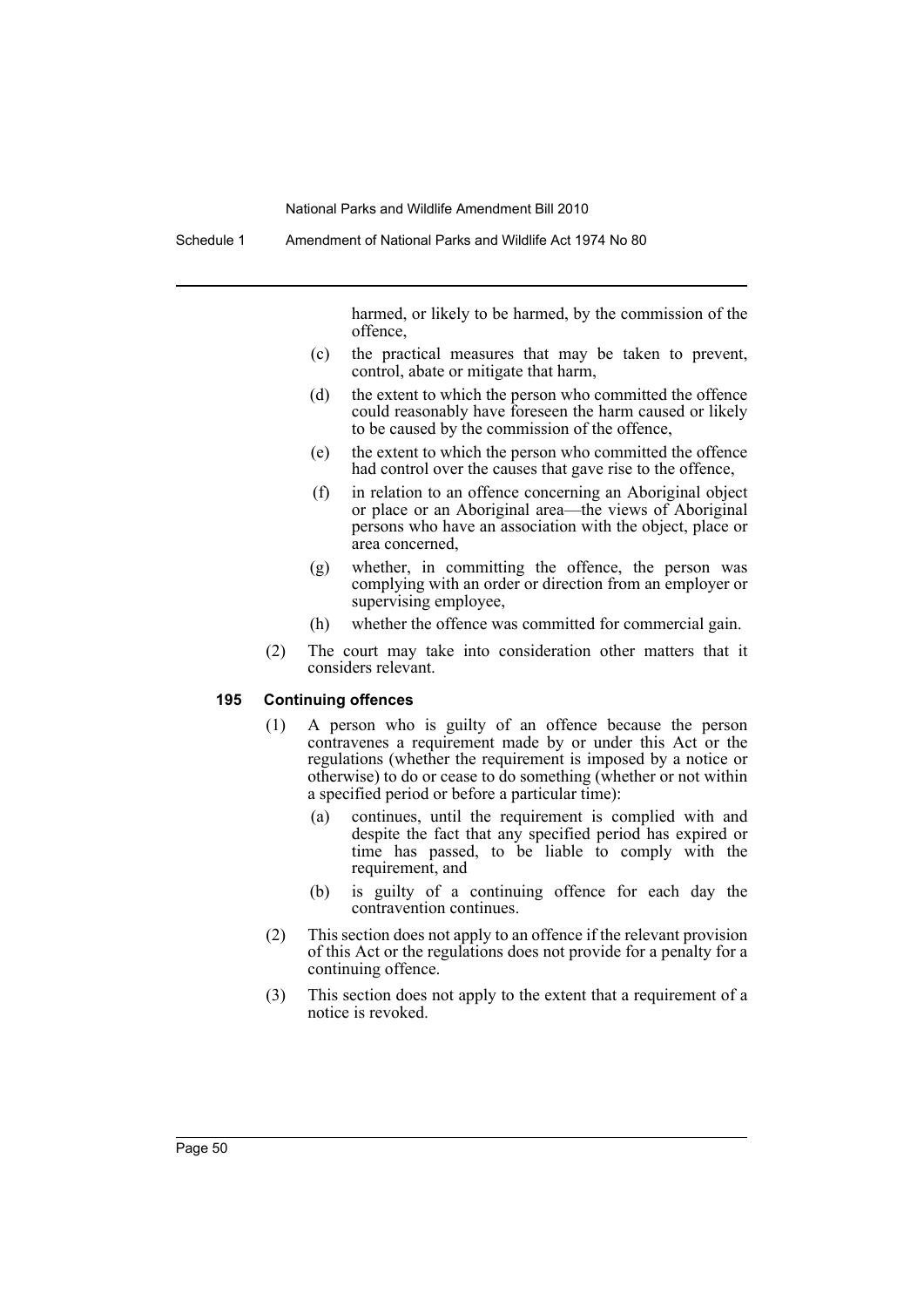Amendment of National Parks and Wildlife Act 1974 No 80 Schedule 1

#### **196 Onus of proof of reasonable excuse or lawful excuse**

In any proceedings under this Act, the onus of proving that a person had a reasonable excuse or lawful excuse (as referred to in any provision of this Act or the regulations) lies with the defendant.

## **Division 3 Court orders in connection with offences**

## **198 Operation of Division**

## (1) **Application to proved offences**

This Division applies where a court finds an offence under this Act or the regulations proved.

## (2) **Meaning of proved offences**

Without limiting the generality of subsection (1), a court finds an offence proved if:

- (a) the court convicts the offender of the offence, or
- (b) the court makes an order under section 10 of the *Crimes (Sentencing Procedure) Act 1999* against the offender in relation to the offence (in which case any order under this Division is not a punishment for the purposes of that section).

## (3) **Definitions**

In this Division:

*the court* means the court that finds the offence proved.

*the offender* means the person who is found to have committed the offence.

## **199 Orders generally**

## (1) **Orders may be made**

One or more orders may be made under this Division against the offender.

## (2) **Orders are additional**

Orders may be made under this Division in addition to any penalty that may be imposed or any other action that may be taken in relation to the offence.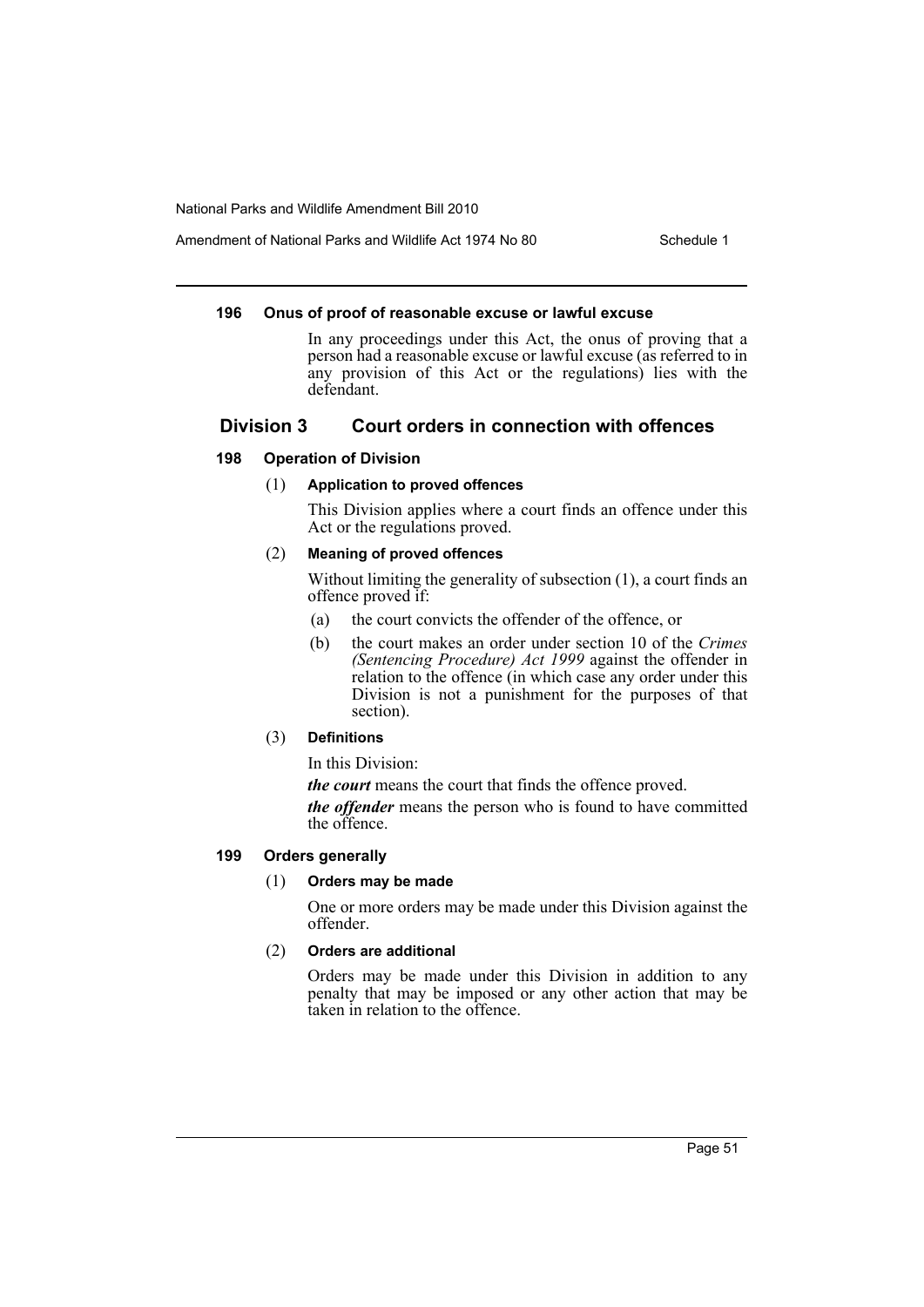Schedule 1 Amendment of National Parks and Wildlife Act 1974 No 80

#### (3) **Other action not required**

Orders may be made under this Division regardless of whether any penalty is imposed, or other action taken, in relation to the offence.

#### **200 Orders for restoration and prevention**

- (1) The court may order the offender to take such steps as are specified in the order, within such time as is so specified (or such further time as the court on application may allow):
	- (a) to prevent, control, abate or mitigate any harm caused by the commission of the offence, or
	- (b) in relation to an offence under Part 8A involving damage to any critical habitat or habitat of a threatened species, an endangered population or an endangered ecological community—to retire, in accordance with Part 7A of the *Threatened Species Conservation Act 1995*, biodiversity credits of a number and class (if applicable) specified in the order and, if the offender does not hold sufficient biodiversity credits to comply with the direction, to acquire the necessary biodiversity credits for the purpose of retiring them, or
	- (c) to make good any resulting damage, or
	- (d) to prevent the continuance or recurrence of the offence.
- (2) The court may order the offender to provide security to the court or to the Director-General for the performance of any obligation imposed under this section.
- (3) An order under subsection (2) must specify:
	- (a) the amount of the security required to be provided, and
	- (b) the kind of security required to be provided, and
	- (c) the manner and form in which the security is to be provided.
- (4) In this section:

*biodiversity credit* has the same meaning as it has in Part 7A of the *Threatened Species Conservation Act 1995*. *harm* has its ordinary meaning.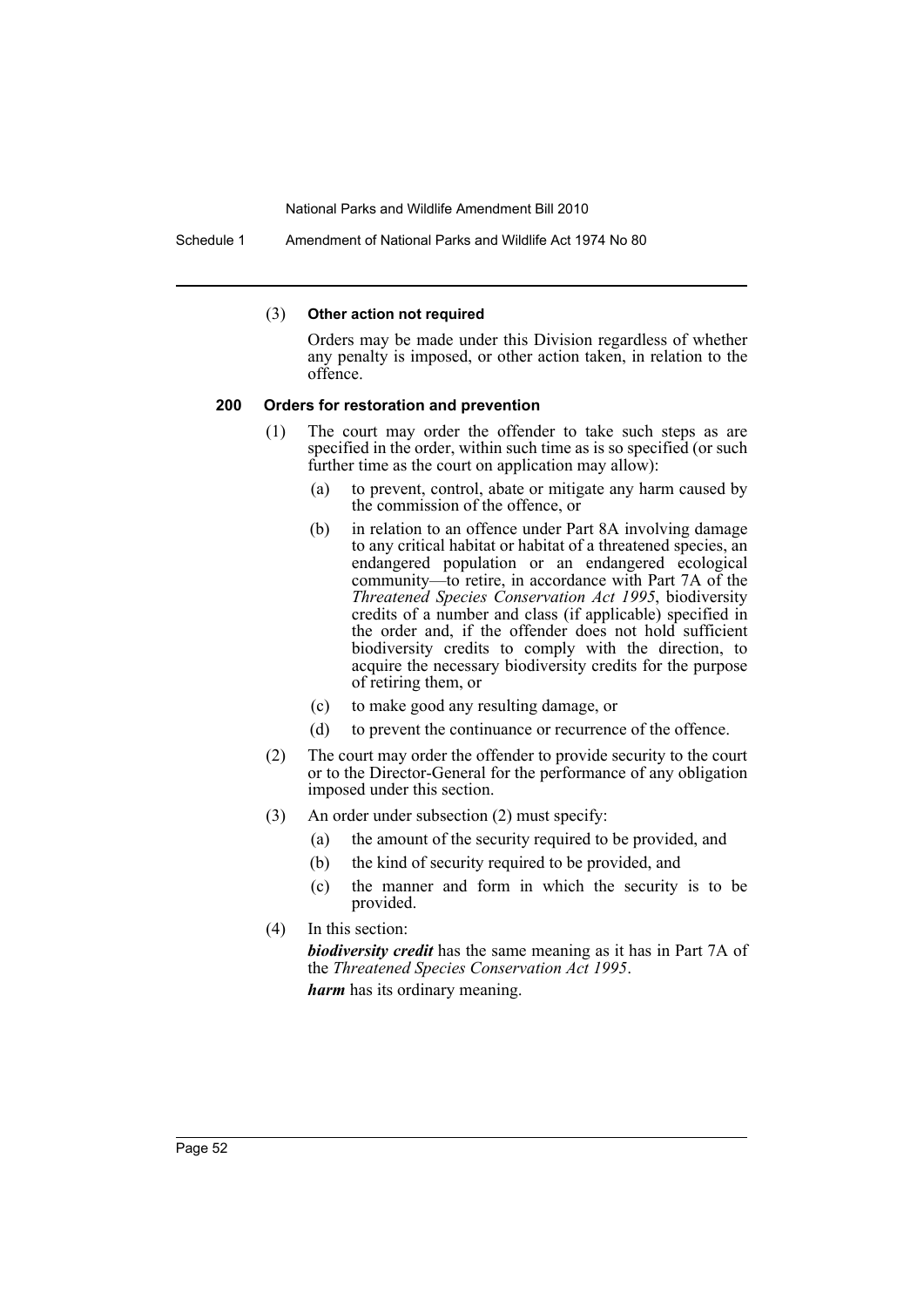#### Amendment of National Parks and Wildlife Act 1974 No 80 Schedule 1

#### **201 Orders for costs, expenses and compensation at time offence proved**

- (1) The court may, if it appears to the court that:
	- (a) a public authority has incurred costs and expenses in connection with:
		- (i) the prevention, control, abatement or mitigation of any harm caused by the commission of the offence, or
		- (ii) making good any resulting damage, or
	- (b) a person (including a public authority) has, by reason of the commission of the offence, suffered loss of or damage to property or has incurred costs and expenses in preventing or mitigating, or in attempting to prevent or mitigate, any such loss or damage,

order the offender to pay to the public authority or person the costs and expenses so incurred, or compensation for the loss or damage so suffered, as the case may be, in such amount as is fixed by the order.

- (2) An order made by the Land and Environment Court under subsection (1) is enforceable as if it were an order made by the Court in Class 4 proceedings under the *Land and Environment Court Act 1979*.
- (3) The Local Court may not make an order under subsection (1) for the payment of an amount that exceeds the amount for which an order may be made by the court when exercising jurisdiction under the *Civil Procedure Act 2005*. An order made by the court is enforceable as if it were an order made by the court when exercising jurisdiction under that Act.

#### **202 Recovery of costs, expenses and compensation after offence proved**

- (1) If, after the court finds the offence proved:
	- (a) a public authority has incurred costs and expenses in connection with:
		- (i) the prevention, control, abatement or mitigation of any harm caused by the commission of the offence, or
		- (ii) making good any resulting damage, or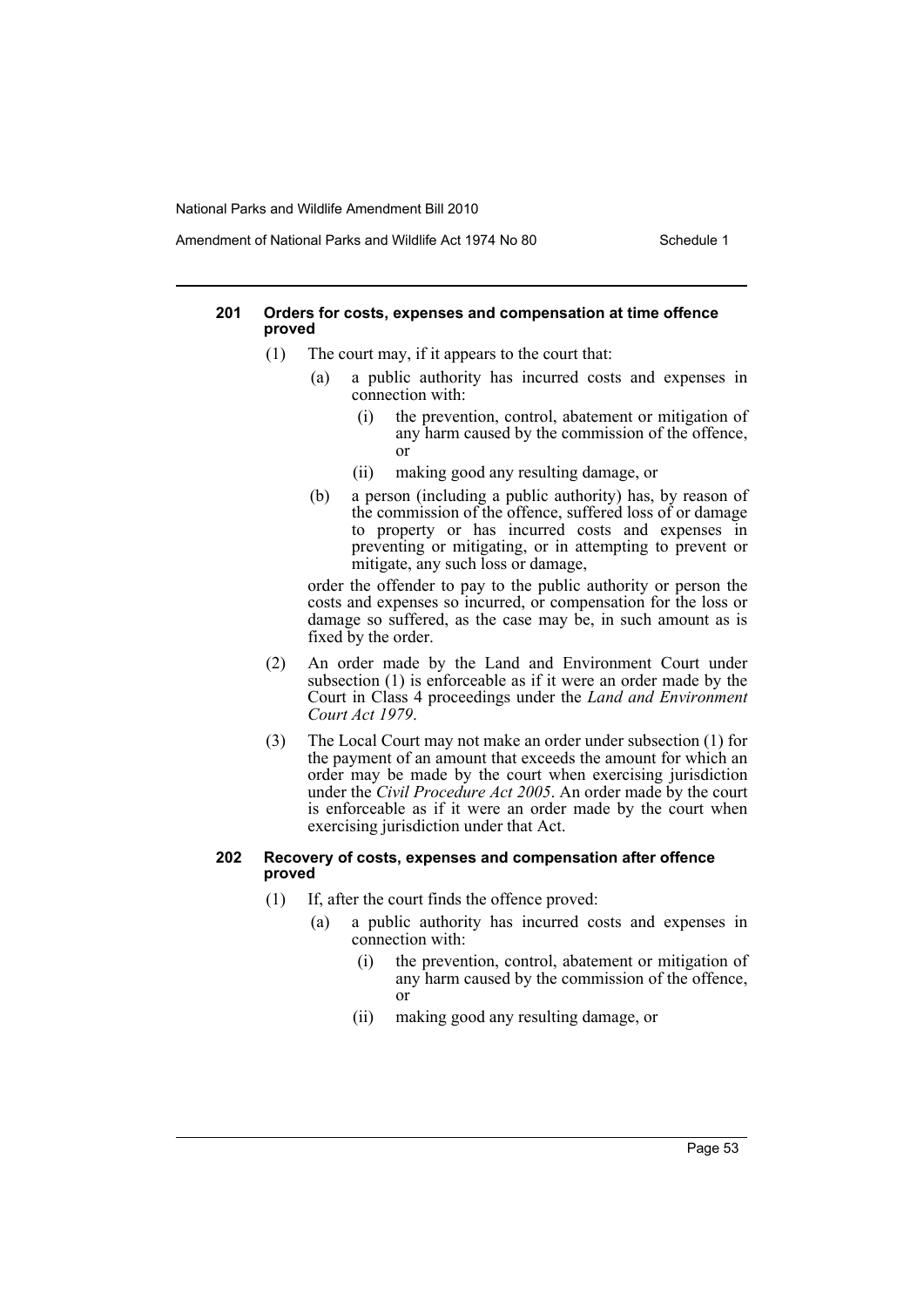Schedule 1 Amendment of National Parks and Wildlife Act 1974 No 80

(b) a person (including a public authority) has, by reason of the commission of the offence, suffered loss of or damage to property or has incurred costs and expenses in preventing or mitigating, or in attempting to prevent or mitigate, any such loss or damage,

the person or public authority may recover from the offender the costs and expenses incurred or the amount of the loss or damage in the Land and Environment Court.

(2) The amount of any such costs and expenses (but not the amount of any such loss or damage) may be recovered as a debt.

#### **203 Orders regarding costs and expenses of investigation**

- (1) The court may, if it appears to the court that an officer of the Service has reasonably incurred costs and expenses during the investigation of the offence, order the offender to pay to the Director-General the costs and expenses so incurred in such amount as is fixed by the order.
- (2) An order made by the Land and Environment Court under subsection (1) is enforceable as if it were an order made by the Court in Class 4 proceedings under the *Land and Environment Court Act 1979*.
- (3) An order made by the Local Court under subsection (1) is enforceable as if it were an order made by the court when exercising jurisdiction under the *Civil Procedure Act 2005*.
- (4) In this section, *costs and expenses*, in relation to the investigation of an offence, means the costs and expenses:
	- (a) in taking any sample or conducting any inspection, examination, test, measurement or analysis, or
	- (b) of transporting, storing or disposing of evidence,

during the investigation of the offence.

#### **204 Orders regarding monetary benefits**

- (1) The court may order the offender to pay, as part of the penalty for committing the offence, an additional penalty of an amount the court is satisfied, on the balance of probabilities, represents the amount of any monetary benefits acquired by the offender, or accrued or accruing to the offender, as a result of the commission of the offence.
- (2) The amount of an additional penalty for an offence is not subject to any maximum amount of penalty provided elsewhere by or under this Act.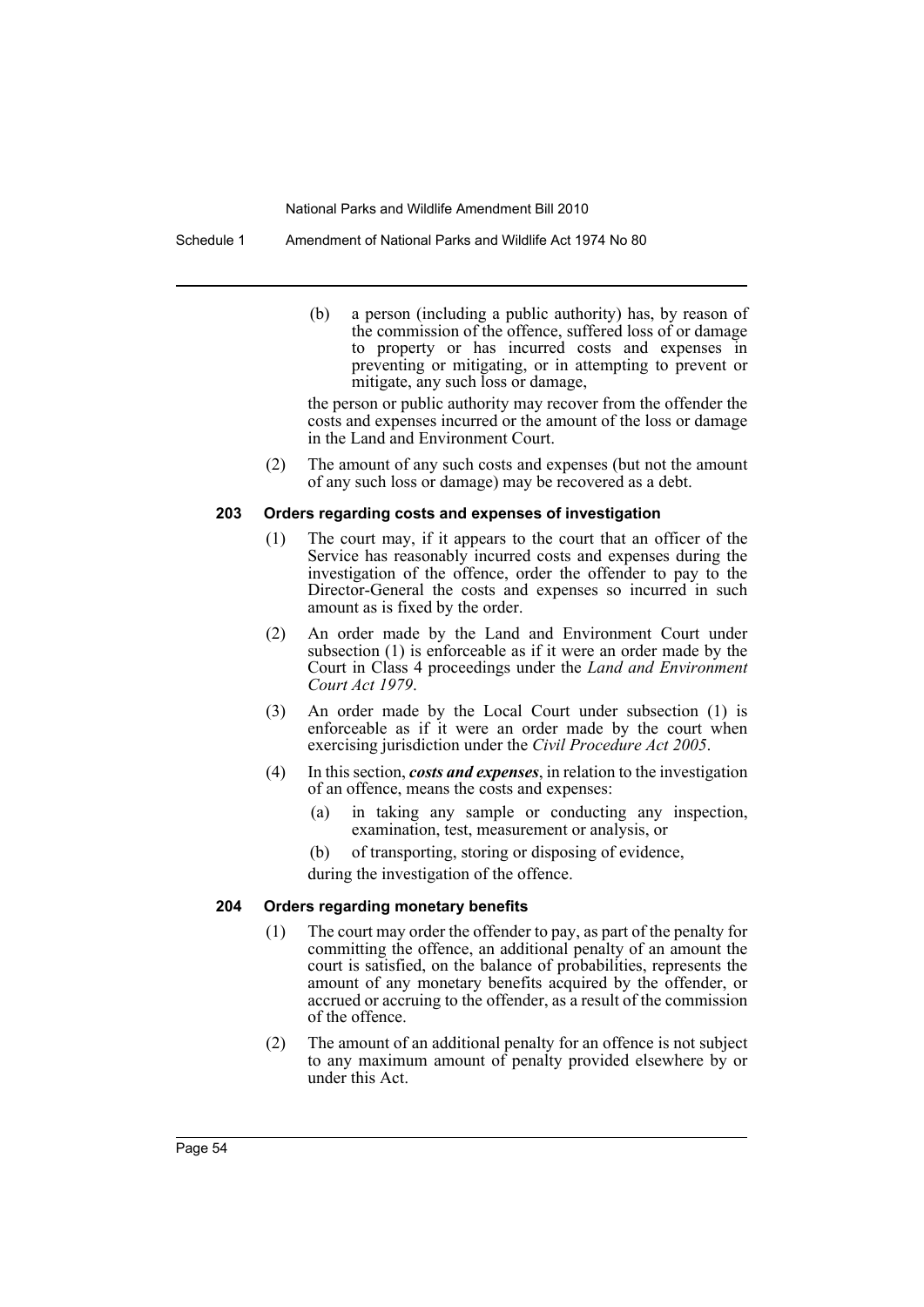(3) In this section:

*monetary benefits* means monetary, financial or economic benefits.

*the court* does not include the Local Court.

#### **205 Additional orders**

- (1) **Orders**
	- The court may do any one or more of the following:
	- (a) order the offender to take specified action to publicise the offence (including the circumstances of the offence) and its environmental and other consequences and any other orders made against the person,
	- (b) order the offender to take specified action to notify specified persons or classes of persons of the offence (including the circumstances of the offence) and its consequences and of any orders made against the person (including, for example, the publication in an annual report or any other notice to shareholders of a company or the notification of persons aggrieved or affected by the offender's conduct),
	- (c) order the offender to carry out a specified project for the restoration or enhancement of the environment in a public place or for the public benefit,
	- (d) order the offender to pay a specified amount to the Environmental Trust established under the *Environmental Trust Act 1998*, or a specified organisation, for the purposes of a specified project for the restoration or enhancement of the environment or for general environmental purposes,
	- (e) order the offender to attend, or to cause an employee or employees or a contractor or contractors of the offender to attend, a training or other course specified by the court,
	- (f) order the offender to establish, for employees or contractors of the offender, a training course of a kind specified by the court.

The Local Court is not authorised to make an order referred to in paragraph (c) or (d).

(2) **Machinery**

The court may, in an order under this section, fix a period for compliance and impose any other requirements the court considers necessary or expedient for enforcement of the order.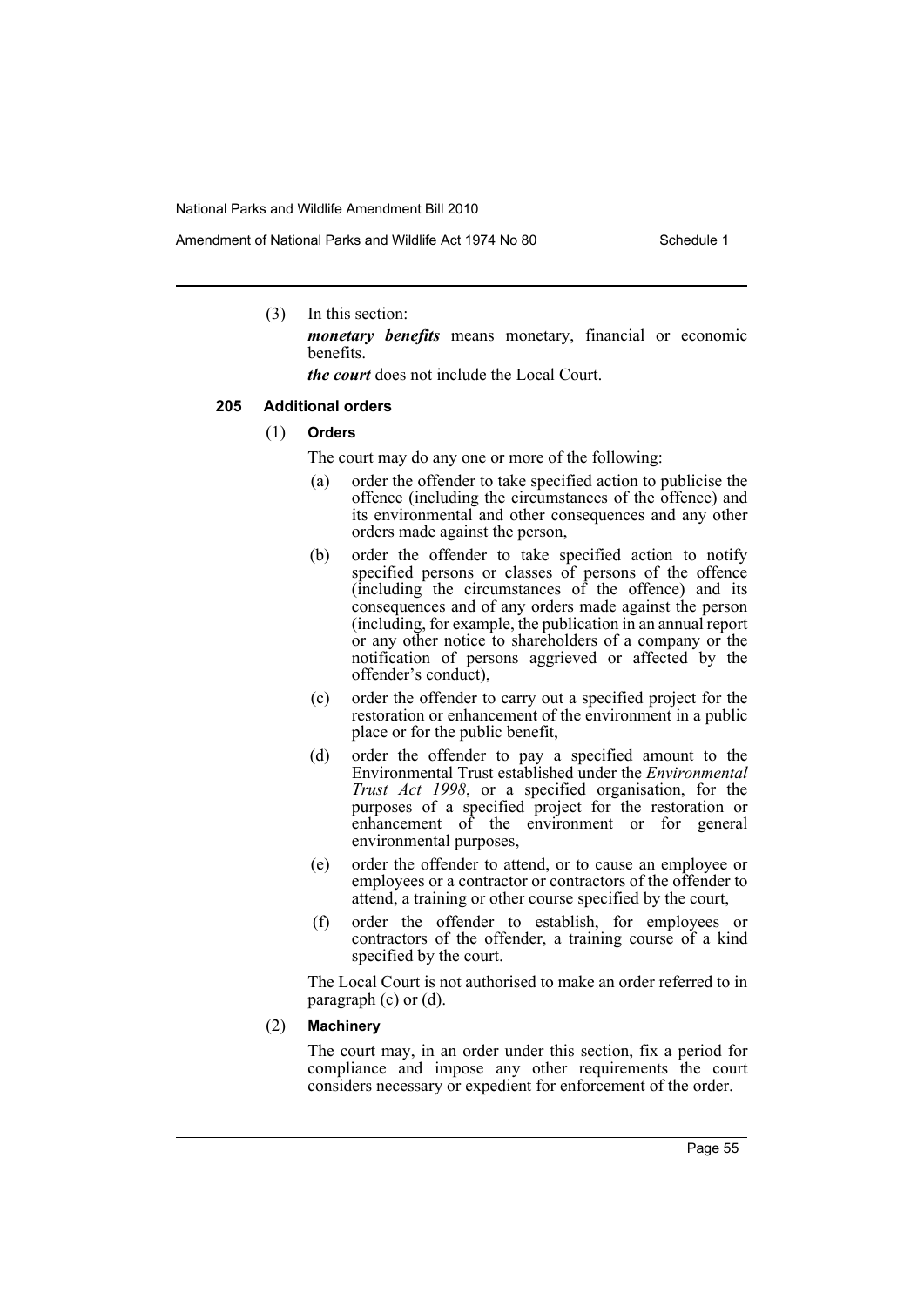Schedule 1 Amendment of National Parks and Wildlife Act 1974 No 80

#### (3) **Failure to publicise or notify**

If the offender fails to comply with an order under subsection  $(1)$   $(a)$  or  $(b)$ , the prosecutor or a person authorised by the prosecutor may take action to carry out the order as far as may be practicable, including action to publicise or notify:

- (a) the original contravention, its consequences, and any other penalties imposed on the offender, and
- (b) the failure to comply with the order.

### (4) **Cost of publicising or notifying**

The reasonable cost of taking action referred to in subsection (3) is recoverable by the prosecutor or person taking the action, in a court of competent jurisdiction, as a debt from the offender.

## **206 Offence**

A person who fails to comply with an order under this Division (except an order under section 201 or 203) is guilty of an offence. Maximum penalty:

- (a) in the case of a corporation—1,100 penalty units for each day the offence continues, or
- (b) in the case of an individual—550 penalty units for each day the offence continues.

## **[119] Schedule 3 Savings, transitional and other provisions**

Insert at the end of clause 1 (1) of the Schedule:

*National Parks and Wildlife Amendment Act 2010*

## **[120] Schedule 3, clause 39**

Omit the clause.

# **[121] Schedule 3**

Insert at the end of the Schedule with appropriate Part and clause numbers:

# **Part Provisions consequent on enactment of National Parks and Wildlife Amendment Act 2010**

## **Definition**

In this Part, *amending Act* means the *National Parks and Wildlife Amendment Act 2010*.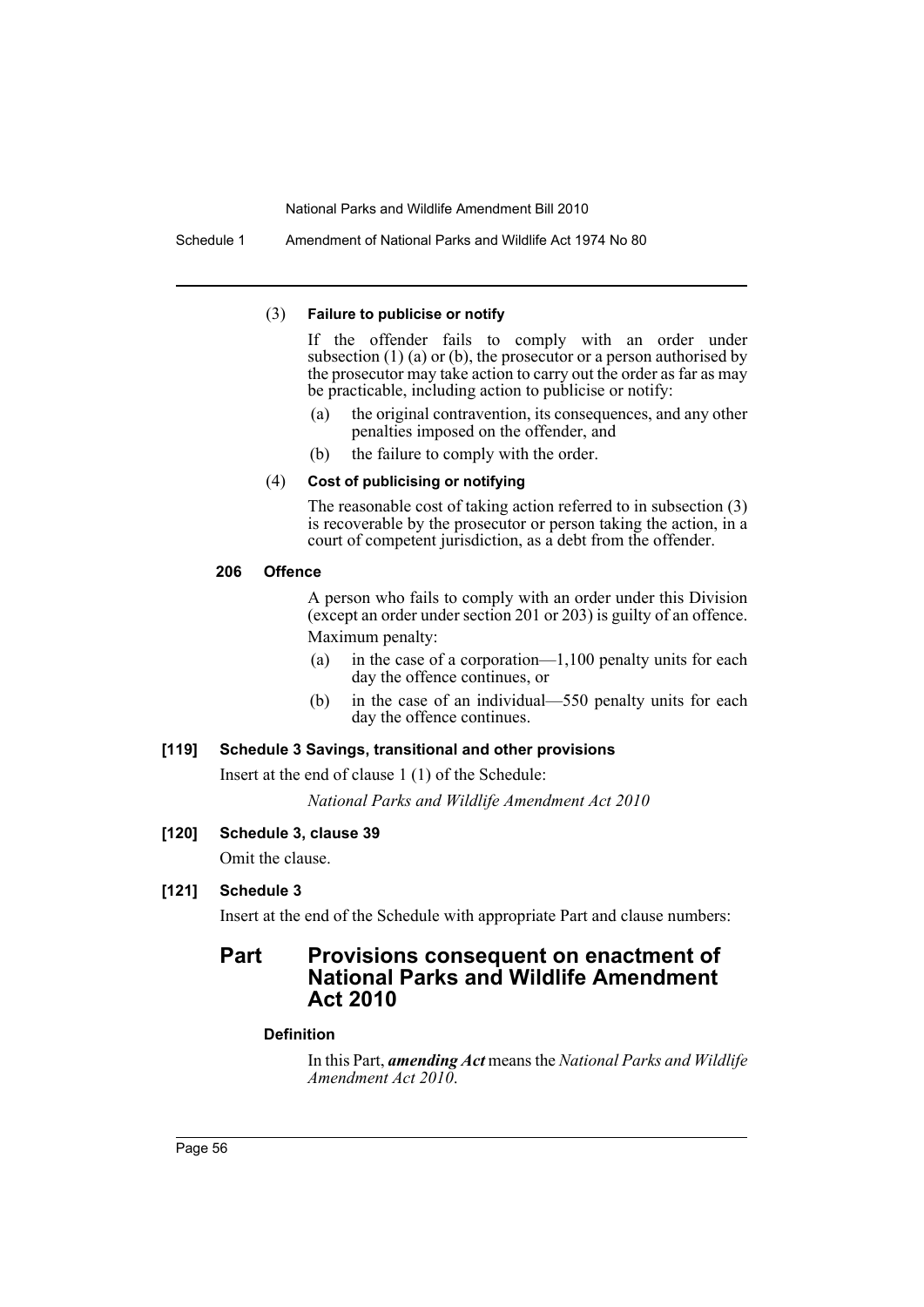Amendment of National Parks and Wildlife Act 1974 No 80 Schedule 1

#### **Aboriginal objects and Aboriginal places: permits under section 87 and consents under section 90**

- (1) A permit granted under section 87 (1) and in force immediately before the repeal of that subsection by the amending Act is taken to be an Aboriginal heritage impact permit issued under section 90 (as inserted by the amending Act) and is subject to the same terms and conditions on which it was granted.
- (2) A consent granted under section 90 (2) and in force immediately before the repeal of that subsection by the amending Act is taken to be an Aboriginal heritage impact permit issued under section 90 (as inserted by the amending Act) and is subject to the same terms and conditions on which it was granted.

#### **Existing codes of practice may be adopted for purposes of due diligence defence**

Section 87 (5) does not apply to the making of a regulation that adopts or prescribes, for the purposes of section 87 (3), the following codes of practice:

- (a) the PNF code of practice within the meaning of Part 5A of the *Native Vegetation Regulation 2005* (as in force at the date of assent to the amending Act),
- (b) the *Plantations and Reafforestation Code* set out in the Appendix to the *Plantations and Reafforestation (Code) Regulation 2001* (as in force at the date of assent to the amending Act).

#### **Remediation directions**

A remediation direction under Division 3 of Part 6A may be given in relation to the commission of an offence that occurred before the commencement of that Division.

#### **Court orders in relation to offences committed before commencement**

A court order under Division 3 of Part 15 may be made in relation to the commission of an offence that occurred before the commencement of that Division, but only where the court concerned finds the offence proved after that commencement.

## **Saving of acts by certain authorised officers**

(1) Any certificate purporting to be signed by a prescribed officer of the Service under section 181 (5) and in force immediately before the amendment of that subsection by the amending Act continues to be prima facie evidence of the matter or matters certified in it.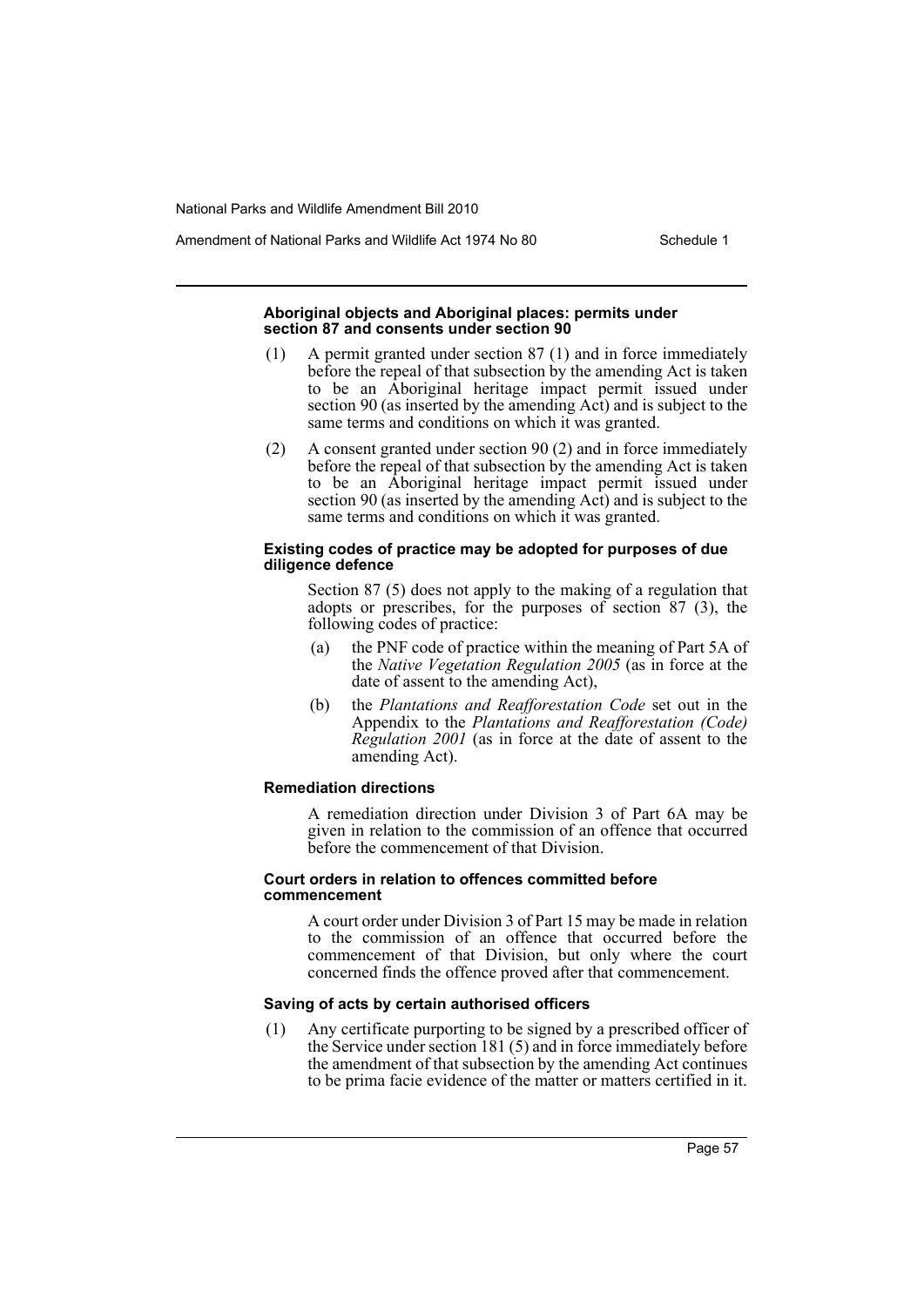Schedule 1 Amendment of National Parks and Wildlife Act 1974 No 80

- (2) Any certificate purporting to be signed by an officer of the Service authorised by the Director-General under section 181 (7) and in force immediately before the amendment of that subsection by the amending Act continues to be prima facie evidence of the matter or matters certified in it.
- (3) A copy of any declaration or map of critical habitat published in the Gazette, being a copy purporting to be certified by an officer of the Service authorised by the Director-General under section 181 (9) before the amendment of that subsection by the amending Act, as being a true copy of such a declaration or map, continues to be admissible in any legal proceedings and is evidence of the matter or matters contained in the declaration or map.

#### **Collation of public register**

The public register is to be collated as soon as is practicable after the commencement of section 188F.

#### **Determination of width of certain access roads excluded from reservation**

- (1) This clause applies to an exclusion order made before the commencement of section 188D that determined a width (not being a width greater than 30 metres) for an access road to be excluded from reservation under the Act by the order.
- (2) On and from the commencement of this clause:
	- (a) land of the determined width that follows the centreline of the access road (as it existed before the exclusion order was made) vests, if it is not already vested, in the Minister on behalf of the Crown for the purposes of Part 11 of this Act for an estate in fee simple, freed and discharged from:
		- (i) all trusts, obligations, estates, interests, rights of way or other easements, and
		- (ii) any dedication, reservation, Crown grant or vesting to which the land is subject, and any such dedication, reservation, grant or vesting is revoked, and
	- (b) the land referred to in paragraph (a) is taken to be an access road and may continue to be used for the purposes for which it was used immediately before the making of the exclusion order, and
	- (c) if any land was vested in the Minister by virtue of being an access road, but is not covered by the land referred to in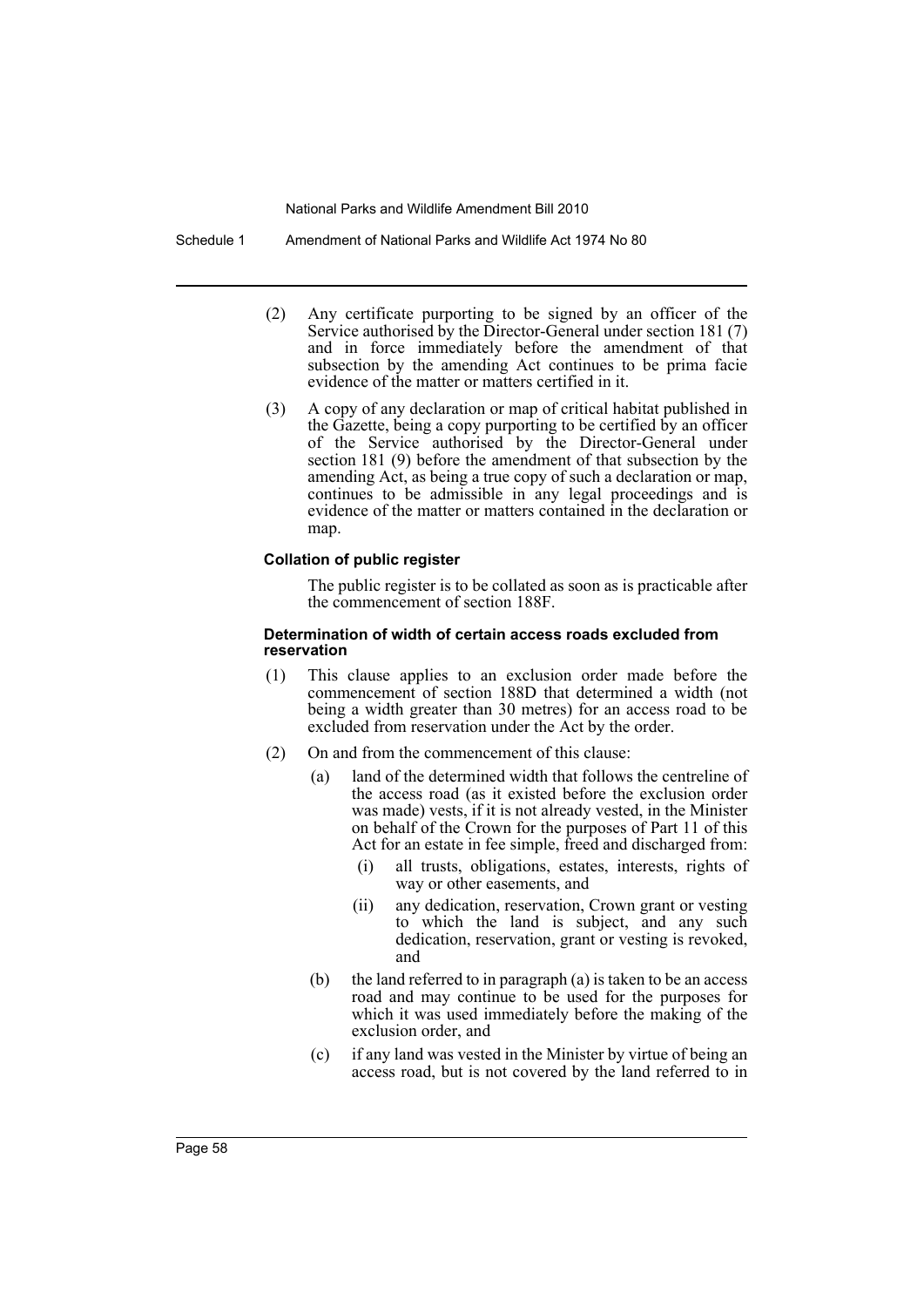Amendment of National Parks and Wildlife Act 1974 No 80 Schedule 1

paragraph (a), the land is reserved as part of the reserved land within which it is situated.

- (3) Subclause (2) (a) (i) does not apply in relation to a right of way granted under section 20A of the *Forestry Act 1916* that is taken to have continued in force (as if it were granted under section 149 or 153 of this Act) by clause 8 (11) of Schedule 7 to the *National Park Estate (Southern Region Reservations) Act 2000*.
- (4) In this clause, *access road* and *exclusion order* have the same meanings that they have in section 188D.

## **[122] Schedule 8, heading and source reference**

Omit the heading and source reference to the Schedule. Insert instead:

# **Schedule 8 Regional advisory committees**

(Section 24 (2) and (4))

## **[123] Schedule 8, clause 1A**

Insert before clause 1:

## **1A Application**

This Schedule applies to regional advisory committees constituted under section 24 (2) of this Act.

## **[124] Schedule 9 The Aboriginal Cultural Heritage Advisory Committee**

Omit clause 1 (1) and (2). Insert instead:

- (1) The Aboriginal Cultural Heritage Advisory Committee is to consist of:
	- (a) 13 members appointed by the Minister in accordance with this clause, and
	- (b) an ex-officio member, being the Director-General (or his or her delegate).
- (1A) The ex-officio member is a non-voting member of the Committee.
	- (2) The appointed members of the Committee are to consist of:
		- (a) one member nominated by the New South Wales Aboriginal Land Council, and
		- (b) one member nominated by the Heritage Council of New South Wales, and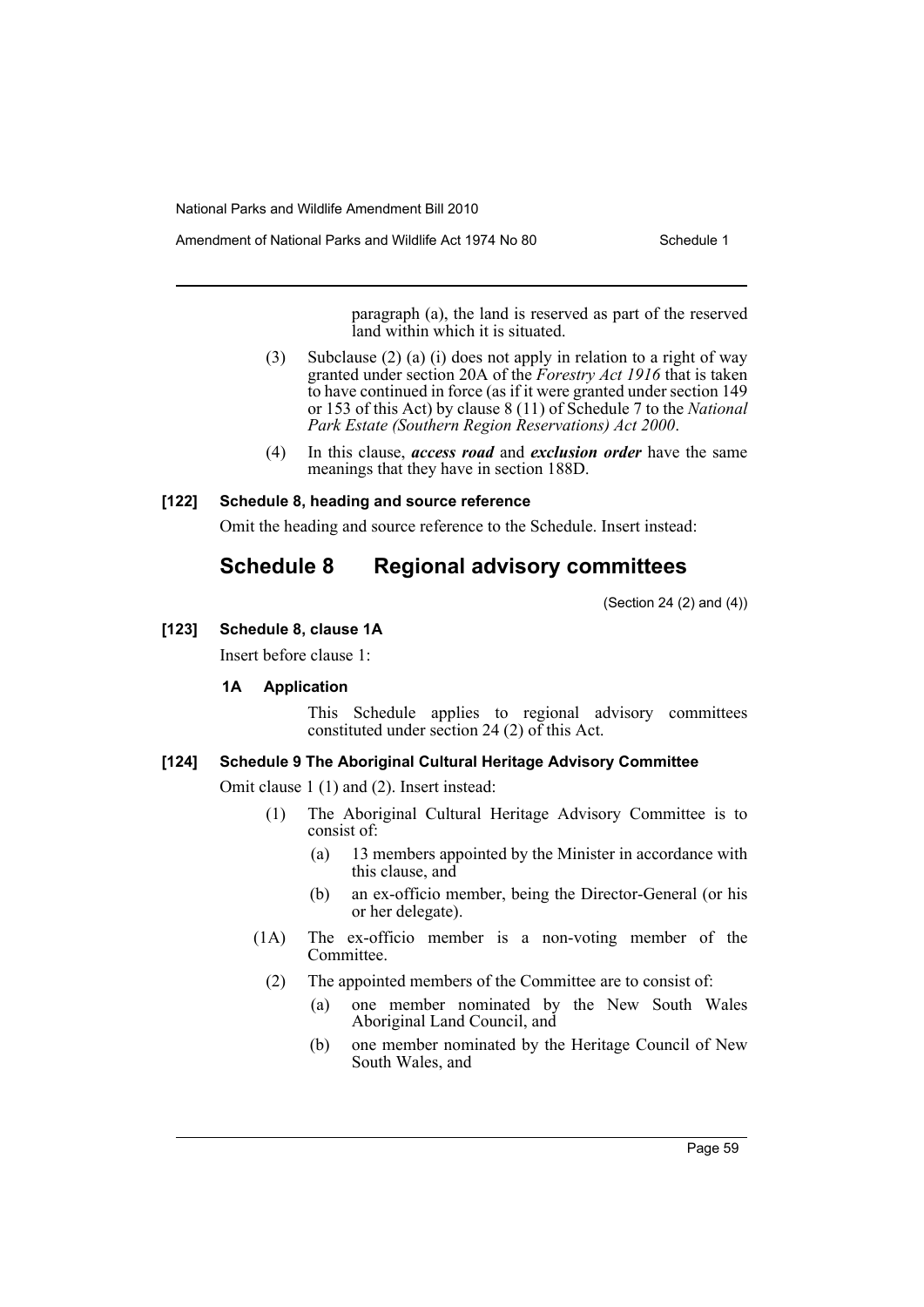Schedule 1 Amendment of National Parks and Wildlife Act 1974 No 80

- (c) one member nominated by the NTSCORP Limited (ACN 098 971 209), and
- (d) 10 other members appointed from the following:
	- (i) nominees of Aboriginal elders groups,
	- (ii) registered native title claimants,
	- (iii) Aboriginal owners listed on the register under the *Aboriginal Land Rights Act 1983*.

## **[125] Schedule 9, clause 1 (4) (a)**

Omit the paragraph. Insert instead:

(a) as far as is reasonably practicable, there is gender balance in the membership of the Committee, and

#### **[126] Schedule 9, clause 1 (4) (c)**

Insert at the end of clause 1 (4) (b):

, and

- (c) all the appointed members of the Committee are Aboriginal persons.
- **[127] Schedule 9, clause 7 (1)**

Omit "Six members". Insert instead "Seven members".

**[128] Schedule 14A**

Insert after Schedule 14:

# **Schedule 14A Boards of management established under Part 4A**

(Section 71AN (6A))

# **Part 1 General**

## **1 Definitions**

In this Schedule:

*board of management* means a board of management established under Part 4A (Aboriginal land) of this Act.

*Chairperson* means the Chairperson of a board of management elected in accordance with clause 5.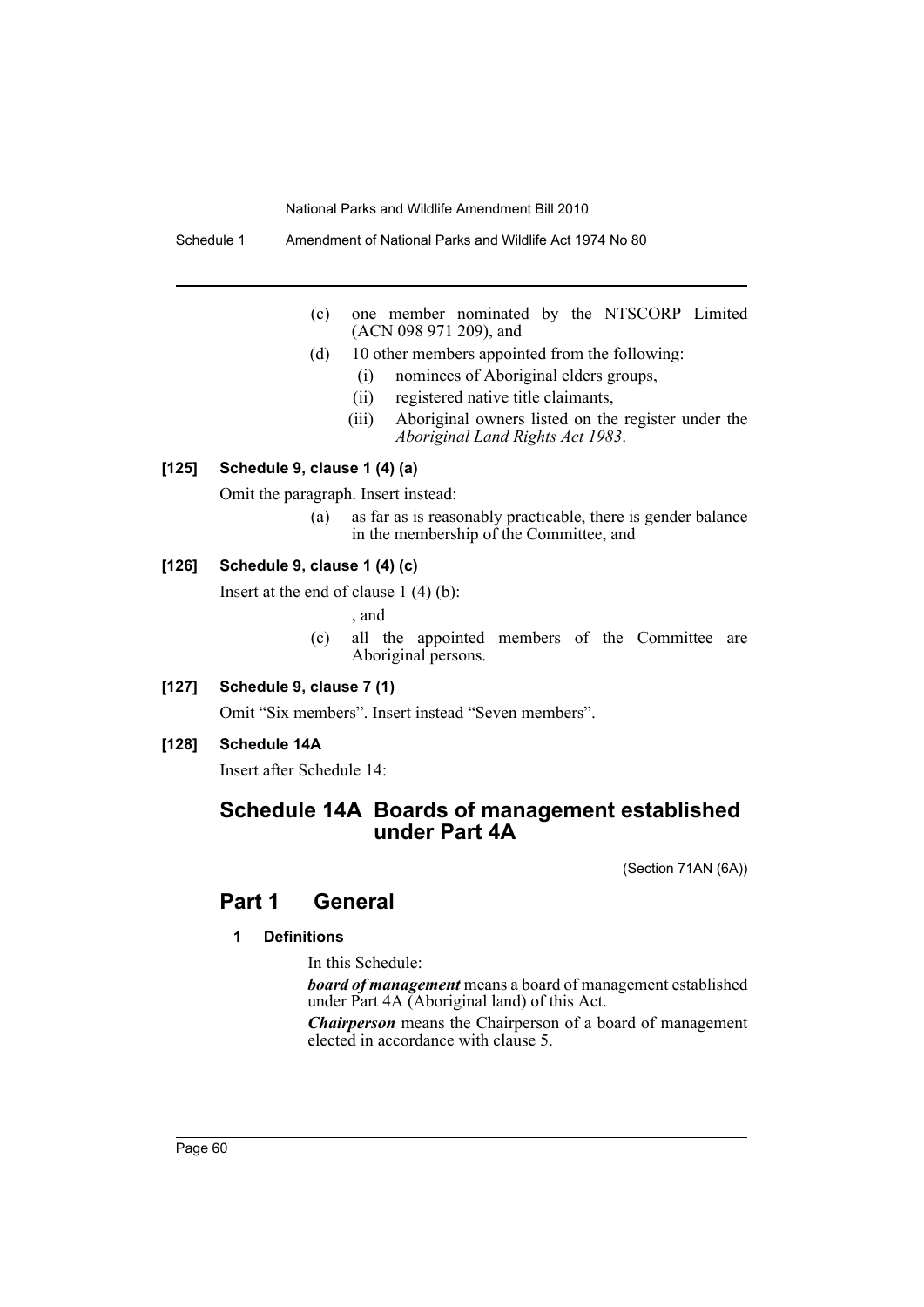Amendment of National Parks and Wildlife Act 1974 No 80 Schedule 1

*Deputy Chairperson* means the Deputy Chairperson of a board of management elected in accordance with clause 5. *member* means any member of the board of management.

# **Part 2 Constitution**

## **2 Deputies**

- (1) The Minister may, from time to time, appoint a person to be the deputy of a member, and the Minister may revoke any such appointment.
- (2) The person appointed must be selected from the same category of persons specified in section 71AN (3) of this Act, and in accordance with the terms of any relevant lease, as the member for whom the person is to deputise.
- (3) In the absence of a member, the member's deputy may, if available, act in the place of the member.
- (4) While acting in the place of a member, a person has all the functions of the member and is taken to be a member.
- (5) For the purposes of this clause, a vacancy in the office of a member is taken to be an absence of the member.
- (6) This clause does not operate to confer on the deputy of a member who is the Chairperson of a board of management the member's functions as Chairperson.

## **3 Vacancy in office of member**

- (1) The office of a member becomes vacant if the member:
	- (a) dies, or
	- (b) completes a term of office and is not re-appointed, or
	- (c) resigns the office by instrument in writing addressed to the Minister, or
	- (d) is removed from office by the Minister under this clause, or
	- (e) is absent from 3 consecutive meetings of the member's board of management (of which reasonable notice has been given to the member personally, by post or by email), unless:
		- (i) before the meetings, the board granted leave to the member to be absent from those meetings, or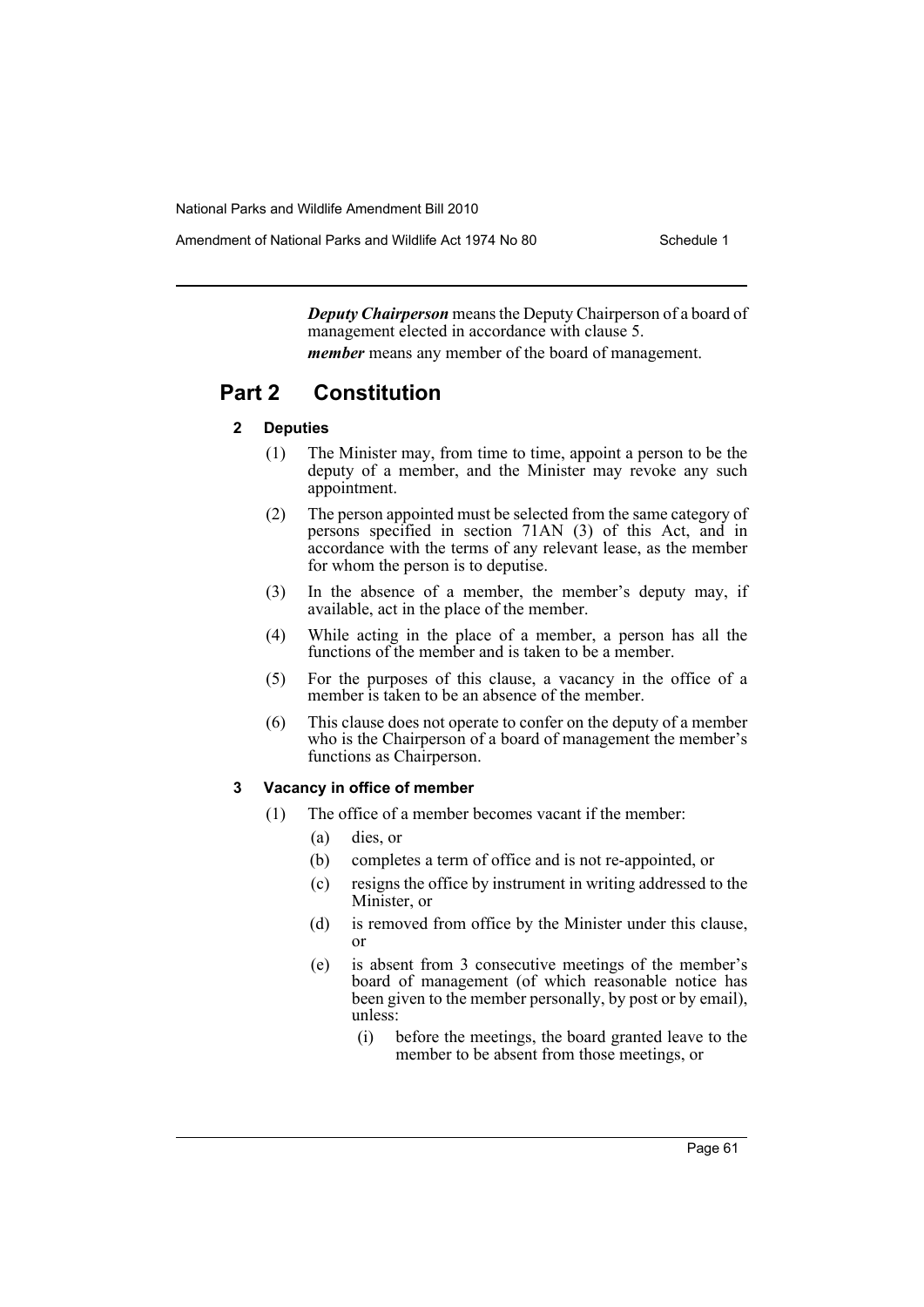Schedule 1 Amendment of National Parks and Wildlife Act 1974 No 80

- (ii) after the meetings, the member was excused by the board for having been absent from those meetings, or
- (f) becomes a mentally incapacitated person.
- (2) The Minister may remove a member from office at any time.

#### **4 Filling of casual vacancy in office of member**

- (1) If the office of any member becomes vacant, a person is, subject to this Act, to be appointed to fill the vacancy.
- (2) In relation to a vacancy in the office of a member appointed under section 71AN (3) (a), the Minister is to appoint the deputy of the member (if any) to serve for the remainder of the member's term of office.

#### **5 Chairperson and Deputy Chairperson**

- (1) The members of a board of management are to elect a Chairperson and a Deputy Chairperson of the board from amongst the persons referred to in section 71AN (3) (a) of this Act.
- (2) The Chairperson or Deputy Chairperson vacates office if he or she:
	- (a) resigns that office by instrument in writing addressed to the Minister, or
	- (b) ceases to be a member of the board of management.

#### **6 Disclosure of pecuniary interests**

(1) If:

- (a) a member has a direct or indirect pecuniary interest in a matter being considered or about to be considered at a meeting of the member's board of management, and
- (b) the interest appears to raise a conflict with the proper performance of the member's duties in relation to the consideration of the matter,

the member must, as soon as possible after the relevant facts have come to the member's knowledge, disclose the nature of the interest at a meeting of the board of management.

- (2) A disclosure by a member at a meeting of the board of management that the member:
	- (a) is a member, or is in the employment, of a specified company or other body, or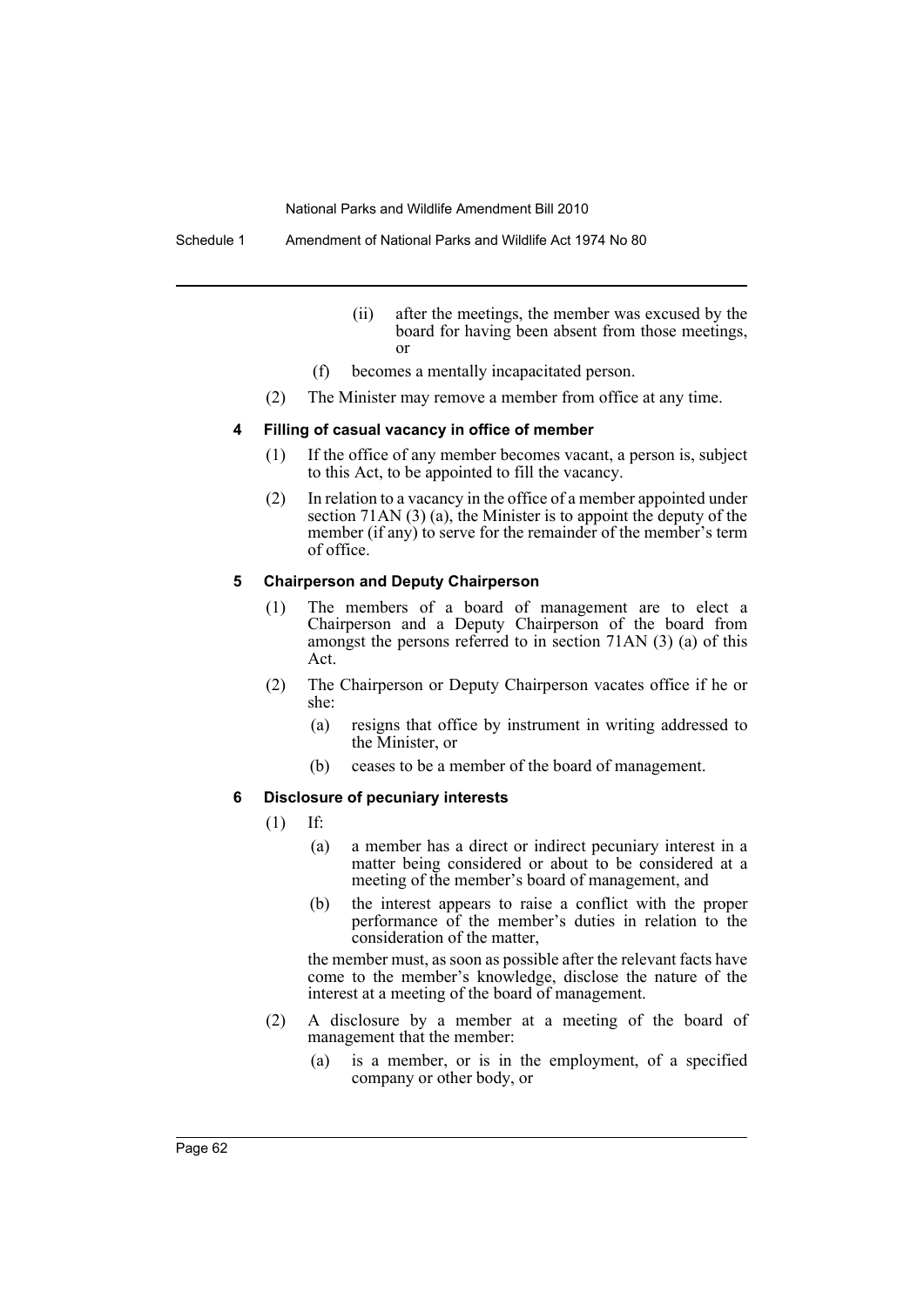- Amendment of National Parks and Wildlife Act 1974 No 80 Schedule 1
	- (b) is a partner, or is in the employment, of a specified person, or
	- (c) has some other specified interest relating to a specified company or other body or to a specified person,

is a sufficient disclosure of the nature of the interest in any matter relating to that company or other body or to that person which may arise after the date of the disclosure and which is required to be disclosed under subclause (1).

- (3) Particulars of any disclosure made under this clause must be recorded by the board of management in a book kept for the purpose and that book must be open at all reasonable hours to inspection by any person.
- (4) After a member has disclosed the nature of an interest in any matter, the member must not, unless the Minister or the board of management otherwise determines:
	- (a) be present during any deliberation of the board of management with respect to the matter, or
	- (b) take part in any decision of the board of management with respect to the matter.
- (5) For the purposes of the making of a determination by the board of management under subclause (4), a member who has a direct or indirect pecuniary interest in a matter to which the disclosure relates must not:
	- (a) be present during any deliberation of the board of management for the purpose of making the determination, or
	- (b) take part in the making by the board of management of the determination.
- (6) A contravention of this clause does not invalidate any decision of the board of management.

## **7 Effect of certain other Acts**

- (1) Chapter 2 of the *Public Sector Employment and Management Act 2002* does not apply to or in respect of the appointment of a member of a board of management.
- (2) If by or under any Act provision is made:
	- (a) requiring a person who is the holder of a specified office to devote the whole of his or her time to the duties of that office, or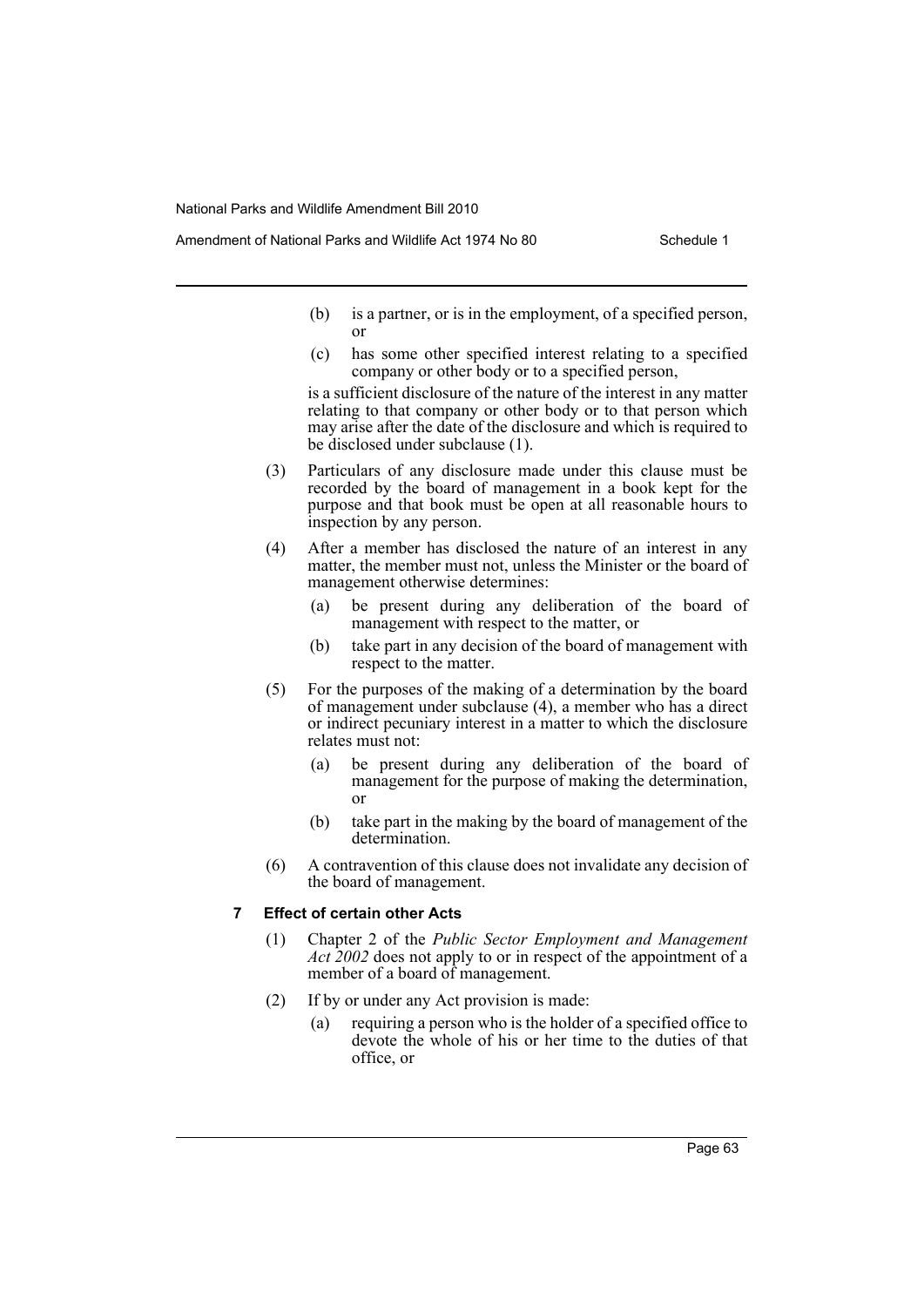Schedule 1 Amendment of National Parks and Wildlife Act 1974 No 80

(b) prohibiting the person from engaging in employment outside the duties of that office,

the provision does not operate to disqualify the person from holding that office and also the office of a member or from accepting and retaining any remuneration payable to the person under this Act as a member.

# **Part 3 Procedure**

## **8 General procedure**

The procedure for the calling of meetings of a board of management and for the conduct of business at those meetings is, subject to this Act, to be as determined by the board of management concerned.

### **9 Presiding member**

- (1) The Chairperson is to preside at a meeting of the board of management.
- (2) In the absence of the Chairperson, the Deputy Chairperson may, if available, act in the place of the Chairperson.
- (3) If both the Chairperson and the Deputy Chairperson are absent from a meeting of a board of management, the members present are to elect another person referred to in section 71AN (3) (a) of this Act to chair the meeting.
- (4) While acting in the place of the Chairperson, the Deputy Chairperson or person elected under subclause (3) has all the functions of the chairperson and is taken to be the chairperson.
- (5) The presiding member does not have a casting vote in relation to any motion but may vote in his or her own right if otherwise entitled.

## **10 Quorum**

- (1) The quorum for a meeting of a board of management is a majority of its members for the time being (including the Chairperson or Deputy Chairperson).
- (2) A meeting of a board of management has a quorum only if a majority of the members present are persons referred to in section 71AN (3) (a).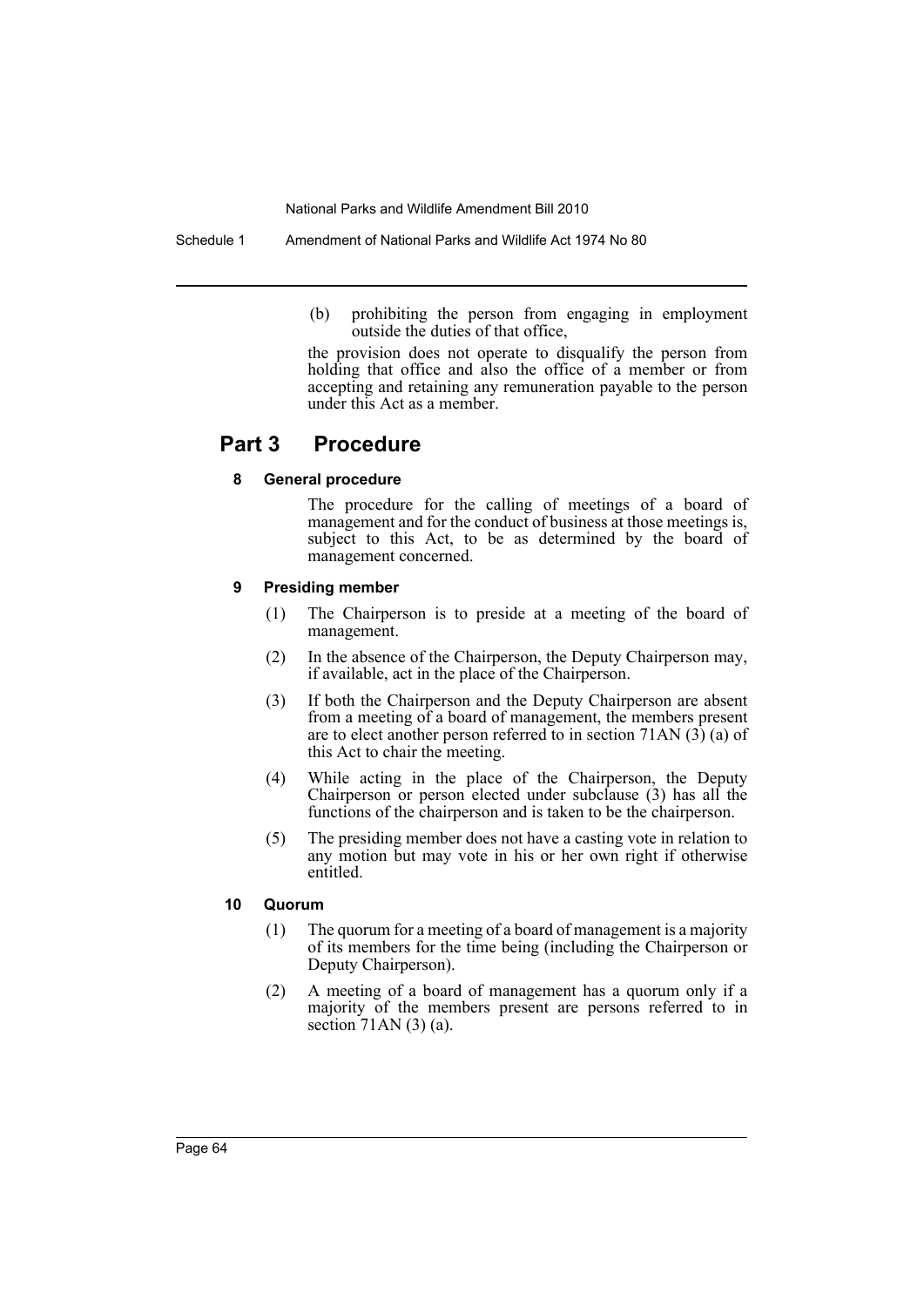#### **11 Voting**

- (1) At any meeting of a board of management, all members present are to strive for consensus in reaching decisions.
- (2) However, if no such consensus has been reached, a decision by a board of management has effect if, at a meeting at which a quorum is present:
	- (a) if the Minister has approved in writing a decision making process by a board—it is made in accordance with that process, or
	- (b) in any other case—it is supported by a majority of the votes cast at the meeting.

#### **12 Transaction of business outside meetings or by telephone**

- (1) A board of management may, if it thinks fit, transact any of its business by the circulation of papers among all the members of the board of management for the time being, and a resolution in writing approved in writing in accordance with the requirements set out in clause 11 is taken to be a decision of the board of management.
- (2) A board of management may, if it thinks fit, transact any of its business at a meeting at which members (or some members) participate by telephone, closed-circuit television or other means, but only if any member who speaks on a matter before the meeting can be heard by the other members.
- (3) For the purposes of:
	- (a) the approval of a resolution under subclause (1), or
	- (b) a meeting held in accordance with subclause (2),

the Chairperson and each member have the same voting rights as they have at an ordinary meeting of the board of management.

- (4) A resolution approved under subclause (1) is to be recorded in the minutes of the meetings of the board of management.
- (5) Papers may be circulated among the members for the purposes of subclause (1) by facsimile or other transmission of the information in the papers concerned.

### **13 First meeting**

The Minister may call the first meeting of a board of management in such manner as the Minister thinks fit.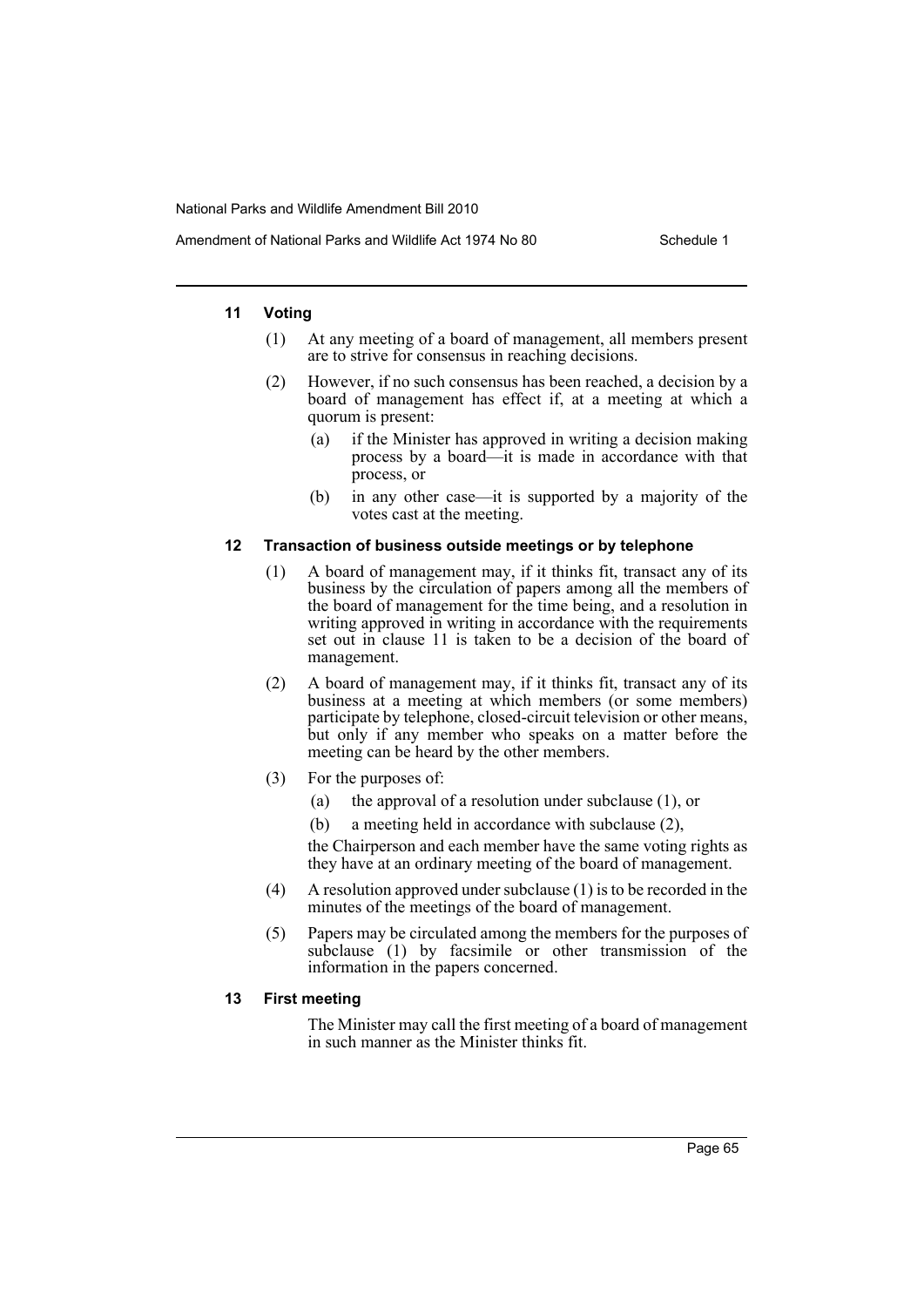Schedule 2 Amendment of Threatened Species Conservation Act 1995 No 101

# **Schedule 2 Amendment of Threatened Species Conservation Act 1995 No 101**

## **[1] Section 4 Definitions**

Omit the definition of *Department* from section 4 (1). Insert instead:

*Department* means the Department of Environment, Climate Change and Water.

## **[2] Section 95 Determination by Director-General as to significant effect**

Insert at the end of the section (after the note):

(3) A certificate under subsection (2) may be issued unconditionally or subject to conditions. **Note.** Section 133 (4) of the *National Parks and Wildlife Act 1974* provides that the holder of such a certificate must not contravene or fail

to comply with any condition or restriction attached to the certificate.

## **[3] Section 114 Director-General may make stop work order**

Insert after section 114 (5):

- (6) A person must not contravene an order under this section. Maximum penalty (subsection (6)):
	- (a) in the case of a corporation—10,000 penalty units and, in the case of a continuing offence, a further penalty of 1,000 penalty units for each day the offence continues, or
	- (b) in the case of an individual—1,000 penalty units and, in the case of a continuing offence, a further penalty of 100 penalty units for each day the offence continues.

## **[4] Sections 126F (1) (a) and 126M (1) (a)**

Omit "Infrastructure, Planning and Natural Resources" wherever occurring. Insert instead "Planning".

## **[5] Sections 126F (1) (b) and 126M (1) (b)**

Omit "Environment and Conservation" wherever occurring.

Insert instead "Environment, Climate Change and Water".

## **[6] Section 127F General provisions relating to biobanking agreements**

Insert "or Crown land dedicated for a public purpose under that Act," after "*Crown Lands Act 1989*)," in section 127F (5).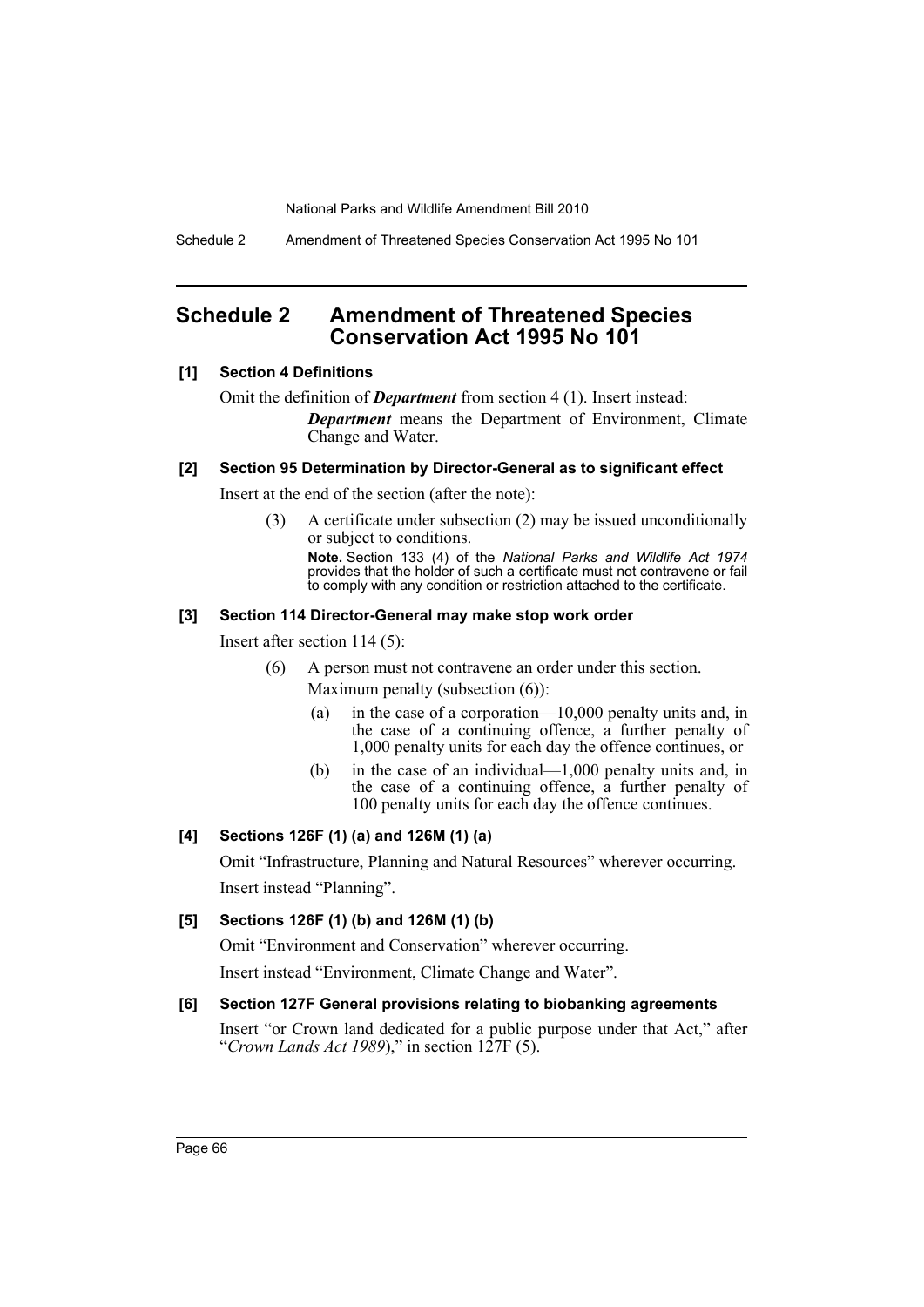Amendment of Threatened Species Conservation Act 1995 No 101 Schedule 2

# **[7] Section 127ZM Concurrence of Director-General of Department of Planning required in certain cases**

Omit "Department of Environment and Conservation" wherever occurring in section  $127ZM(3)$ , (5) and (6).

Insert instead "Department of Environment, Climate Change and Water".

### **[8] Section 135A**

Insert after section 135:

## **135A Exclusion of personal liability**

- (1) Any matter or thing done or omitted to be done by a member of the Scientific Committee, or by any person acting under the direction of the Scientific Committee, does not, if the matter or thing was done or omitted to be done in good faith for the purpose of exercising functions under this Act, subject that member or person personally to any action, liability, claim or demand.
- (2) However, any such liability attaches instead to the Crown.

### **[9] Section 141A References to Minister and Director-General**

Omit "Primary Industries" wherever occurring in section 141A (1) and (2) (b). Insert instead "Industry and Investment".

## **[10] Part 9B**

Insert after Part 9A:

# **Part 9B Criminal and other proceedings**

- **Division 1 Proceedings for offences generally**
- **Division 2 Restraining orders**

## **Division 3 Court orders in connection with offences**

## **141G Operation of Division**

## (1) **Application to proved offences**

This Division applies where a court finds an offence under this Act or the regulations proved.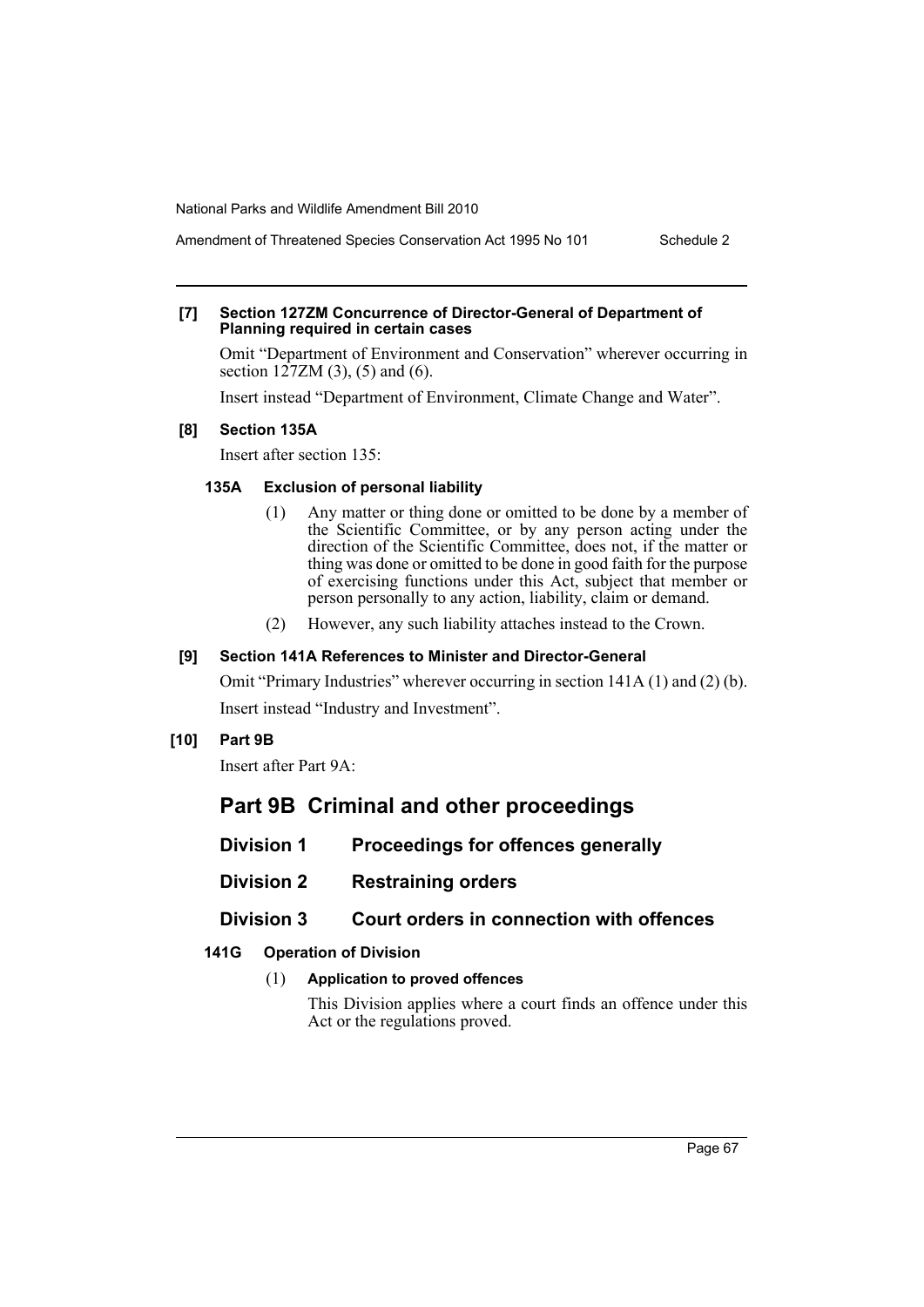Schedule 2 Amendment of Threatened Species Conservation Act 1995 No 101

#### (2) **Meaning of proved offences**

Without limiting the generality of subsection (1), a court finds an offence proved if:

- (a) the court convicts the offender of the offence, or
- (b) the court makes an order under section 10 of the *Crimes (Sentencing Procedure) Act 1999* against the offender in relation to the offence (in which case any order under this Division is not a punishment for the purposes of that section).

#### (3) **Definitions**

In this Division:

*the court* means the court that finds the offence proved.

*the offender* means the person who is found to have committed the offence.

#### **141H Orders generally**

#### (1) **Orders may be made**

One or more orders may be made under this Division against the offender.

### (2) **Orders are additional**

Orders may be made under this Division in addition to any penalty that may be imposed or any other action that may be taken in relation to the offence.

#### (3) **Other action not required**

Orders may be made under this Division regardless of whether any penalty is imposed, or other action taken, in relation to the offence.

#### **141I Orders for restoration and prevention**

- (1) The court may order the offender to take such steps as are specified in the order, within such time as is so specified (or such further time as the court on application may allow):
	- (a) to prevent, control, abate or mitigate any harm caused by the commission of the offence, or
	- (b) to retire, in accordance with Part 7A, biodiversity credits of a number and class (if applicable) specified in the order and, if the offender does not hold sufficient biodiversity credits to comply with the direction, to acquire the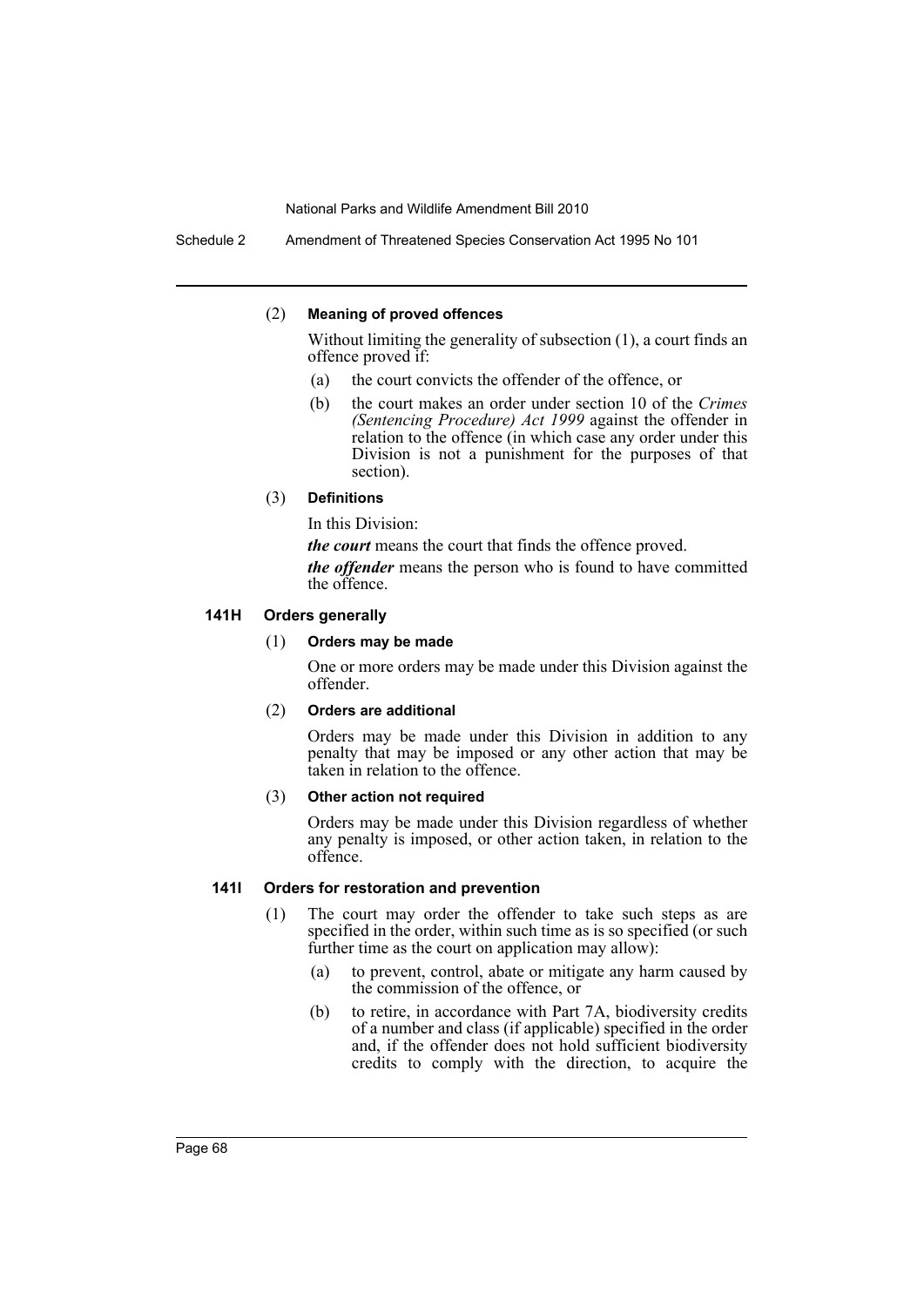Amendment of Threatened Species Conservation Act 1995 No 101 Schedule 2

necessary biodiversity credits for the purpose of retiring them, or

- (c) to make good any resulting damage, or
- (d) to prevent the continuance or recurrence of the offence.
- (2) The court may order the offender to provide security to the court or to the Director-General for the performance of any obligation imposed under this section.
- (3) An order under subsection (2) must specify:
	- (a) the amount of the security required to be provided, and
	- (b) the kind of security required to be provided, and
	- (c) the manner and form in which the security is to be provided.

#### **141J Orders for costs, expenses and compensation at time offence proved**

- (1) The court may, if it appears to the court that:
	- (a) a public authority has incurred costs and expenses in connection with:
		- (i) the prevention, control, abatement or mitigation of any harm caused by the commission of the offence, or
		- (ii) making good any resulting damage, or
	- (b) a person (including a public authority) has, by reason of the commission of the offence, suffered loss of or damage to property or has incurred costs and expenses in preventing or mitigating, or in attempting to prevent or mitigate, any such loss or damage,

order the offender to pay to the public authority or person the costs and expenses so incurred, or compensation for the loss or damage so suffered, as the case may be, in such amount as is fixed by the order.

- (2) An order made by the Land and Environment Court under subsection (1) is enforceable as if it were an order made by the Court in Class 4 proceedings under the *Land and Environment Court Act 1979*.
- (3) The Local Court may not make an order under subsection (1) for the payment of an amount that exceeds the amount for which an order may be made by the court when exercising jurisdiction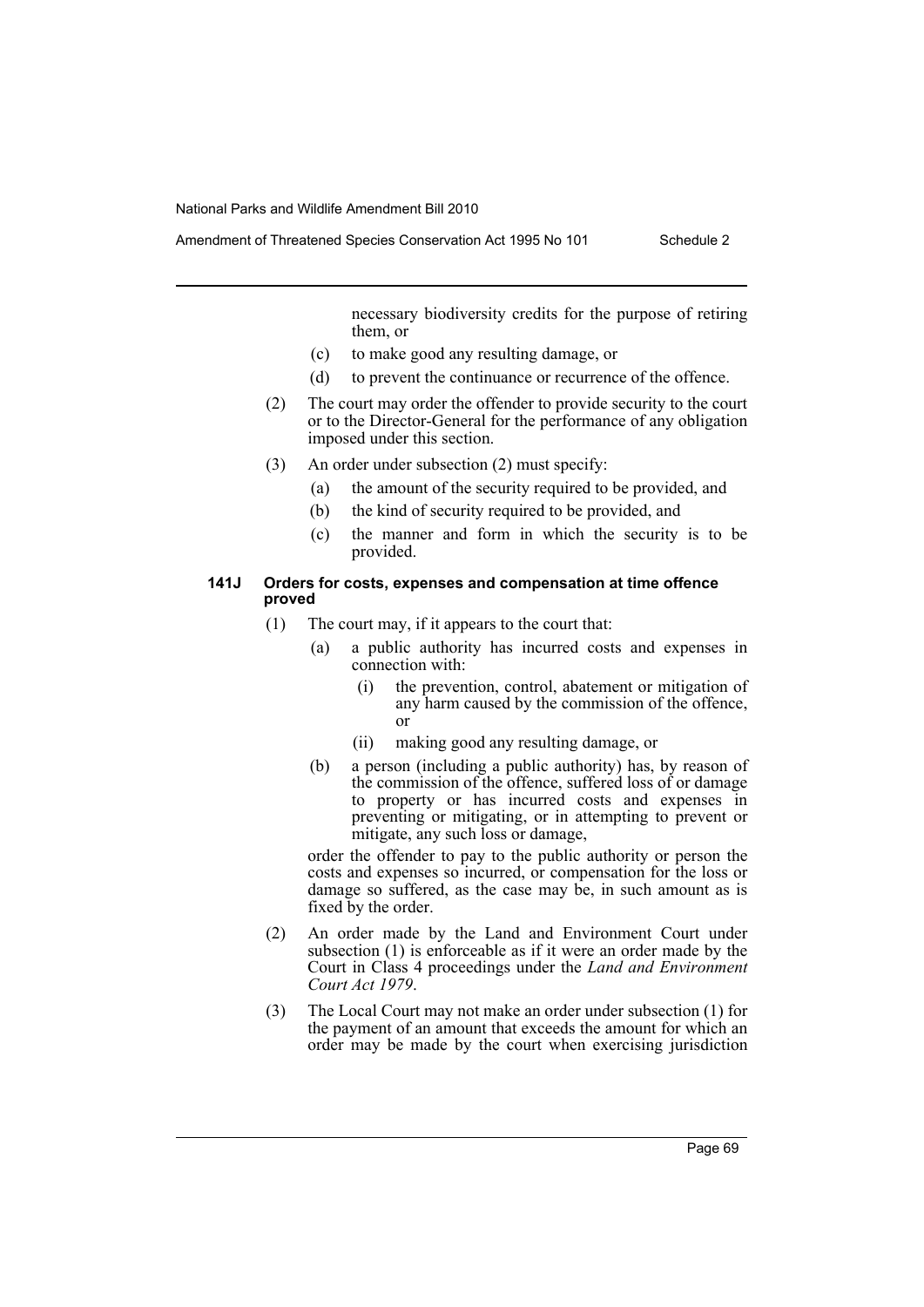Schedule 2 Amendment of Threatened Species Conservation Act 1995 No 101

under the *Civil Procedure Act 2005*. An order made by the court is enforceable as if it were an order made by the court when exercising jurisdiction under that Act.

#### **141K Recovery of costs, expenses and compensation after offence proved**

- (1) If, after the court finds the offence proved:
	- (a) a public authority has incurred costs and expenses in connection with:
		- (i) the prevention, control, abatement or mitigation of any harm caused by the commission of the offence, or
		- (ii) making good any resulting damage, or
	- (b) a person (including a public authority) has, by reason of the commission of the offence, suffered loss of or damage to property or has incurred costs and expenses in preventing or mitigating, or in attempting to prevent or mitigate, any such loss or damage,

the person or public authority may recover from the offender the costs and expenses incurred or the amount of the loss or damage in the Land and Environment Court.

(2) The amount of any such costs and expenses (but not the amount of any such loss or damage) may be recovered as a debt.

#### **141L Orders regarding costs and expenses of investigation**

- (1) The court may, if it appears to the court that the Director-General or a member of staff of the Department has reasonably incurred costs and expenses during the investigation of the offence, order the offender to pay to the Director-General the costs and expenses so incurred in such amount as is fixed by the order.
- (2) An order made by the Land and Environment Court under subsection (1) is enforceable as if it were an order made by the Court in Class 4 proceedings under the *Land and Environment Court Act 1979*.
- (3) An order made by the Local Court under subsection (1) is enforceable as if it were an order made by the court when exercising jurisdiction under the *Civil Procedure Act 2005*.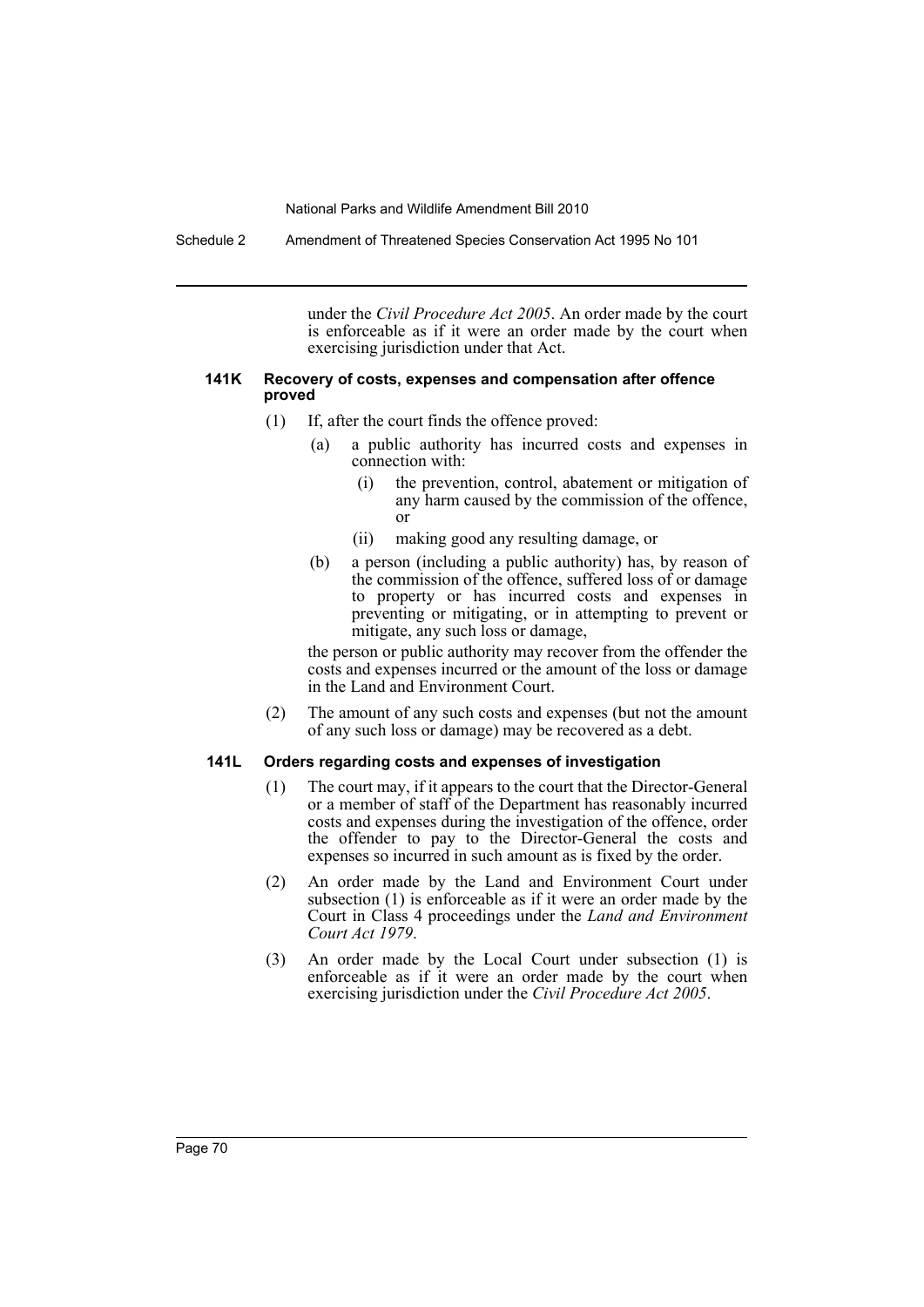- Amendment of Threatened Species Conservation Act 1995 No 101 Schedule 2
	- (4) In this section, *costs and expenses*, in relation to the investigation of an offence, means the costs and expenses:
		- (a) in taking any sample or conducting any inspection, examination, test, measurement or analysis, or
		- (b) of transporting, storing or disposing of evidence, during the investigation of the offence.

#### **141M Orders regarding monetary benefits**

- (1) The court may order the offender to pay, as part of the penalty for committing the offence, an additional penalty of an amount the court is satisfied, on the balance of probabilities, represents the amount of any monetary benefits acquired by the offender, or accrued or accruing to the offender, as a result of the commission of the offence.
- (2) The amount of an additional penalty for an offence is not subject to any maximum amount of penalty provided elsewhere by or under this Act.
- (3) In this section:

*monetary benefits* means monetary, financial or economic benefits.

*the court* does not include the Local Court.

## **141N Additional orders**

## (1) **Orders**

The court may do any one or more of the following:

- (a) order the offender to take specified action to publicise the offence (including the circumstances of the offence) and its consequences and any other orders made against the person,
- (b) order the offender to take specified action to notify specified persons or classes of persons of the offence  $(including<sup>+</sup> the circumstances of the office)$  and its consequences and of any orders made against the person (including, for example, the publication in an annual report or any other notice to shareholders of a company or the notification of persons aggrieved or affected by the offender's conduct),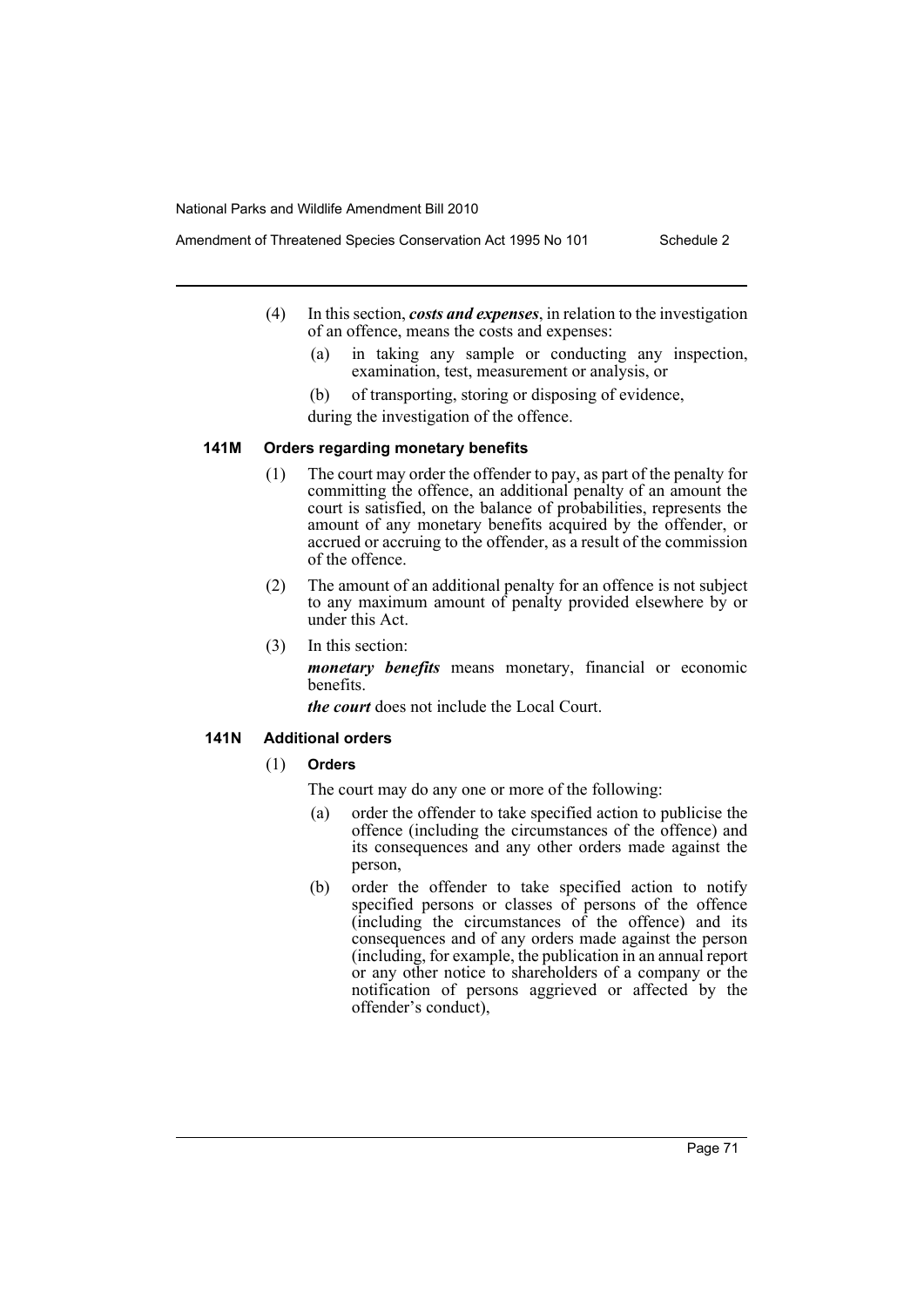Schedule 2 Amendment of Threatened Species Conservation Act 1995 No 101

(c) order the offender to carry out a specified project for the restoration or enhancement of the environment in a public place or for the public benefit.

The Local Court is not authorised to make an order referred to in paragraph (c).

## (2) **Machinery**

The court may, in an order under this section, fix a period for compliance and impose any other requirements the court considers necessary or expedient for enforcement of the order.

## (3) **Failure to publicise or notify**

If the offender fails to comply with an order under subsection  $(1)$   $(a)$  or  $(b)$ , the prosecutor or a person authorised by the prosecutor may take action to carry out the order as far as may be practicable, including action to publicise or notify:

- (a) the original contravention, its consequences, and any other penalties imposed on the offender, and
- (b) the failure to comply with the order.

## (4) **Cost of publicising or notifying**

The reasonable cost of taking action referred to in subsection (3) is recoverable by the prosecutor or person taking the action, in a court of competent jurisdiction, as a debt from the offender.

### **141O Offence**

A person who fails to comply with an order under this Division (except an order under section 141J or 141L) is guilty of an offence.

Maximum penalty:

- (a) in the case of a corporation—1,100 penalty units for each day the offence continues, or
- (b) in the case of an individual—550 penalty units for each day the offence continues.

# **[11] Section 147 Restraint of breaches of Act or regulations**

Insert "or the regulations" after "this Act" in section 147 (1).

## **[12] Section 147 (4)**

Insert after section 147 (3):

(4) In this section, *breach* includes a threatened or apprehended breach.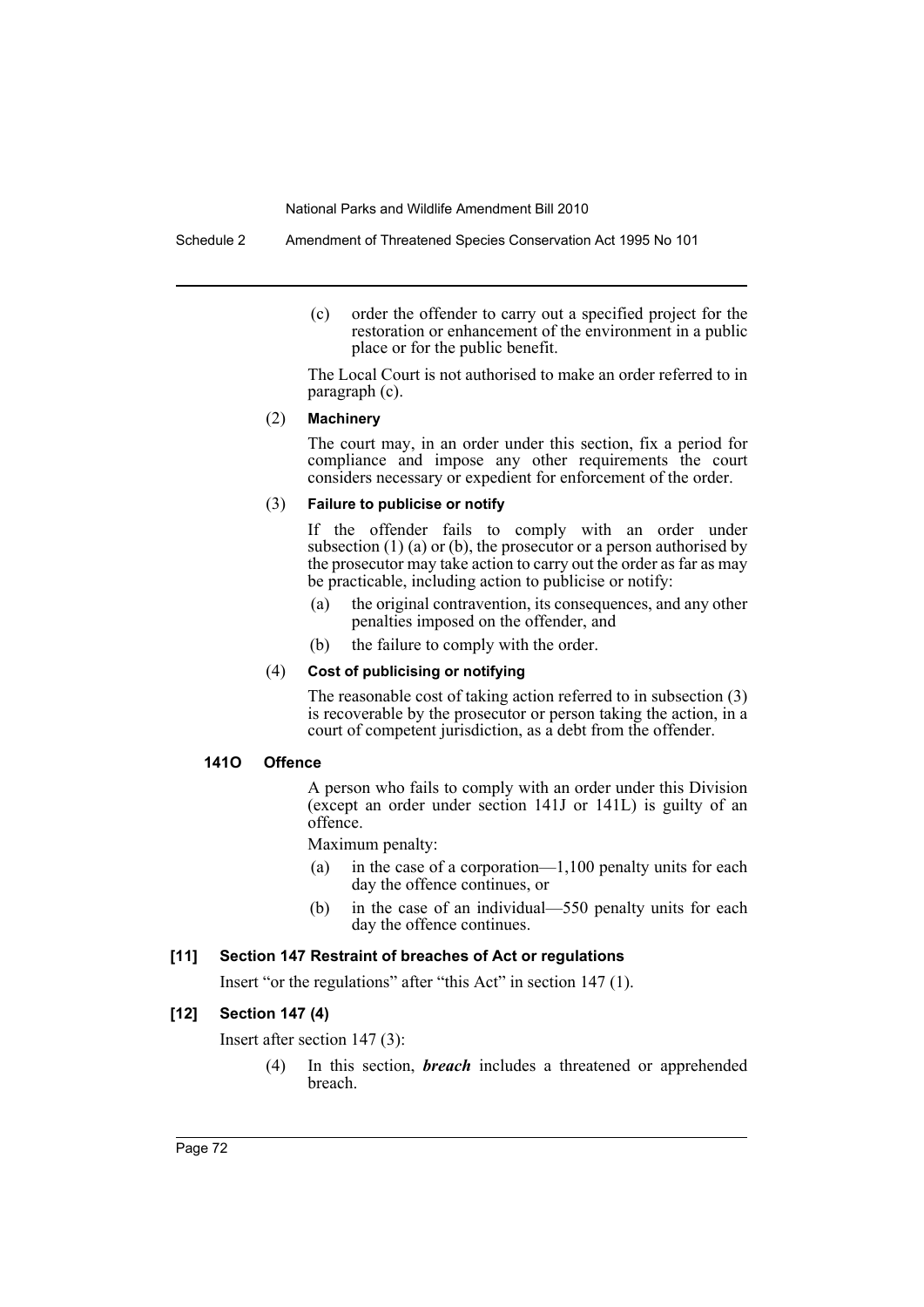Amendment of Threatened Species Conservation Act 1995 No 101 Schedule 2

## **[13] Section 147 (as amended by items [11] and [12])**

Renumber as section 141F and insert in Division 2 of Part 9B (as inserted by item [10]).

### **[14] Section 150 Regulations**

Omit "50 penalty units" from section 150 (2). Insert instead "200 penalty units".

### **[15] Section 151 Proceedings for offences**

Renumber as section 141E and insert into Division 1 of Part 9B (as inserted by item [10]).

# **[16] Sections 152–154B**

Insert after section 151:

## **152 Offences by corporations**

- (1) If a corporation contravenes, whether by act or omission, any provision of this Act or the regulations, each person who is a director of the corporation or who is concerned in the management of the corporation is taken to have contravened the same provision, unless the person satisfies the court that:
	- (a) the person was not in a position to influence the conduct of the corporation in relation to its contravention of the provision, or
	- (b) the person, if in such a position, used all due diligence to prevent the contravention by the corporation.
- (2) A person may be proceeded against and convicted under a provision pursuant to subsection (1) whether or not the corporation has been proceeded against or has been convicted under the provision.
- (3) Nothing in this section affects any liability imposed on a corporation for an offence committed by the corporation under this Act or the regulations.
- (4) Without limiting any other law or practice regarding the admissibility of evidence, evidence that an officer, employee or agent of a corporation (while acting in his or her capacity as such) had, at any particular time, a particular state of mind, is evidence that the corporation had that state of mind.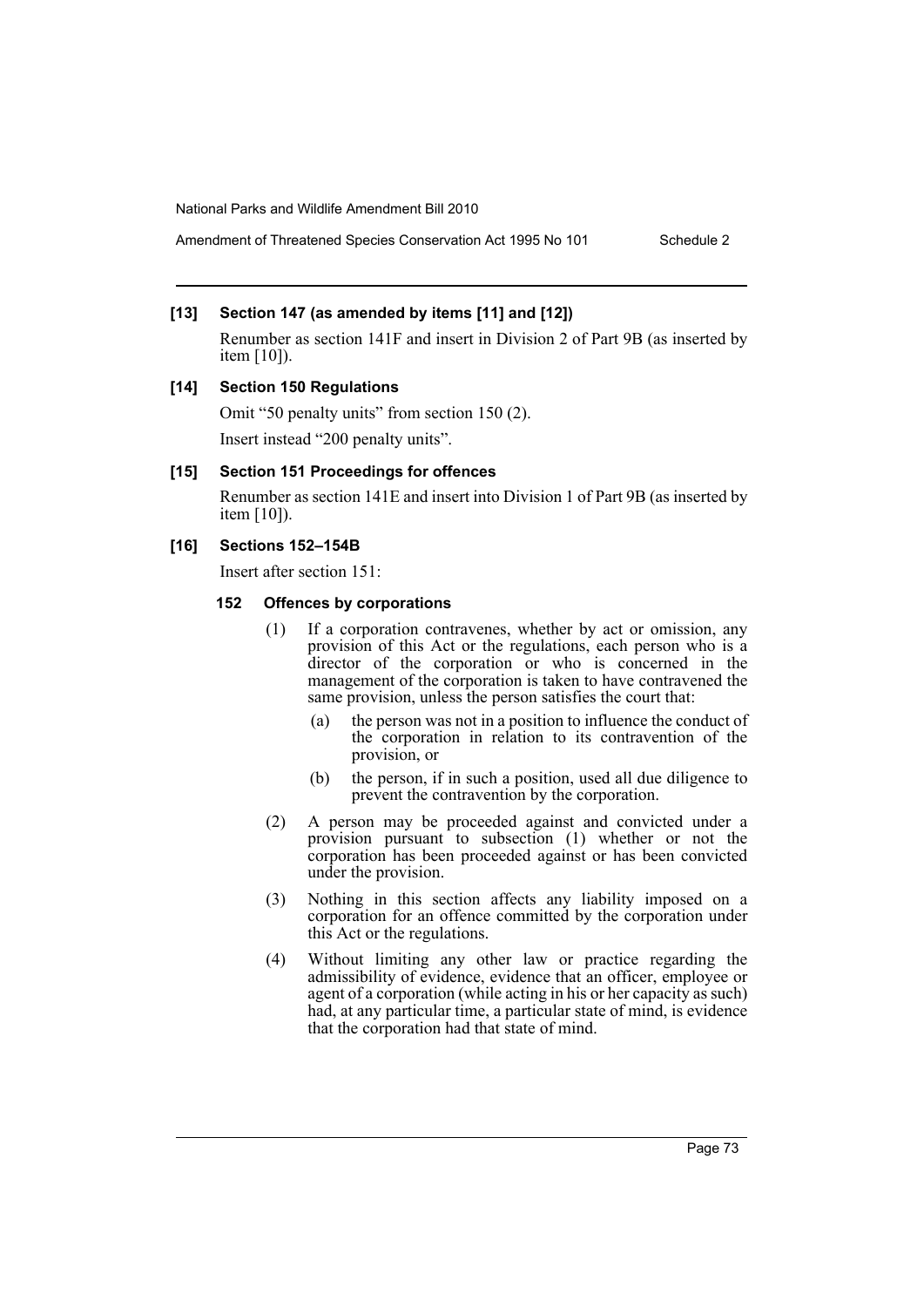Schedule 2 Amendment of Threatened Species Conservation Act 1995 No 101

- (5) In this section, the *state of mind* of a person includes:
	- (a) the knowledge, intention, opinion, belief or purpose of the person, and
	- (b) the person's reasons for the intention, opinion, belief or purpose.

### **153 Time within which proceedings may be commenced**

- (1) Proceedings for an offence under this Act or the regulations may be commenced:
	- (a) within but not later than 2 years after the date on which the offence is alleged to have been committed, or
	- (b) within but not later than 2 years after the date on which evidence of the alleged offence first came to the attention of any authorised officer (within the meaning of the NPW Act).
- (2) If subsection (1) (b) is relied on for the purpose of commencing proceedings for an offence, the court attendance notice, summons or application must contain particulars of the date on which evidence of the offence first came to the attention of an authorised officer and need not contain particulars of the date on which the offence was committed. The date on which evidence first came to the attention of an authorised officer is the date specified in the court attendance notice, summons or application, unless the contrary is established.
- (3) This section applies despite anything in the *Criminal Procedure Act 1986* or any other Act.
- (4) In this section, *evidence* of an offence means evidence of any act or omission constituting the offence.

### **154 Ancillary offences**

A person who:

- (a) aids, abets, counsels or procures another person to commit, or
- (b) attempts to commit, or
- (c) conspires to commit,

an offence under another provision of this Act or the regulations is guilty of an offence under that other provision and is liable, on conviction, to the same penalty applicable to an offence under that other provision.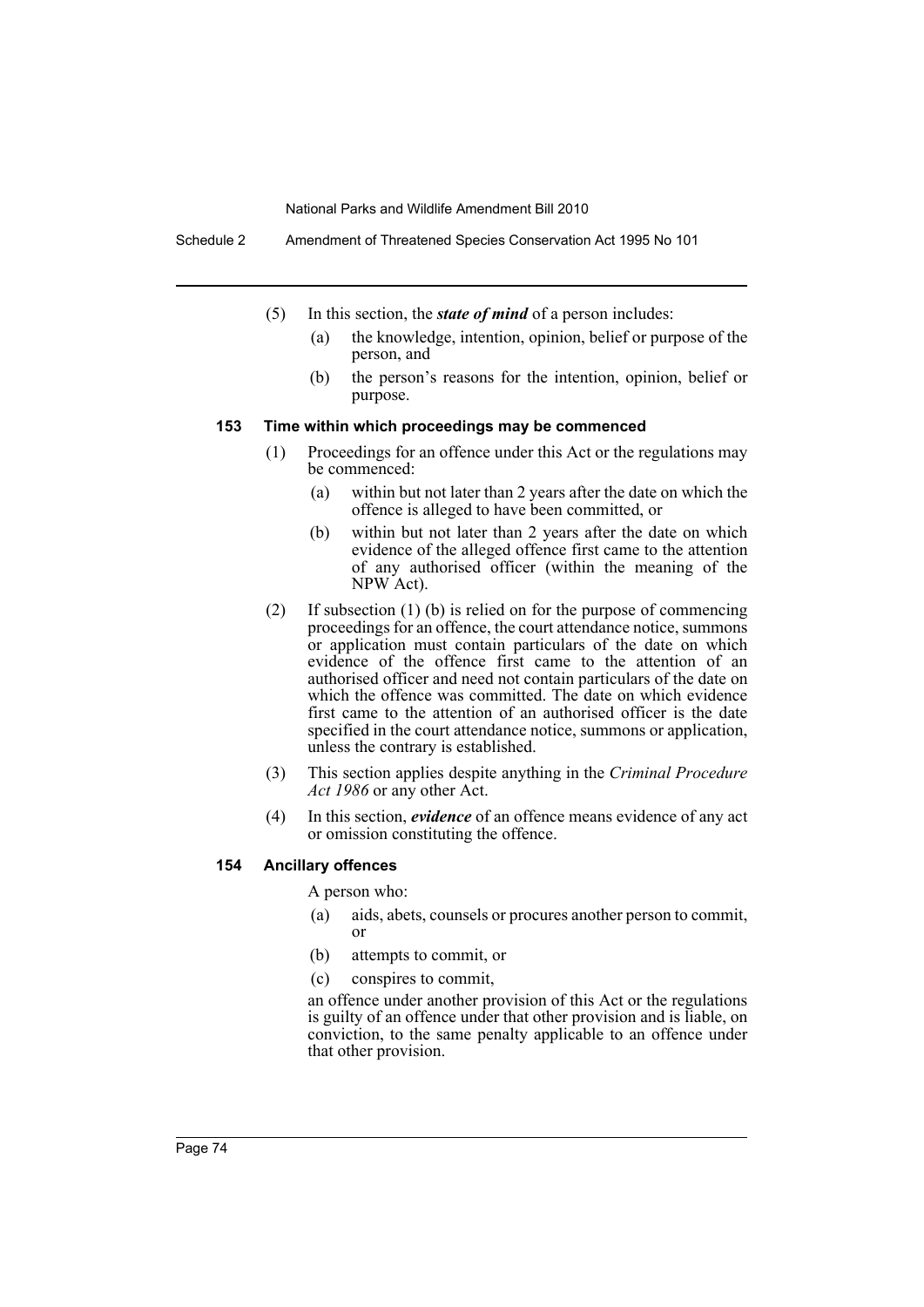### **154A Evidentiary provisions etc**

- (1) An allegation, in a court attendance notice, summons or application in respect of an offence under this Act or the regulations, that an animal or plant is a member of a species, population or ecological community specified in that court attendance notice, summons or application is sufficient proof of the matter alleged unless the defendant proves to the contrary.
- (2) In any prosecution under this Act, any allegation in any court attendance notice, summons or application that any person is unlicensed or acting without permission or authority need not be proved, and that person is taken to be unlicensed or acting without permission or authority, as the case may be, until the contrary is proved by the production of a licence, permit or authority or otherwise.
- (3) In any proceedings for an offence under this Act or the regulations, a certificate purporting to be signed by the Director-General stating that:
	- (a) any person was or was not, on a date or within a period specified, the holder of any specified licence, certificate, consent, authority or other thing issued or granted by instrument in writing under this Act, or
	- (b) on a date or within a period so specified, any such licence, certificate, consent, authority or other thing:
		- (i) related to any specified premises, or
		- (ii) was subject to any specified conditions or restrictions, or
		- (iii) was, to any specified extent, unconditional or unrestricted, or
	- (c) an amount specified in the certificate is the amount of any charge, cost or expense incurred as specified by reason of the offence, or
	- (d) an amount specified in the certificate is the amount of any loss or damage sustained, as specified, as a result of the offence, or
	- (e) at a time, or during a period, specified in the certificate:
		- (i) a conservation agreement relating to land so specified was in force, and
		- (ii) the agreement contained the terms specified in the certificate,

is evidence of the matter or matters so certified.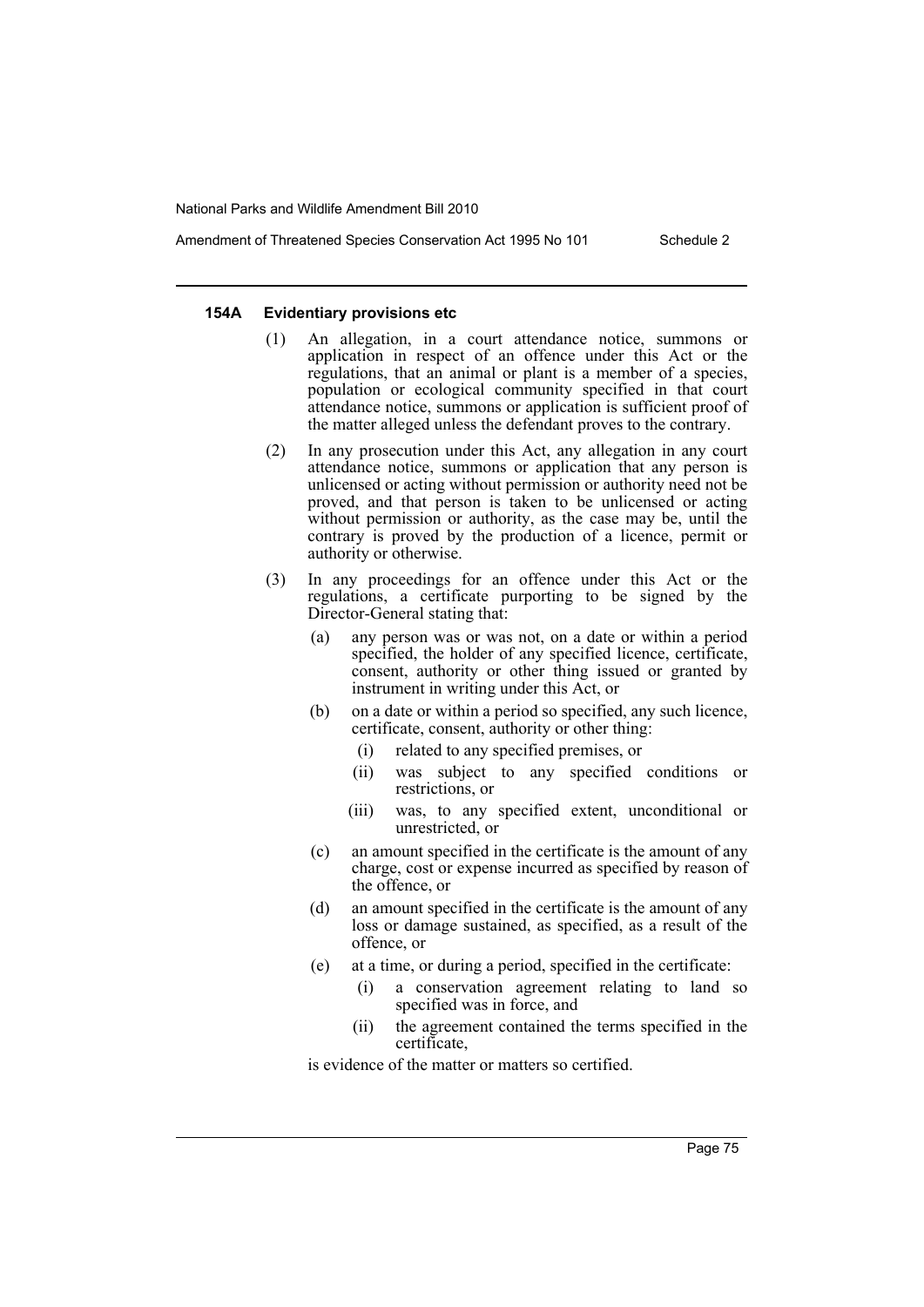Schedule 2 Amendment of Threatened Species Conservation Act 1995 No 101

(4) A copy of any declaration or map of critical habitat published in the Gazette, being a copy purporting to be certified by the Director-General, as being a true copy of the declaration or map published, is admissible in any proceedings and is evidence of the matter or matters contained in the declaration or map.

## **154B Onus of proof of reasonable excuse or lawful excuse**

In any proceedings under this Act, the onus of proving that a person had a reasonable excuse or lawful excuse (as referred to in any provision of this Act or the regulations) lies with the defendant.

## **[17] Schedule 7 Savings, transitional and other provisions**

Insert at the end of clause 1 (1) of the Schedule:

*National Parks and Wildlife Amendment Act 2010*, to the extent that it amends this Act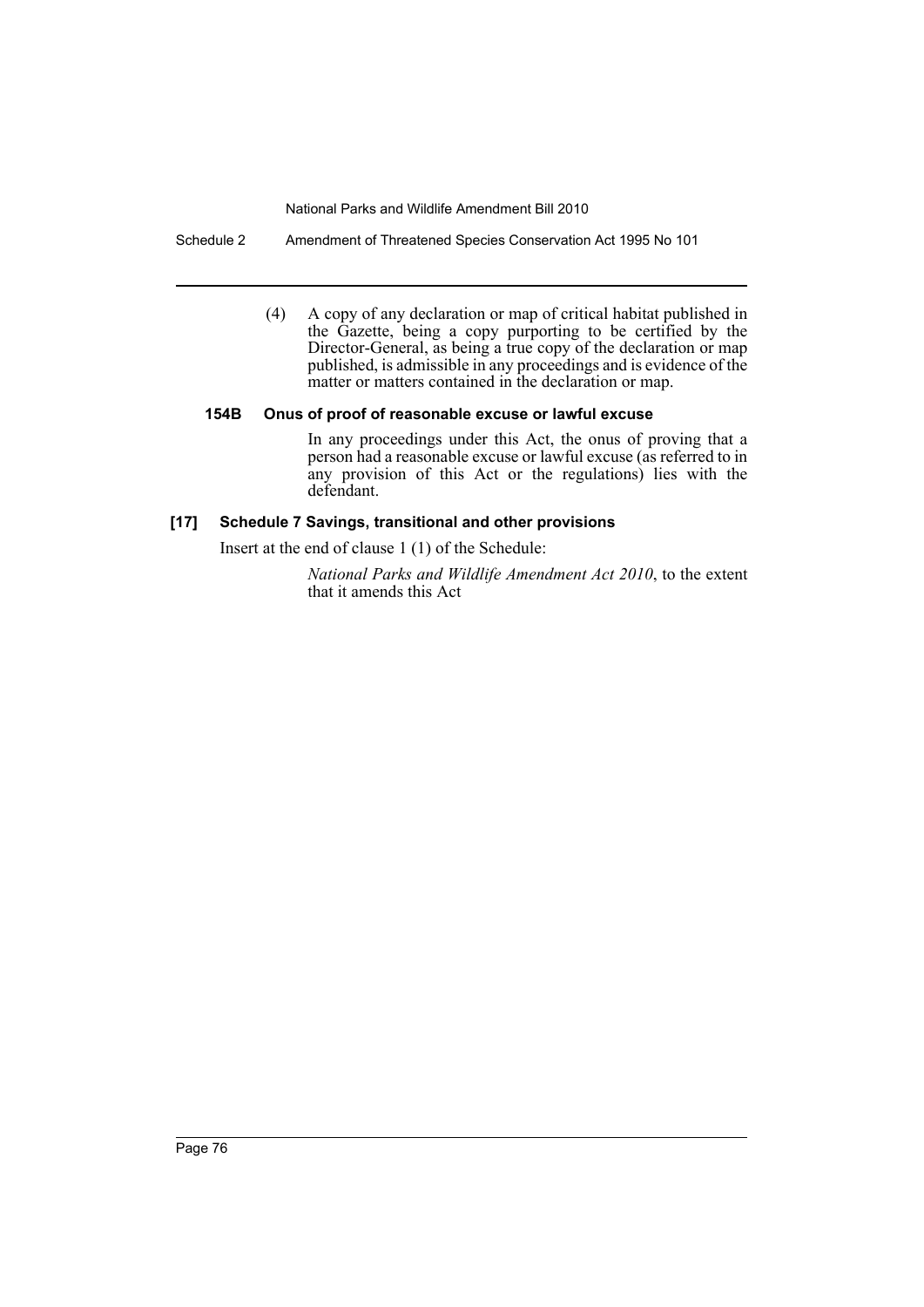Amendment of other Acts **Schedule 3** and the 3 set of the 3 set of the 3 set of the 3 set of the 3 set of the 3 set of the 3 set of the 3 set of the 3 set of the 3 set of the 3 set of the 3 set of the 3 set of the 3 set of

# **Schedule 3 Amendment of other Acts**

# **3.1 Dividing Fences Act 1991 No 72**

### **Section 25 Application of Act to Crown and local authorities etc**

Insert at the end of section  $25(1)(d)$ :

, or

(e) an Aboriginal Land Council with respect to land reserved under Part 4A of the *National Parks and Wildlife Act 1974*.

## **3.2 Environmental Planning and Assessment Act 1979 No 203**

## **[1] Section 75U Approvals etc legislation that does not apply**

Omit section 75U (1) (d). Insert instead:

(d) an Aboriginal heritage impact permit under section 90 of the *National Parks and Wildlife Act 1974*,

### **[2] Section 75U (3)**

Insert "directions," after "The following".

## **[3] Section 75U (3) (b1)**

Insert after section 75U (3) (b):

(b1) a remediation direction under Division 3 (Remediation directions) of Part 6A of the *National Parks and Wildlife Act 1974*,

## **[4] Section 91 What is "integrated development"?**

Omit the matter relating to the *National Parks and Wildlife Act 1974* from section 91 (1).

Insert instead:

| National Parks and Wildlife | s 90 | grant of Aboriginal heritage |
|-----------------------------|------|------------------------------|
| Act 1974                    |      | impact permit                |

## **[5] Section 91 (2)**

Omit "the consent required under section 90".

Insert instead "an Aboriginal heritage impact permit required under Part 6".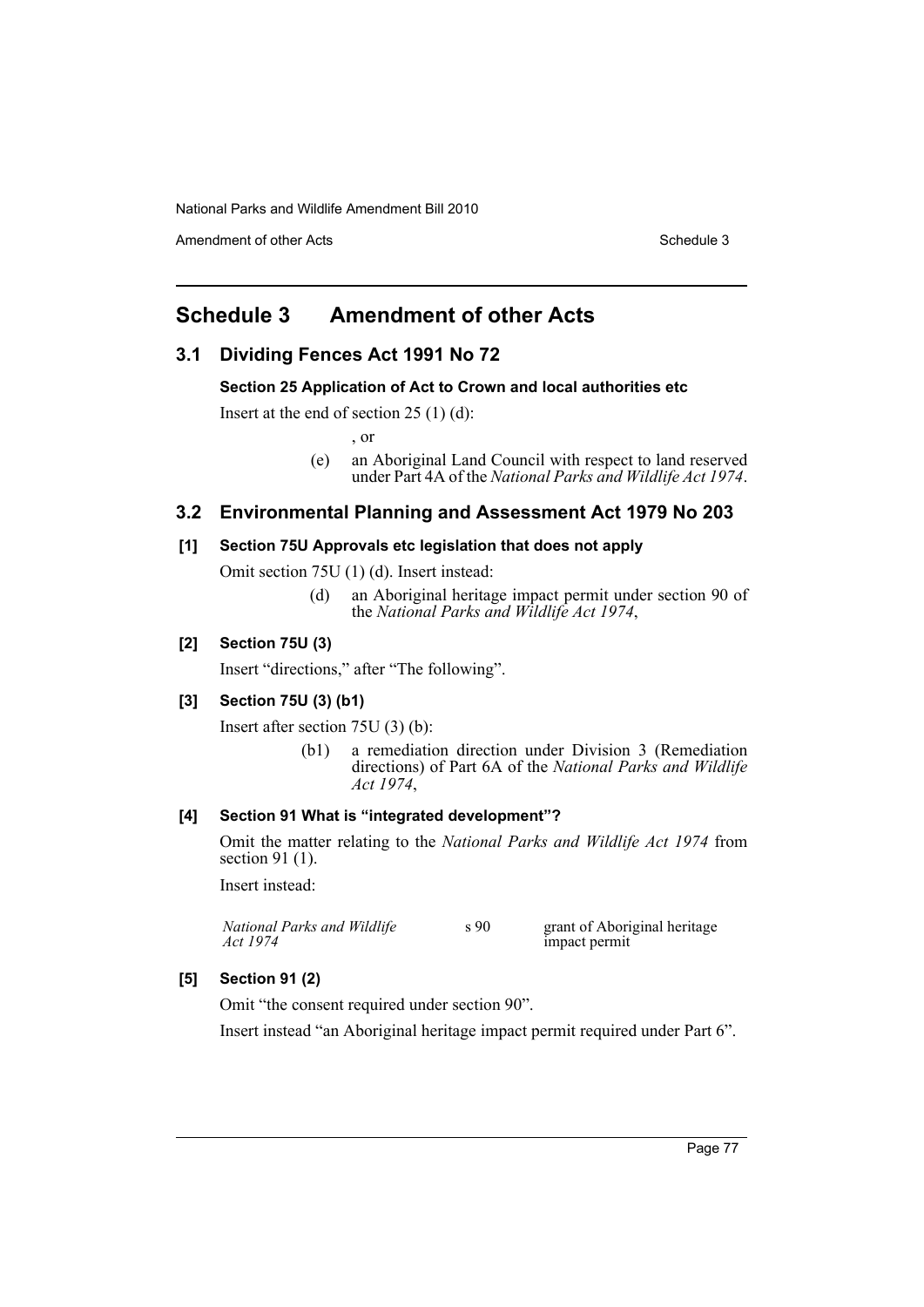Schedule 3 Amendment of other Acts

## **[6] Section 91 (2) (a)**

Omit "a relic referred to in that section".

Insert instead "an Aboriginal object referred to in that Part".

# **3.3 Forestry and National Park Estate Act 1998 No 163**

### **Section 37 Application of National Parks and Wildlife Act 1974 and Threatened Species Conservation Act 1995**

Omit "relic" from section 37 (2). Insert instead "object".

# **3.4 Land and Environment Court Act 1979 No 204**

## **Section 17 Class 1—environmental planning and protection appeals**

Insert at the end of section 17 (j):

, and

(k) appeals under sections 90L and 91T of the *National Parks and Wildlife Act 1974*.

# **3.5 Licensing and Registration (Uniform Procedures) Act 2002 No 28**

# **[1] Schedule 1 Licences to which Part 2 of Act applies**

Omit "section 133A (1) (l), aviary registration certificate" from the matter relating to the *National Parks and Wildlife Act 1974*.

## **[2] Schedule 4 Amendment of other Acts and statutory rules**

Omit proposed section 133A (1) (l) to be inserted by Schedule 4.9.

# **3.6 Local Government Act 1993 No 30**

### **Section 556 What land is exempt from all rates, other than water supply special rates and sewerage special rates?**

Insert after section 556 (1) (r):

(s) land that is vested in an Aboriginal Land Council and that is reserved under Part 4A of the *National Parks and Wildlife Act 1974*.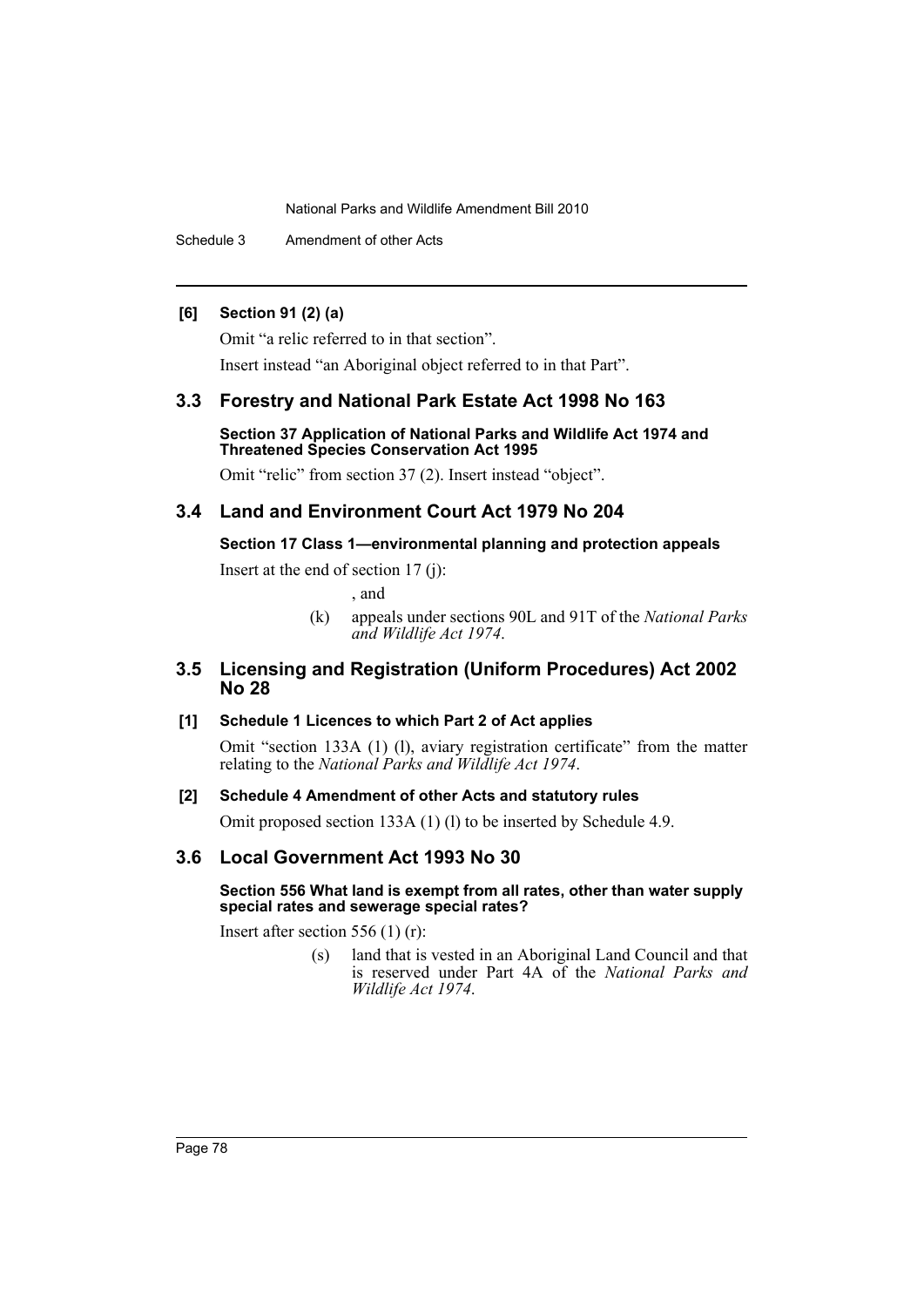Amendment of other Acts **Schedule 3** and the 3 set of the 3 set of the 3 set of the 3 set of the 3 set of the 3 set of the 3 set of the 3 set of the 3 set of the 3 set of the 3 set of the 3 set of the 3 set of the 3 set of

# **3.7 Lord Howe Island Act 1953 No 39**

## **Section 38 Regulations**

Omit section 38 (2A) (i) and (j).

# **3.8 National Park Estate (Reservations) Act 2002 No 137**

## **[1] Section 11 Adjustment of description of land transferred to national park estate**

Insert "(other than land reserved or dedicated under the *National Parks and Wildlife Act 1974* or the *Forestry Act 1916*)" after "Crown land" in section 11 $(4)$  $(c)$ .

## **[2] Section 11 (4) (c1)**

Insert after section 11 (4) (c):

(c1) to the extent that the notice applies to a Crown road—the Minister administering the provisions of the *Roads Act 1993* relating to Crown roads, and

### **[3] Section 11 (10)**

Insert in alphabetical order:

*Crown road*, *public road* or *classified road* means a Crown road, public road or classified road, respectively, within the meaning of the *Roads Act 1993*.

### **[4] Section 11 (10), definition of "public road or classified road"**

Omit the definition.

## **[5] Section 11 (11)**

Insert after section 11 (10):

(11) Anything done before the commencement of the amendments to this section by the *National Parks and Wildlife Amendment Act 2010* that would have been validly done had those amendments been in force when it was done is validated.

# **3.9 National Park Estate (Reservations) Act 2005 No 84**

## **[1] Section 10 Adjustment of description of land transferred to national park estate**

Insert "(other than land reserved or dedicated under the *National Parks and Wildlife Act 1974* or the *Forestry Act 1916*)" after "Schedule 4" in section 10 $(4)$  $(c)$ .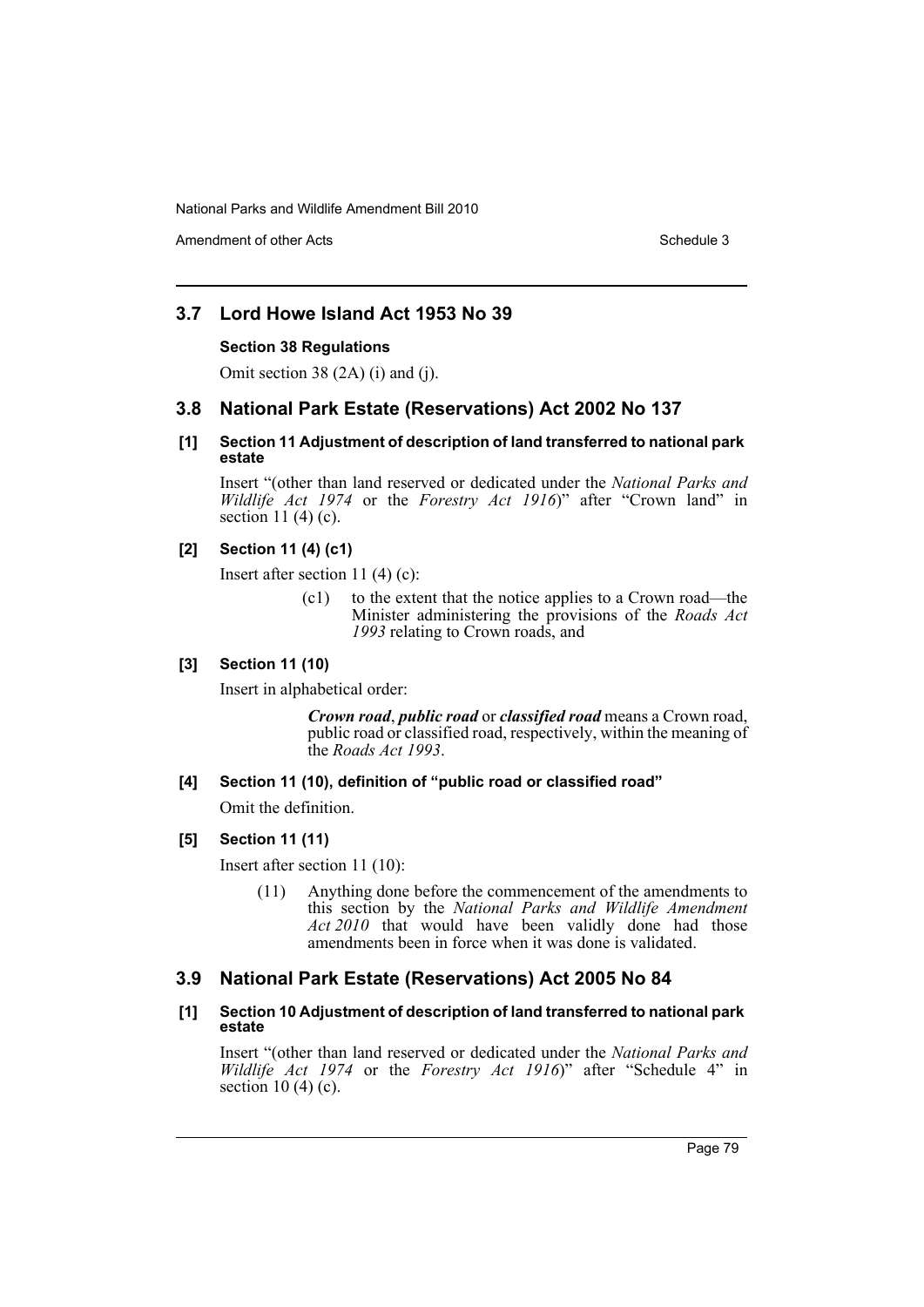Schedule 3 Amendment of other Acts

### **[2] Section 10 (11)**

Insert after section 10 (10):

(11) Anything done before the commencement of the amendment to subsection (4) (c) by the *National Parks and Wildlife Amendment Act 2010* that would have been validly done had that amendment been in force when it was done is validated.

## **3.10 National Park Estate (Southern Region Reservations) Act 2000 No 103**

### **[1] Section 10 Adjustment of description of land transferred to national park estate**

Insert "(other than land reserved or dedicated under the *National Parks and Wildlife Act 1974* or the *Forestry Act 1916*)" after "any Crown land" in section  $10(4)$  (c).

## **[2] Section 10 (4) (c1)**

Insert after section 10 (4) (c):

(c1) to the extent that the notice applies to a Crown road—the Minister administering the provisions of the *Roads Act 1993* relating to Crown roads, and

### **[3] Section 10 (10) (a)**

Insert "*Crown road*," before "*public road*".

**[4] Section 10 (10) (a)**

Insert "Crown road," after "means a".

### **[5] Section 10 (11)**

Insert after section 10 (10):

(11) Anything done before the commencement of the amendments to this section by the *National Parks and Wildlife Amendment Act 2010* that would have been validly done had those amendments been in force when it was done is validated.

### **[6] Schedule 7 Land transfers—ancillary and special provisions**

Insert after clause 8 (3):

(3A) For the avoidance of doubt, subclause (3) does not apply to land referred to in clause 1  $(1)$ . This subclause is taken to have commenced on the date of commencement of clause 1.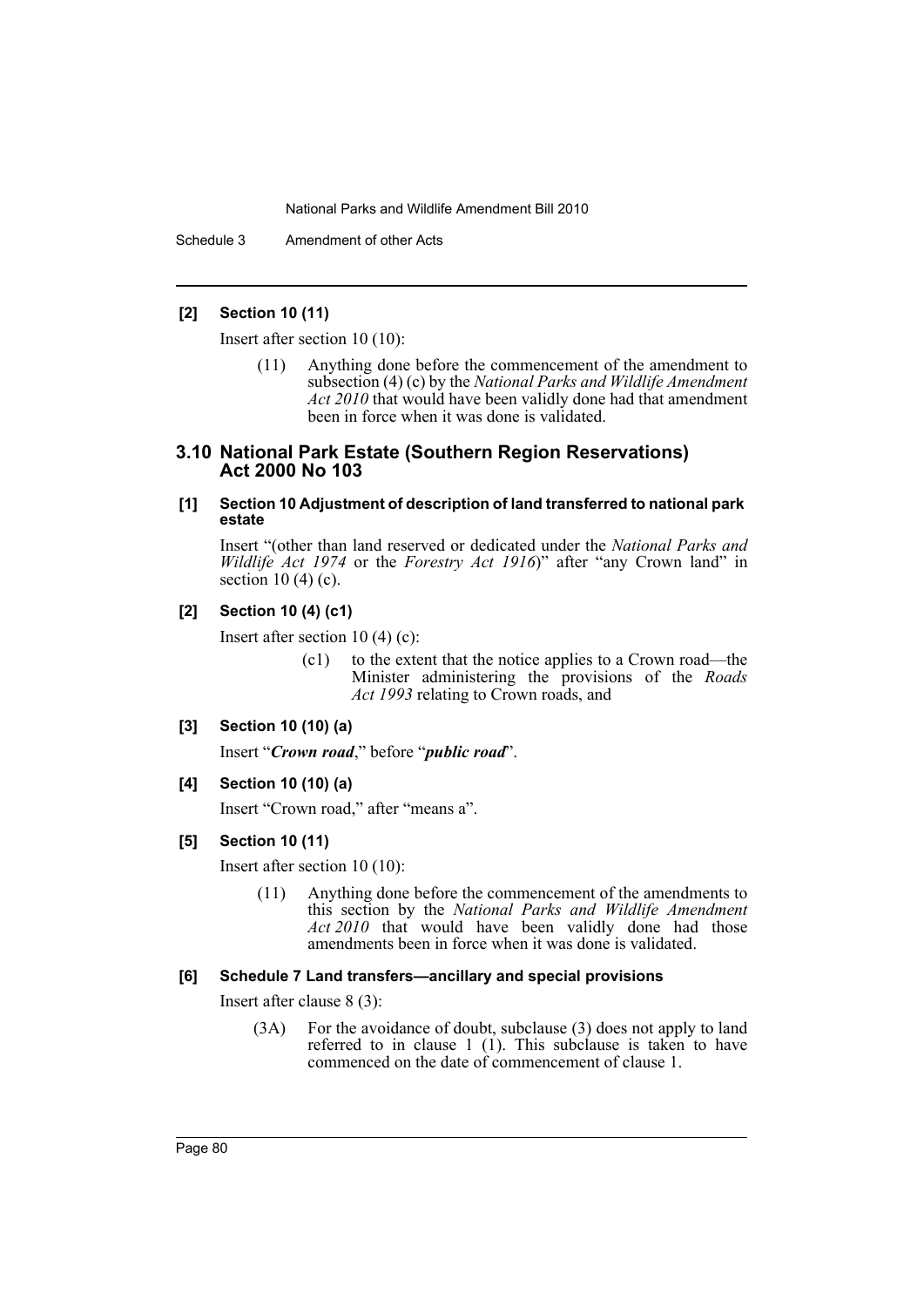Amendment of other Acts **Schedule 3** and the 3 schedule 3

## **[7] Schedule 7, clause 8 (11)–(16)**

Insert after clause 8 (10):

- (11) Despite subclause (3), every right of way over an access road to which this clause applies that was duly granted under section 20A of the *Forestry Act 1916* for the benefit of a private land holding and was in force immediately before the commencement of this Act (other than the rights of way referred to in subclause (16)) is taken to have continued in force as if it were granted under section 149 or 153 of the *National Parks and Wildlife Act 1974* (as the case requires).
- (12) A right of way taken to have continued in force by subclause (11) may, from time to time, be revoked or varied by the Minister administering the *National Parks and Wildlife Act 1974* without agreement or consent (however expressed) of the beneficiary of the right of way.
- (13) As soon as practicable after the commencement of subclause (11), the Minister administering the *National Parks and Wildlife Act 1974* must cause notice of that commencement and the effect of that commencement to be given to each beneficiary of a right of way taken to have continued in force by that subclause.
- (14) The provisions of subclauses (11) and (12) have effect despite anything contained in section 42 of the *Real Property Act 1900*.
- (15) The Registrar-General may, on application by the Director-General, make a recording in the Register kept under the *Real Property Act 1900* to signify that:
	- (a) a right of way is taken to have continued in force under subclause (11), or
	- (b) such a right of way has been revoked or varied under subclause (12).

A recording is to be made in the manner that the Registrar-General considers appropriate to give effect to the right of way (or the revocation or variation of the right of way).

- (16) Subclause (11) does not apply to the following rights of way:
	- (a) a right of way that, before the commencement of this clause, has been replaced by a similar right of way granted in accordance with subclause (5),
	- (b) a right of way over land that, before the commencement of this clause, has been transferred from the Minister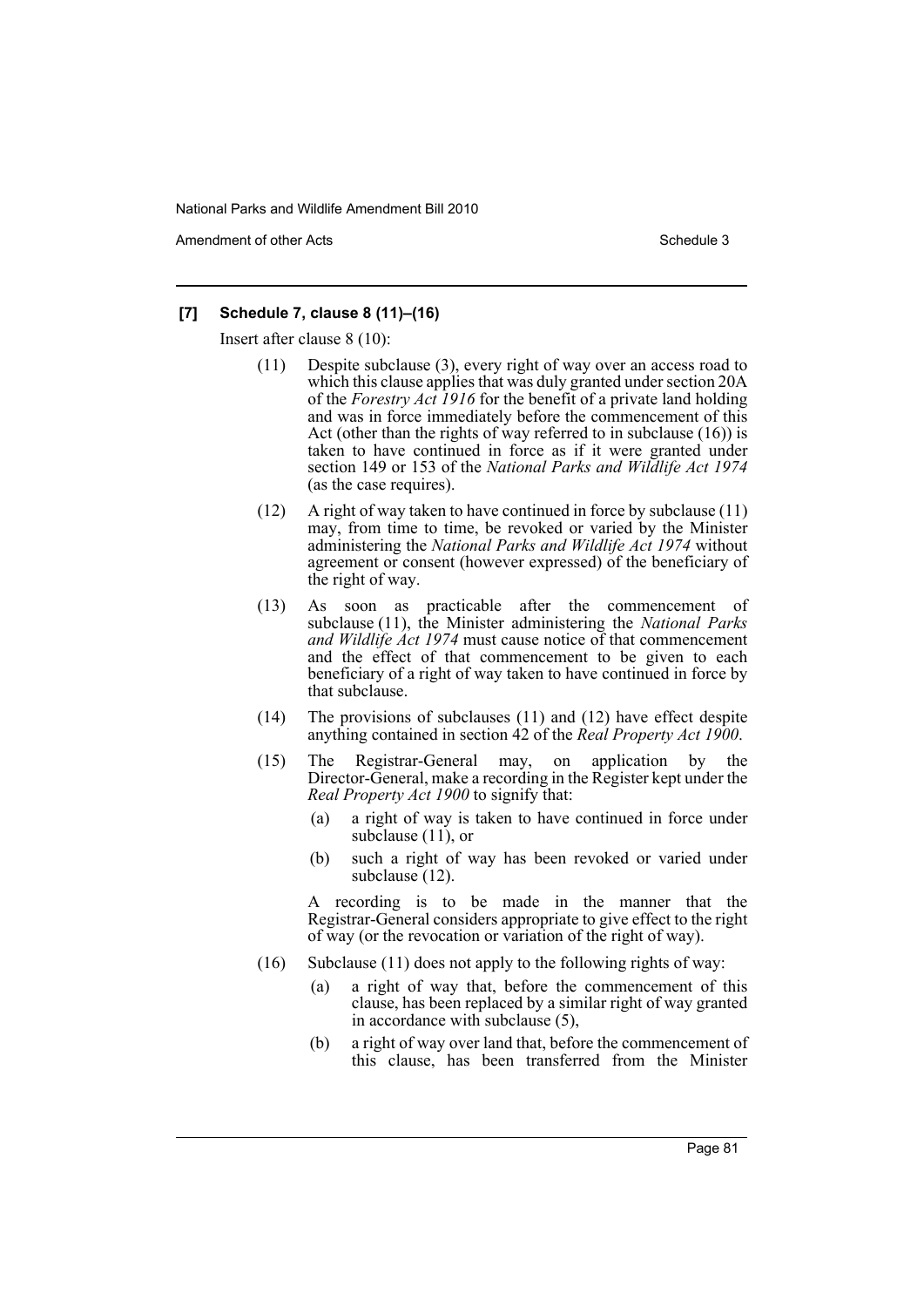Schedule 3 Amendment of other Acts

administering the *National Parks and Wildlife Act 1974* to another person.

# **3.11 Native Title (New South Wales) Act 1994 No 45**

### **Section 104A Saving of native title rights and interests with respect to national parks and other reservations, dedications or declarations**

Insert after section 104A (1) (c):

- (c1) a notice under section 188C of the *National Parks and Wildlife Act 1974* that adjusts the boundary of land reserved under that Act, or acquired under Part 11 of that Act, that adjoins a public road,
- (c2) an order under section 188D (5) of the *National Parks and Wildlife Act 1974* that operates to reserve land under that Act or vest land for the purposes of Part 11 of that Act,

# **3.12 Plantations and Reafforestation Act 1999 No 97**

### **Section 55 Orders and instruments for protecting Aboriginal objects and places**

Omit "relic". Insert instead "Aboriginal object".

## **3.13 State Records Act 1998 No 17**

### **Section 4**

Omit the section. Insert instead:

### **4 Aboriginal objects excluded from operation of Act**

- (1) This Act does not apply to an Aboriginal object and an Aboriginal object is not a record for the purposes of this Act.
- (2) In this section, *Aboriginal object* has the same meaning as in the *National Parks and Wildlife Act 1974*.

## **3.14 Wilderness Act 1987 No 196**

### **[1] The whole Act (other than section 2)**

Omit "Director" wherever occurring. Insert instead "Director-General".